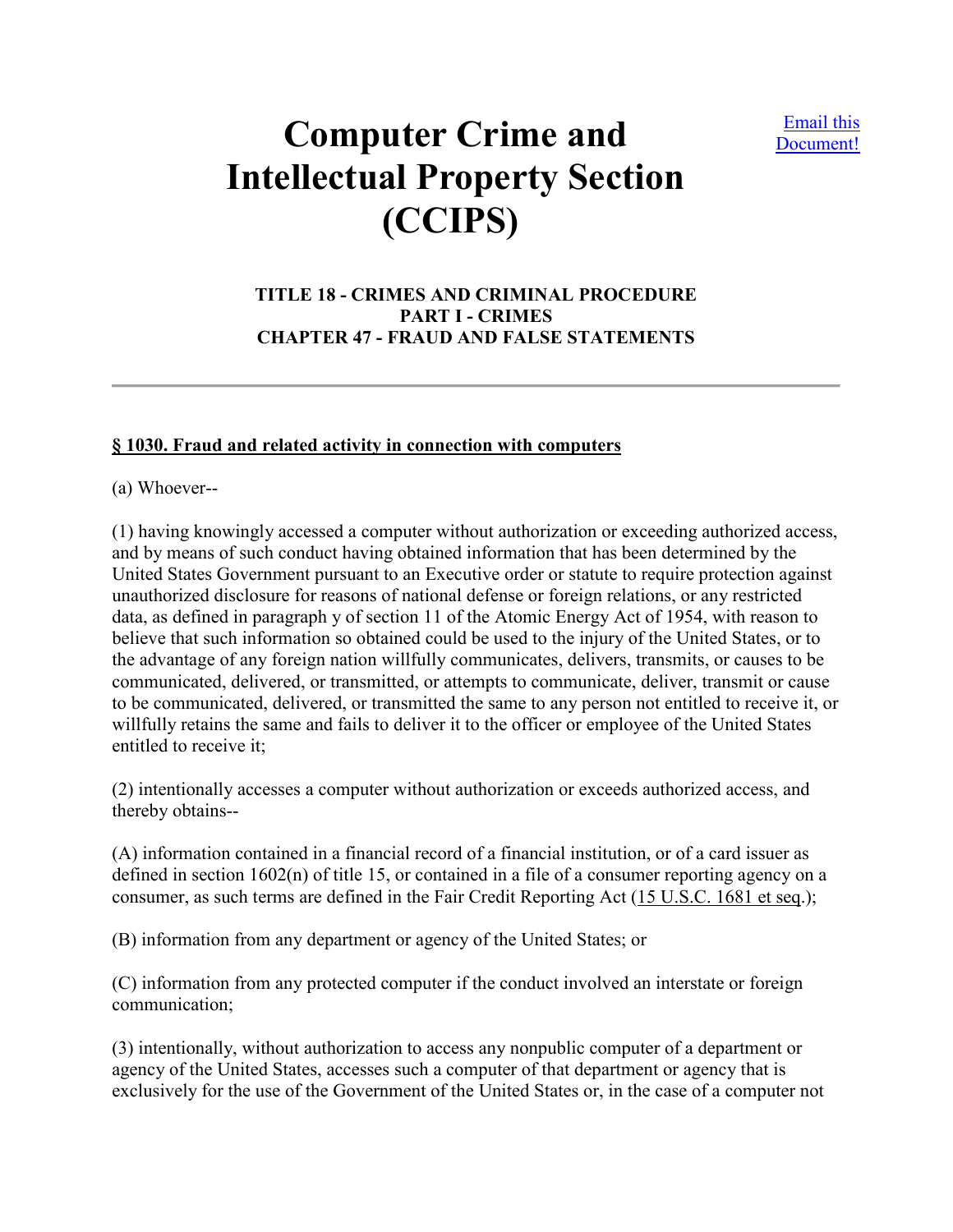exclusively for such use, is used by or for the Government of the United States and such conduct affects that use by or for the Government of the United States;

(4) knowingly and with intent to defraud, accesses a protected computer without authorization, or exceeds authorized access, and by means of such conduct furthers the intended fraud and obtains anything of value, unless the object of the fraud and the thing obtained consists only of the use of the computer and the value of such use is not more than \$5,000 in any 1-year period;

(5)(A)*(i)* knowingly causes the transmission of a program, information, code, or command, and as a result of such conduct, intentionally causes damage without authorization, to a protected computer;

(B) *(ii)* intentionally accesses a protected computer without authorization, and as a result of such conduct, recklessly causes damage; or

(C) *(iii)* intentionally accesses a protected computer without authorization, and as a result of such conduct, causes damage; and

**(B) by conduct described in clause (i), (ii), or (iii) of subparagraph (A), caused (or, in the case of an attempted offense, would, if completed, have caused)—** 

**(i) loss to 1 or more persons during any 1-year period (and, for purposes of an investigation, prosecution, or other proceeding brought by the United States only, loss resulting from a related course of conduct affecting 1 or more other protected computers) aggregating at least \$5,000 in value;** 

**(ii) the modification or impairment, or potential modification or impairment, of the medical examination, diagnosis, treatment, or care of 1 or more individuals;** 

**(iii) physical injury to any person;**

**(iv) a threat to public health or safety; or** 

## **(v) damage affecting a computer system used by or for a government entity in furtherance of the administration of justice, national defense, or national security;**

(6) knowingly and with intent to defraud traffics (as defined in section 1029) in any password or similar information through which a computer may be accessed without authorization, if--

(A) such trafficking affects interstate or foreign commerce; or

(B) such computer is used by or for the Government of the United States;

(7) with intent to extort from any person, firm, association, educational institution, financial institution, government entity, or other legal entity, any money or other thing of value, transmits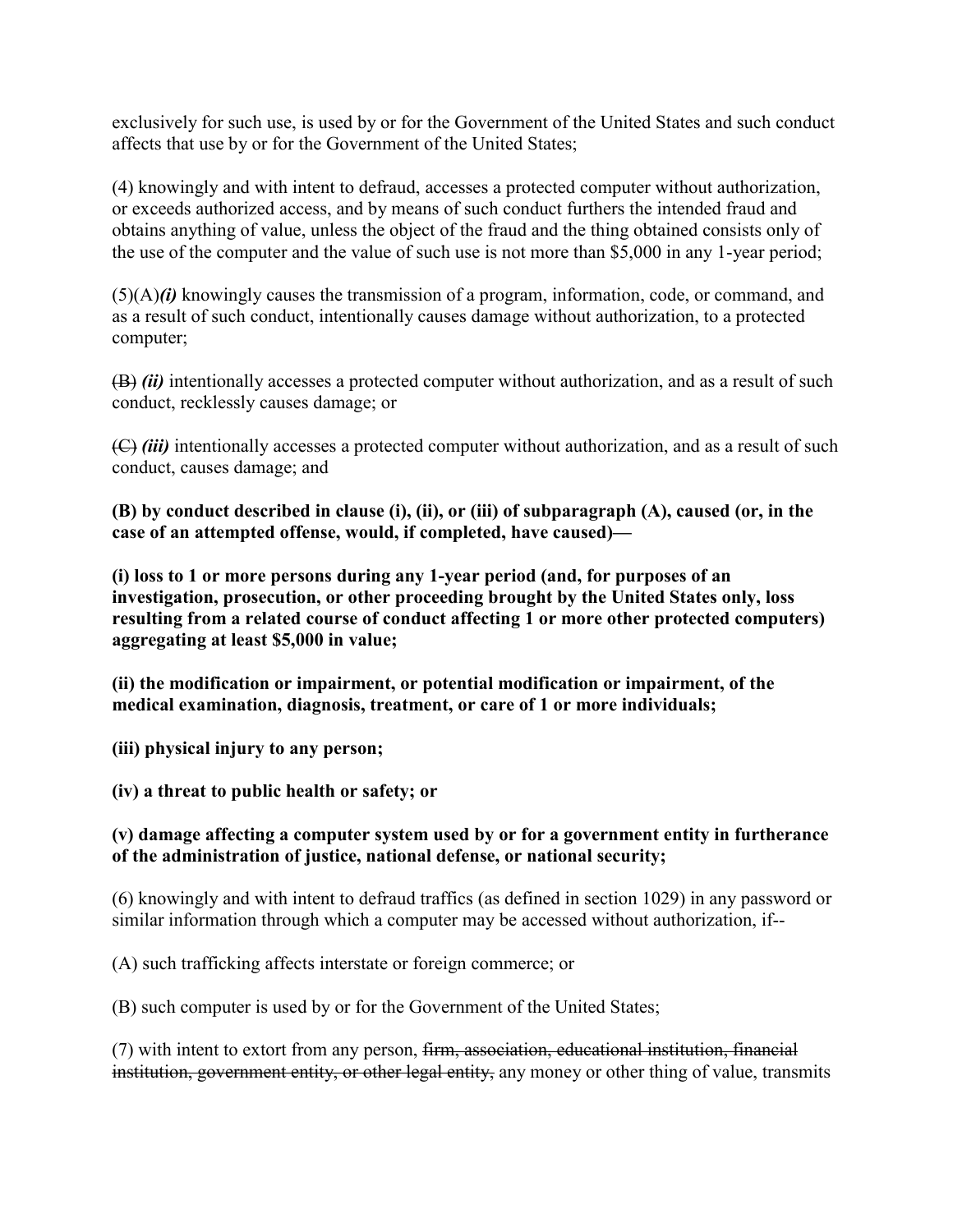in interstate or foreign commerce any communication containing any threat to cause damage to a protected computer;

shall be punished as provided in subsection (c) of this section.

(b) Whoever attempts to commit an offense under subsection (a) of this section shall be punished as provided in subsection (c) of this section.

(c) The punishment for an offense under subsection (a) or (b) of this section is--

(1)(A) a fine under this title or imprisonment for not more than ten years, or both, in the case of an offense under subsection (a)(1) of this section which does not occur after a conviction for another offense under this section, or an attempt to commit an offense punishable under this subparagraph; and

(B) a fine under this title or imprisonment for not more than twenty years, or both, in the case of an offense under subsection (a)(1) of this section which occurs after a conviction for another offense under this section, or an attempt to commit an offense punishable under this subparagraph;

(2)(A) *except as provided in subparagraph (B)*, a fine under this title or imprisonment for not more than one year, or both, in the case of an offense under subsection (a)(2), (a)(3),  $\left( \frac{a}{5}\right)\left( \frac{c}{5}\right)$ *(a)(5)(A)(iii)*, or (a)(6) of this section which does not occur after a conviction for another offense under this section, or an attempt to commit an offense punishable under this subparagraph; and

(B) a fine under this title or imprisonment for not more than 5 years, or both, in the case of an offense under subsection (a)(2), *or an attempt to commit an offense punishable under this subparagraph,* if–

(i) the offense was committed for purposes of commercial advantage or private financial gain;

(ii) the offense was committed in furtherance of any criminal or tortious act in violation of the Constitution or laws of the United States or of any State; or

(iii) the value of the information obtained exceeds \$5,000;

(C) a fine under this title or imprisonment for not more than ten years, or both, in the case of an offense under subsection (a)(2), (a)(3) or (a)(6) of this section which occurs after a conviction for another offense under this section, or an attempt to commit an offense punishable under this subparagraph; and

(3)(A) a fine under this title or imprisonment for not more than five years, or both, in the case of an offense under subsection  $(a)(4)$ ,  $(a)(5)(A)$ ,  $(a)(5)(B)$ , or  $(a)(7)$  of this section which does not occur after a conviction for another offense under this section, or an attempt to commit an offense punishable under this subparagraph; and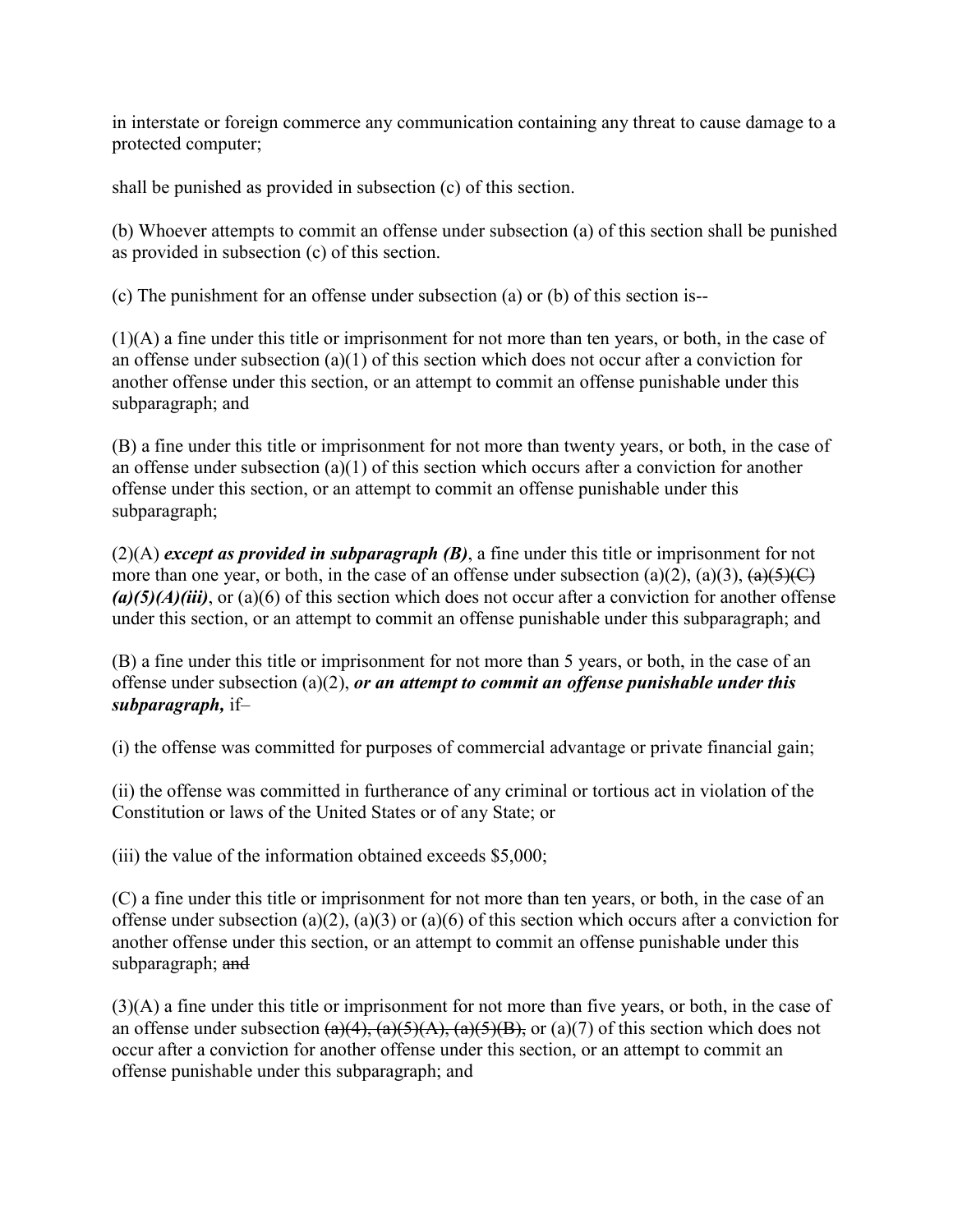(B) a fine under this title or imprisonment for not more than ten years, or both, in the case of an offense under subsection (a)(4),  $\left(\frac{a}{5}\right)\left(\frac{A}{8}\right)\left(\frac{5}{8}\right), \left(\frac{a}{5}\right)\left(\frac{C}{6}\right)\left(\frac{a}{5}\right)\left(\frac{A}{6}\right)$  or (a)(7) of this section which occurs after a conviction for another offense under this section, or an attempt to commit an offense punishable under this subparagraph; and

**(4)(A) a fine under this title, imprisonment for not more than 10 years, or both, in the case of an offense under subsection (a)(5)(A)(i), or an attempt to commit an offense punishable under that subsection;** 

**(B) a fine under this title, imprisonment for not more than 5 years, or both, in the case of an offense under subsection (a)(5)(A)(ii), or an attempt to commit an offense punishable under that subsection;** 

**(C) a fine under this title, imprisonment for not more than 20 years, or both, in the case of an offense under subsection (a)(5)(A)(i) or (a)(5)(A)(ii), or an attempt to commit an offense punishable under either subsection, that occurs after a conviction for another offense under this section.**

(d) The United States Secret Service shall, in addition to any other agency having such authority, have the authority to investigate offenses under subsections  $(a)(2)(A)$ ,  $(a)(2)(B)$ ,  $(a)(3)$ ,  $(a)(4)$ , (a)(5), and (a)(6) of this section. Such authority of the United States Secret Service shall be exercised in accordance with an agreement which shall be entered into by the Secretary of the Treasury and the Attorney General.

*(d)(1) The United States Secret Service shall, in addition to any other agency having such authority, have the authority to investigate offenses under this section.*

*(2) The Federal Bureau of Investigation shall have primary authority to investigate offenses under subsection (a)(1) for any cases involving espionage, foreign counterintelligence, information protected against unauthorized disclosure for reasons of national defense or foreign relations, or Restricted Data (as that term is defined in section 11y of the Atomic Energy Act of 1954 (42 U.S.C. 2014(y)), except for offenses affecting the duties of the United States Secret Service pursuant to section 3056(a) of this title.*

## **(3) Such authority shall be exercised in accordance with an agreement which shall be entered into by the Secretary of the Treasury and the Attorney General.**

(e) As used in this section--

(1) the term "computer" means an electronic, magnetic, optical, electrochemical, or other high speed data processing device performing logical, arithmetic, or storage functions, and includes any data storage facility or communications facility directly related to or operating in conjunction with such device, but such term does not include an automated typewriter or typesetter, a portable hand held calculator, or other similar device;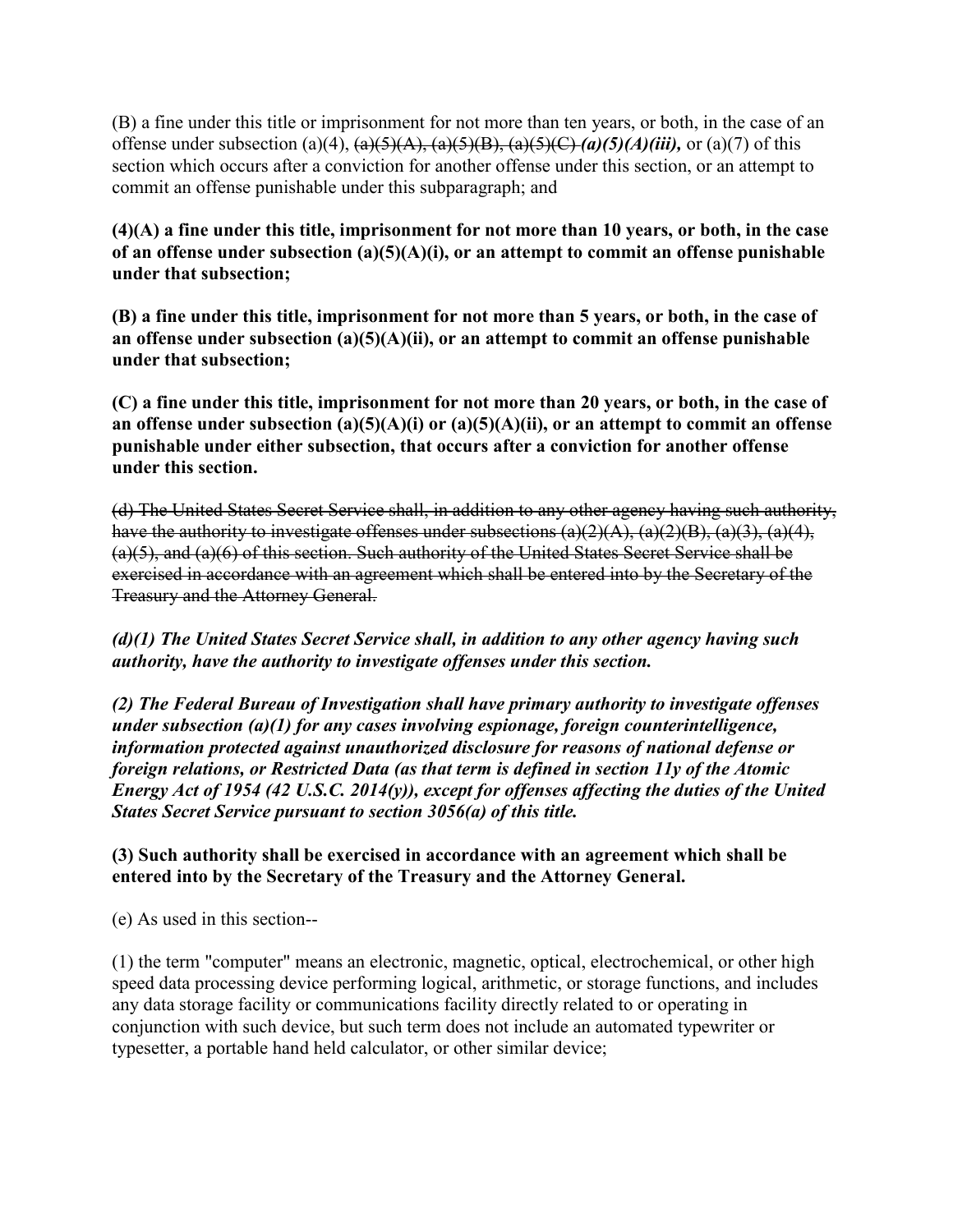(2) the term "protected computer" means a computer--

(A) exclusively for the use of a financial institution or the United States Government, or, in the case of a computer not exclusively for such use, used by or for a financial institution or the United States Government and the conduct constituting the offense affects that use by or for the financial institution or the Government; or

(B) which is used in interstate or foreign commerce or communication, *including a computer located outside the United States that is used in a manner that affects interstate or foreign commerce or communication of the United States;*

(3) the term "State" includes the District of Columbia, the Commonwealth of Puerto Rico, and any other commonwealth, possession or territory of the United States;

(4) the term "financial institution" means--

(A) an institution with deposits insured by the Federal Deposit Insurance Corporation;

(B) the Federal Reserve or a member of the Federal Reserve including any Federal Reserve Bank;

(C) a credit union with accounts insured by the National Credit Union Administration;

(D) a member of the Federal home loan bank system and any home loan bank;

(E) any institution of the Farm Credit System under the Farm Credit Act of 1971;

(F) a broker-dealer registered with the Securities and Exchange Commission pursuant to section 15 of the Securities Exchange Act of 1934;

(G) the Securities Investor Protection Corporation;

(H) a branch or agency of a foreign bank (as such terms are defined in paragraphs (1) and (3) of section 1(b) of the International Banking Act of 1978); and

(I) an organization operating under section 25 or section 25(a) of the Federal Reserve Act.

(5) the term "financial record" means information derived from any record held by a financial institution pertaining to a customer's relationship with the financial institution;

(6) the term "exceeds authorized access" means to access a computer with authorization and to use such access to obtain or alter information in the computer that the accesser is not entitled so to obtain or alter;

(7) the term "department of the United States" means the legislative or judicial branch of the Government or one of the executive departments enumerated in section 101 of title 5; and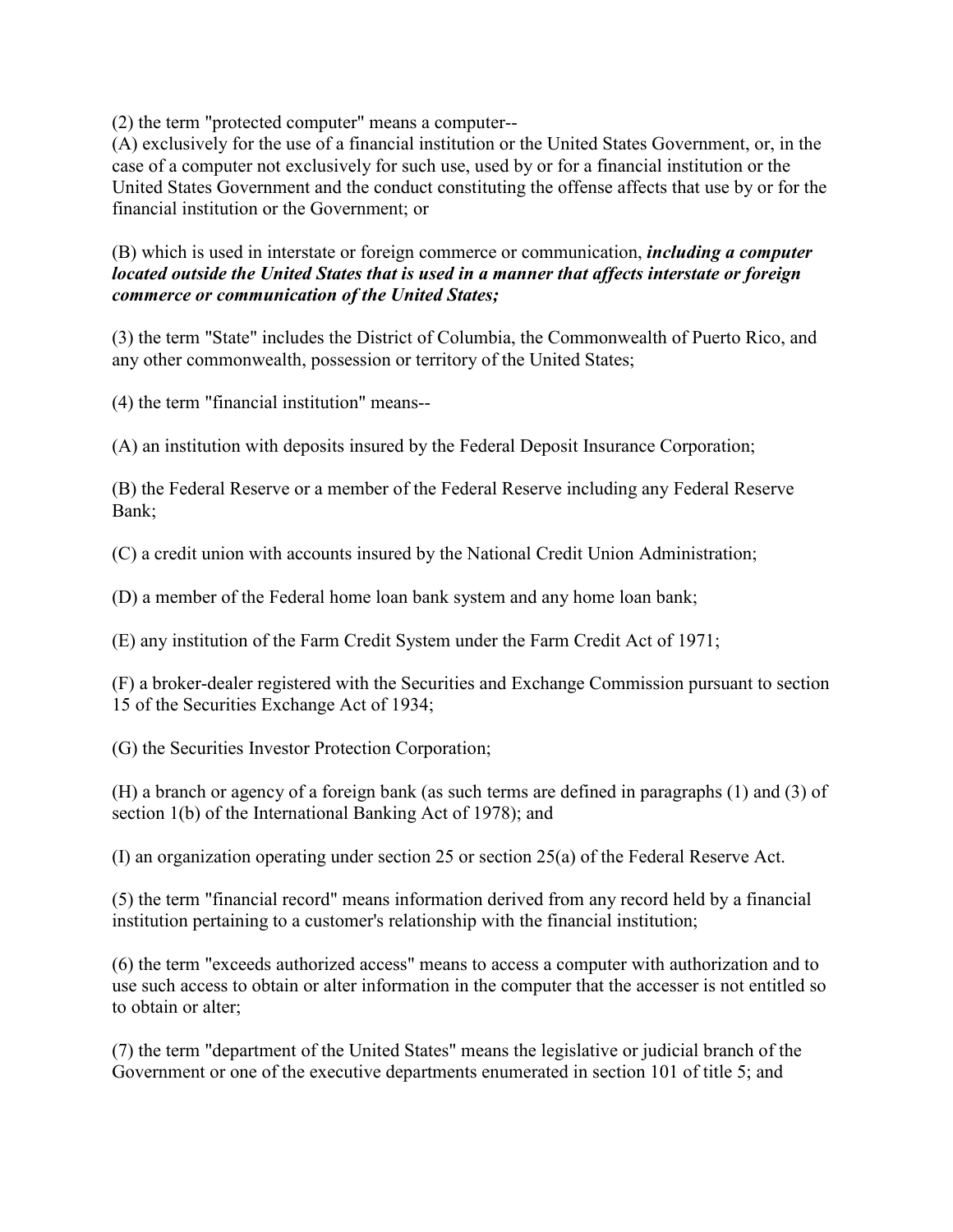(8) the term "damage" means any impairment to the integrity or availability of data, a program, a system, or information, that--

(A) causes loss aggregating at least \$5,000 in value during any 1-year period to one or more individuals;

(B) modifies or impairs, or potentially modifies or impairs, the medical examination, diagnosis, treatment, or care of one or more individuals;

(C) causes physical injury to any person; or

(D) threatens public health or safety; and

## **(8) the term 'damage' means any impairment to the integrity or availability of data, a program, a system, or information;**

(9) the term "government entity" includes the Government of the United States, any State or political subdivision of the United States, any foreign country, and any state, province, municipality, or other political subdivision of a foreign country.;

**(10) the term 'conviction' shall include a conviction under the law of any State for a crime punishable by imprisonment for more than 1 year, an element of which is unauthorized access, or exceeding authorized access, to a computer;** 

**(11) the term 'loss' includes any reasonable cost to any victim, including the cost of responding to an offense, conducting a damage assessment, and restoring the data, program, system, or information to its condition prior to the offense, and any revenue lost, cost incurred, or other consequential damages incurred because of interruption of service; and**

**(12) the term 'person' means any individual, firm, corporation, educational institution, financial institution, governmental entity, or legal or other entity.**

(f) This section does not prohibit any lawfully authorized investigative, protective, or intelligence activity of a law enforcement agency of the United States, a State, or a political subdivision of a State, or of an intelligence agency of the United States.

(g) Any person who suffers damage or loss by reason of a violation of this section may maintain a civil action against the violator to obtain compensatory damages and injunctive relief or other equitable relief. Damages for violations involving damage as defined in subsection (e)(8)(A) are limited to economic damages. **A civil action for a violation of this section may be brought only if the conduct involves 1 of the factors set forth in clause (i), (ii), (iii), (iv), or (v) of subsection (a)(5)(B). Damages for a violation involving only conduct described in subsection (a)(5)(B)(i) are limited to economic damages.** No action may be brought under this subsection unless such action is begun within 2 years of the date of the act complained of or the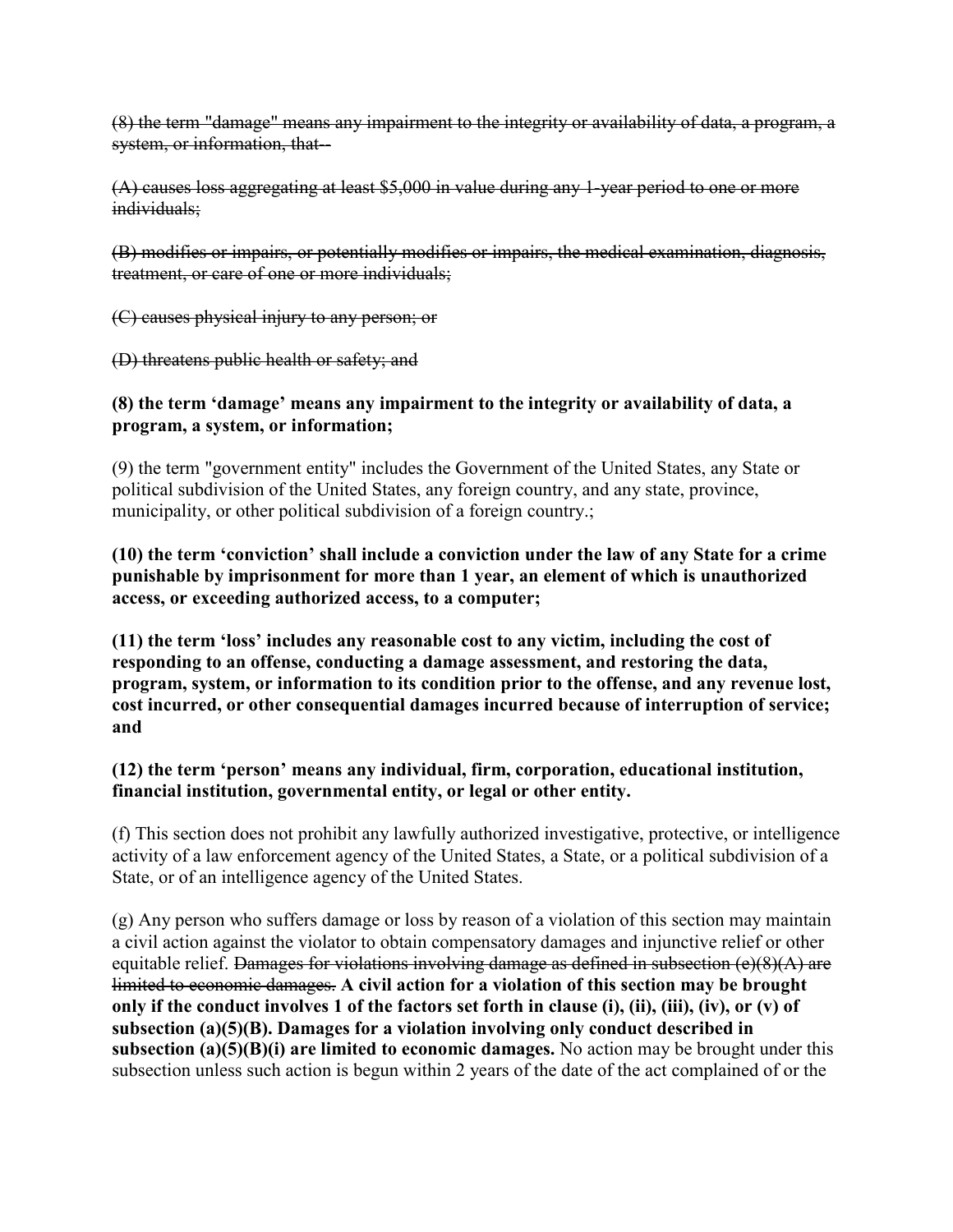date of the discovery of the damage. **No action may be brought under this subsection for the negligent design or manufacture of computer hardware, computer software, or firmware.**

(h) The Attorney General and the Secretary of the Treasury shall report to the Congress annually, during the first 3 years following the date of the enactment of this subsection, concerning investigations and prosecutions under subsection (a)(5).

**Section 814(e) Amendment of sentencing guidelines relating to certain computer fraud and abuse.--** 

**Pursuant to its authority under section 994(p) of title 28, United States Code, the United States Sentencing Commission shall amend the Federal sentencing guidelines to ensure that any individual convicted of a violation of section 1030 of title 18, United States Code, can be subjected to appropriate penalties, without regard to any mandatory minimum term of imprisonment.** 

## **UNITED STATES CODE ANNOTATED TITLE 18. CRIMES AND CRIMINAL PROCEDURE PART I--CRIMES CHAPTER 96--RACKETEER INFLUENCED AND CORRUPT ORGANIZATIONS**

#### § 1961. Definitions

As used in this chapter--

(1) "racketeering activity" means (A) any act or threat involving murder, kidnapping, gambling, arson, robbery, bribery, extortion, dealing in obscene matter, or dealing in a controlled substance or listed chemical (as defined in section 102 of the Controlled Substances Act), which is chargeable under State law and punishable by imprisonment for more than one year; (B) any act which is indictable under any of the following provisions of title 18, United States Code: Section 201 (relating to bribery), section 224 (relating to sports bribery), sections 471, 472, and 473 (relating to counterfeiting), section 659 (relating to theft from interstate shipment) if the act indictable under section 659 is felonious, section 664 (relating to embezzlement from pension and welfare funds), sections 891-894 (relating to extortionate credit transactions), section 1028 (relating to fraud and related activity in connection with identification documents), section 1029 (relating to fraud and related activity in connection with access devices), section 1084 (relating to the transmission of gambling information), section 1341 (relating to mail fraud), section 1343 (relating to wire fraud), section 1344 (relating to financial institution fraud), section 1425 (relating to the procurement of citizenship or nationalization unlawfully), section 1426 (relating to the reproduction of naturalization or citizenship papers), section 1427 (relating to the sale of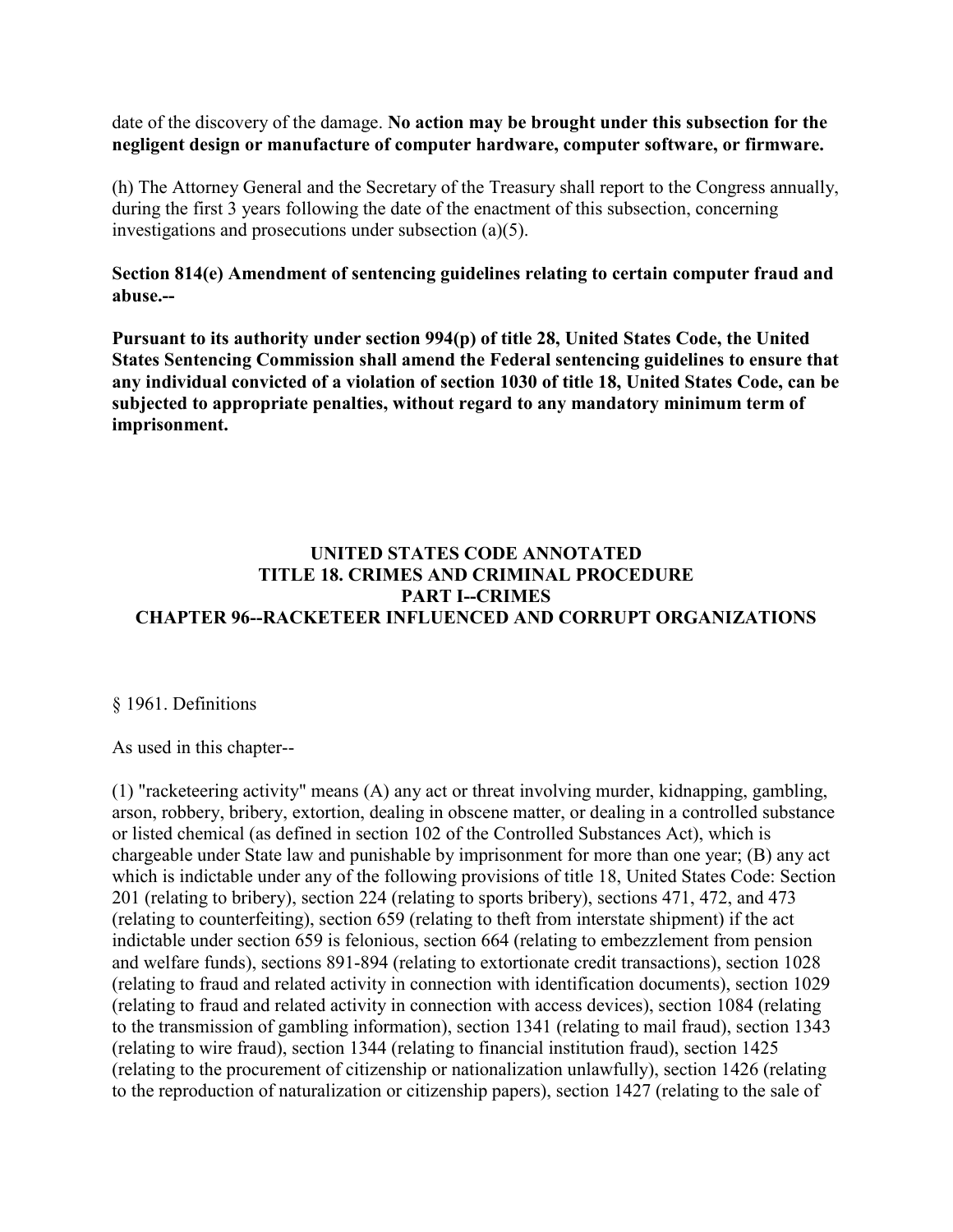naturalization or citizenship papers), sections 1461-1465 (relating to obscene matter), section 1503 (relating to obstruction of justice), section 1510 (relating to obstruction of criminal investigations), section 1511 (relating to the obstruction of State or local law enforcement), section 1512 (relating to tampering with a witness, victim, or an informant), section 1513 (relating to retaliating against a witness, victim, or an informant), section 1542 (relating to false statement in application and use of passport), section 1543 (relating to forgery or false use of passport), section 1544 (relating to misuse of passport), section 1546 (relating to fraud and misuse of visas, permits, and other documents), sections 1581-1588 (relating to peonage and slavery), section 1951 (relating to interference with commerce, robbery, or extortion), section 1952 (relating to racketeering), section 1953 (relating to interstate transportation of wagering paraphernalia), section 1954 (relating to unlawful welfare fund payments), section 1955 (relating to the prohibition of illegal gambling businesses), section 1956 (relating to the laundering of monetary instruments), section 1957 (relating to engaging in monetary transactions in property derived from specified unlawful activity), section 1958 (relating to use of interstate commerce facilities in the commission of murder-for-hire), sections 2251, 2251A, 2252, and 2260 (relating to sexual exploitation of children), sections 2312 and 2313 (relating to interstate transportation of stolen motor vehicles), sections 2314 and 2315 (relating to interstate transportation of stolen property), section 2318 (relating to trafficking in counterfeit labels for phonorecords, computer programs or computer program documentation or packaging and copies of motion pictures or other audiovisual works), section 2319 (relating to criminal infringement of a copyright), section 2319A (relating to unauthorized fixation of and trafficking in sound recordings and music videos of live musical performances), section 2320 (relating to trafficking in goods or services bearing counterfeit marks), section 2321 (relating to trafficking in certain motor vehicles or motor vehicle parts), sections 2341-2346 (relating to trafficking in contraband cigarettes), sections 2421-24 (relating to white slave traffic), (C) any act which is indictable under title 29, United States Code, section 186 (dealing with restrictions on payments and loans to labor organizations) or section 501(c) (relating to embezzlement from union funds), (D) any offense involving fraud connected with a case under title 11 (except a case under section 157 of this title), fraud in the sale of securities, or the felonious manufacture, importation, receiving, concealment, buying, selling, or otherwise dealing in a controlled substance or listed chemical (as defined in section 102 of the Controlled Substances Act), punishable under any law of the United States, (E) any act which is indictable under the Currency and Foreign Transactions Reporting Act, or (F) *(F)* any act which is indictable under the Immigration and Nationality Act, section 274 (relating to bringing in and harboring certain aliens), section 277 (relating to aiding or assisting certain aliens to enter the United States), or section 278 (relating to importation of alien for immoral purpose) if the act indictable under such section of such Act was committed for the purpose of financial gain, *or (G) any act that is indictable under any provision listed in section 2332b(g)(5)(B);*

#### **UNITED STATES CODE ANNOTATED TITLE 18. CRIMES AND CRIMINAL PROCEDURE PART I--CRIMES CHAPTER 113B--TERRORISM**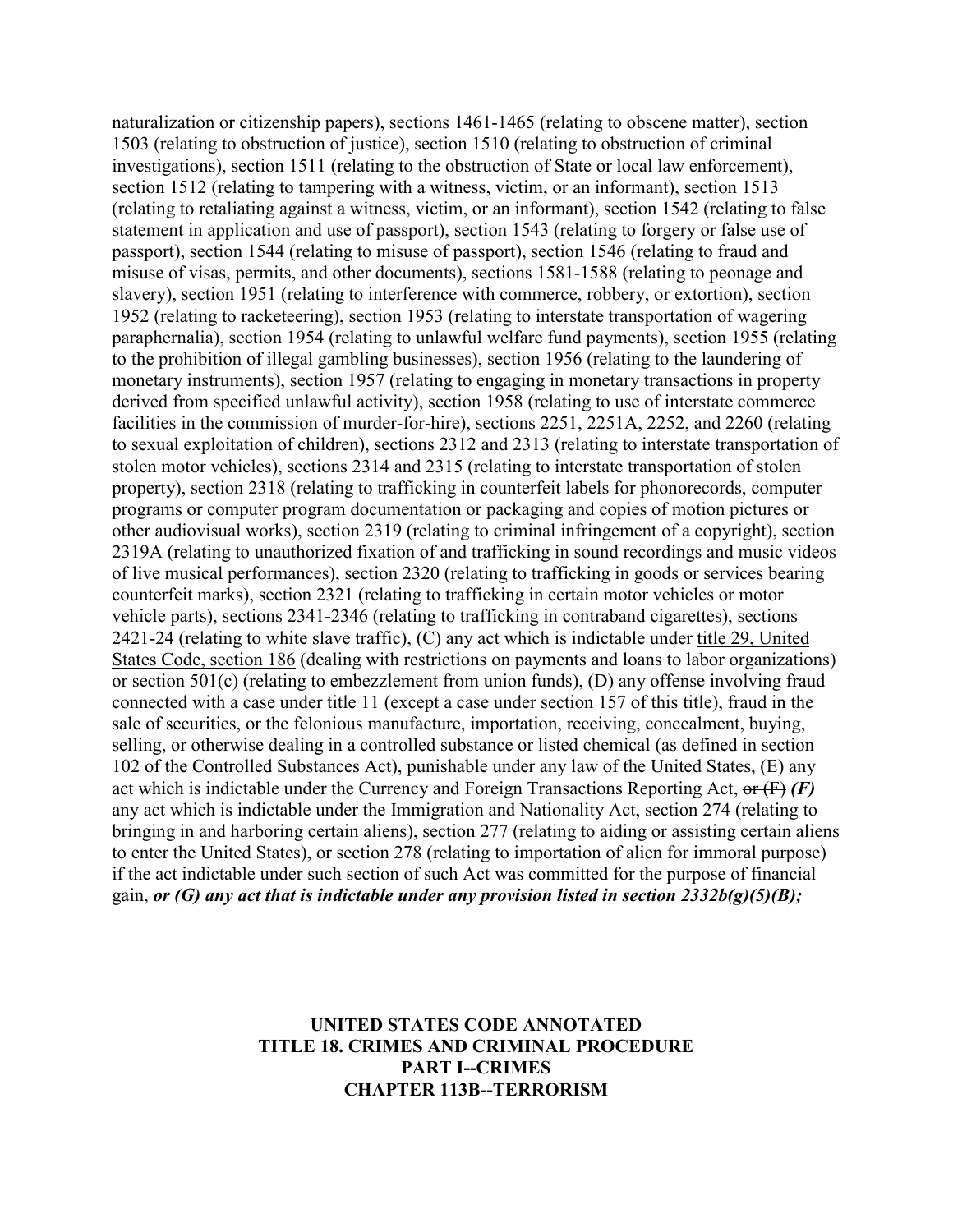## § 2331. Definitions

As used in this chapter--

(1) the term "international terrorism" means activities that--

(A) involve violent acts or acts dangerous to human life that are a violation of the criminal laws of the United States or of any State, or that would be a criminal violation if committed within the jurisdiction of the United States or of any State;

(B) appear to be intended--

(i) to intimidate or coerce a civilian population;

(ii) to influence the policy of a government by intimidation or coercion; or

### (iii) to affect the conduct of a government by assassination or kidnapping *by mass destruction, assassination, or kidnapping;* and

(C) occur primarily outside the territorial jurisdiction of the United States, or transcend national boundaries in terms of the means by which they are accomplished, the persons they appear intended to intimidate or coerce, or the locale in which their perpetrators operate or seek asylum;

(2) the term "national of the United States" has the meaning given such term in section 101(a)(22) of the Immigration and Nationality Act;

(3) the term "person" means any individual or entity capable of holding a legal or beneficial interest in property; and

(4) the term "act of war" means any act occurring in the course of--

(A) declared war;

(B) armed conflict, whether or not war has been declared, between two or more nations; or

(C) armed conflict between military forces of any origin.*; and*

*(5) the term "domestic terrorism" means activities that–*

*(A) involve acts dangerous to human life that are a violation of the criminal laws of the United States or of any State;*

*(B) appear to be intended–*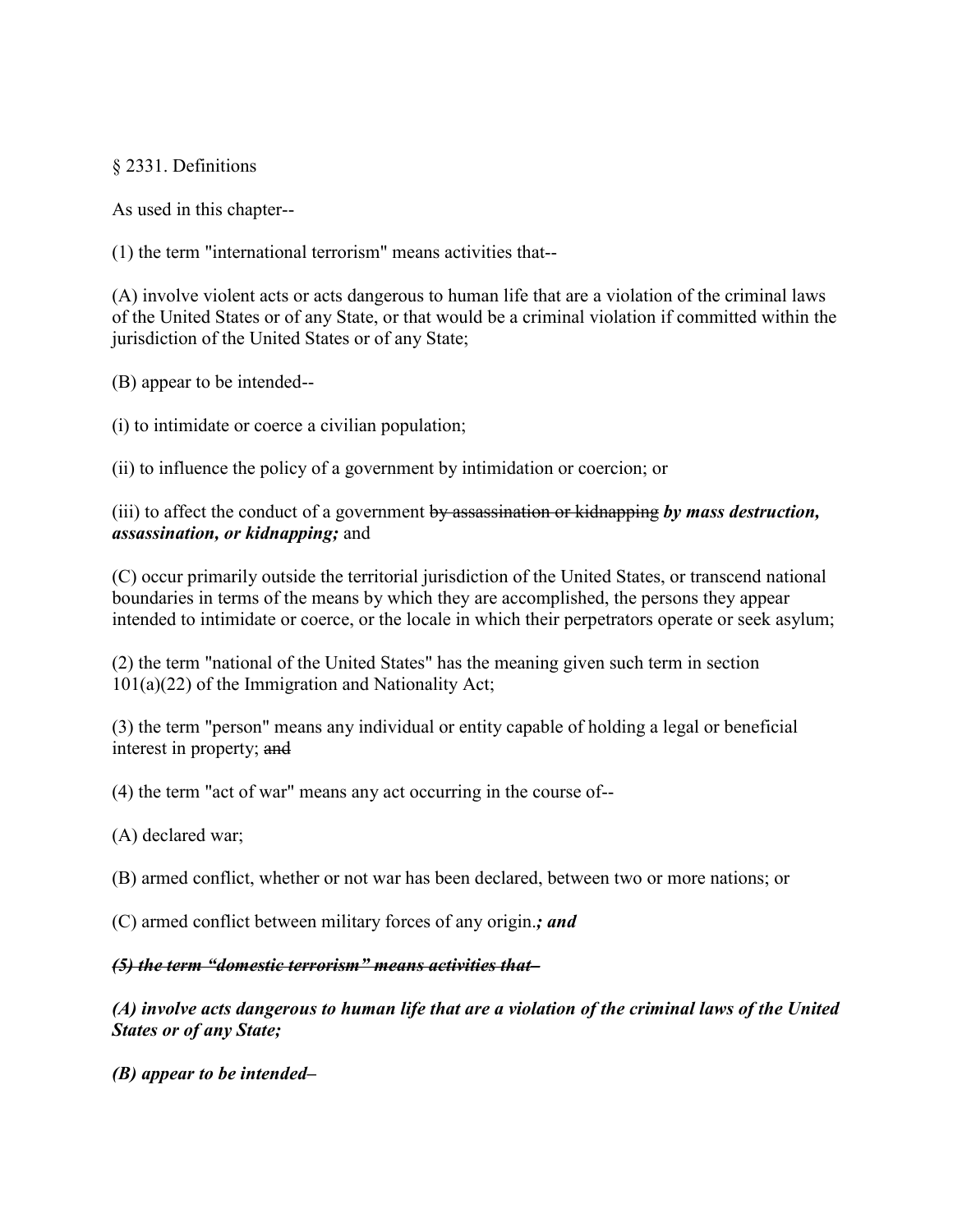*(i) to intimidate or coerce a civilian population;*

*(ii) to influence the policy of a government by intimidation or coercion; or*

*(iii) to affect the conduct of a government by mass destruction, assassination, or kidnapping; and*

*(C) occur primarily within the territorial jurisdiction of the United States.*

#### § 2332b. Acts of terrorism transcending national boundaries

(a) Prohibited acts.--

(1) Offenses.--Whoever, involving conduct transcending national boundaries and in a circumstance described in subsection (b)--

(A) kills, kidnaps, maims, commits an assault resulting in serious bodily injury, or assaults with a dangerous weapon any person within the United States; or

(B) creates a substantial risk of serious bodily injury to any other person by destroying or damaging any structure, conveyance, or other real or personal property within the United States or by attempting or conspiring to destroy or damage any structure, conveyance, or other real or personal property within the United States;

in violation of the laws of any State, or the United States, shall be punished as prescribed in subsection (c).

(2) Treatment of threats, attempts and conspiracies.--Whoever threatens to commit an offense under paragraph (1), or attempts or conspires to do so, shall be punished under subsection (c).

(b) Jurisdictional bases.--

(1) Circumstances.--The circumstances referred to in subsection (a) are--

(A) the mail or any facility of interstate or foreign commerce is used in furtherance of the offense;

(B) the offense obstructs, delays, or affects interstate or foreign commerce, or would have so obstructed, delayed, or affected interstate or foreign commerce if the offense had been consummated;

(C) the victim, or intended victim, is the United States Government, a member of the uniformed services, or any official, officer, employee, or agent of the legislative, executive, or judicial branches, or of any department or agency, of the United States;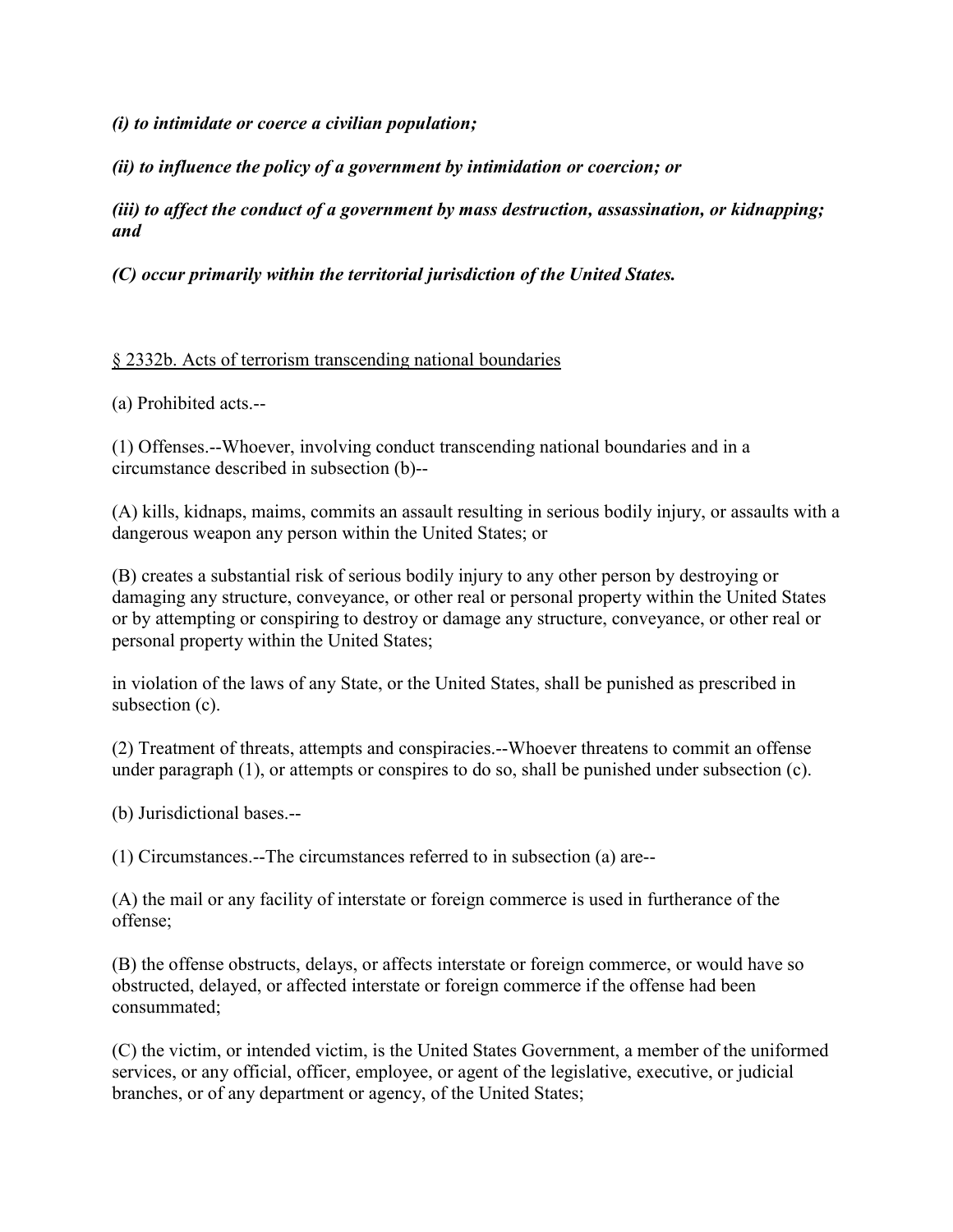(D) the structure, conveyance, or other real or personal property is, in whole or in part, owned, possessed, or leased to the United States, or any department or agency of the United States;

(E) the offense is committed in the territorial sea (including the airspace above and the seabed and subsoil below, and artificial islands and fixed structures erected thereon) of the United States; or

(F) the offense is committed within the special maritime and territorial jurisdiction of the United **States**.

(2) Co-conspirators and accessories after the fact.--Jurisdiction shall exist over all principals and co-conspirators of an offense under this section, and accessories after the fact to any offense under this section, if at least one of the circumstances described in subparagraphs (A) through (F) of paragraph (1) is applicable to at least one offender.

(c) Penalties.--

(1) Penalties.--Whoever violates this section shall be punished--

(A) for a killing, or if death results to any person from any other conduct prohibited by this section, by death, or by imprisonment for any term of years or for life;

(B) for kidnapping, by imprisonment for any term of years or for life;

(C) for maiming, by imprisonment for not more than 35 years;

(D) for assault with a dangerous weapon or assault resulting in serious bodily injury, by imprisonment for not more than 30 years;

(E) for destroying or damaging any structure, conveyance, or other real or personal property, by imprisonment for not more than 25 years;

(F) for attempting or conspiring to commit an offense, for any term of years up to the maximum punishment that would have applied had the offense been completed; and

(G) for threatening to commit an offense under this section, by imprisonment for not more than 10 years.

(2) Consecutive sentence.--Notwithstanding any other provision of law, the court shall not place on probation any person convicted of a violation of this section; nor shall the term of imprisonment imposed under this section run concurrently with any other term of imprisonment.

(d) Proof requirements.--The following shall apply to prosecutions under this section:

(1) Knowledge.--The prosecution is not required to prove knowledge by any defendant of a jurisdictional base alleged in the indictment.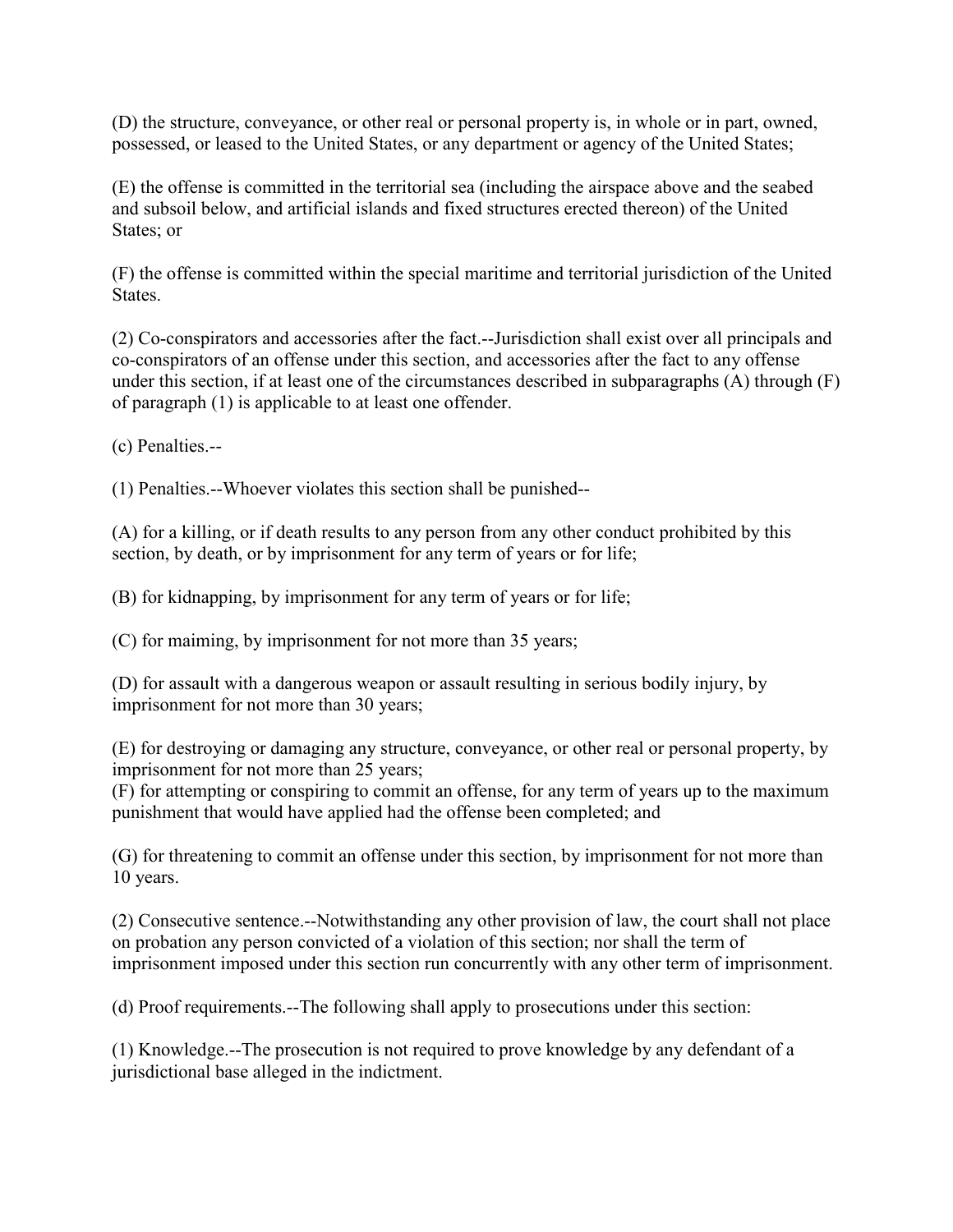(2) State law.--In a prosecution under this section that is based upon the adoption of State law, only the elements of the offense under State law, and not any provisions pertaining to criminal procedure or evidence, are adopted.

(e) Extraterritorial jurisdiction.--There is extraterritorial Federal jurisdiction--

(1) over any offense under subsection (a), including any threat, attempt, or conspiracy to commit such offense; and

(2) over conduct which, under section 3, renders any person an accessory after the fact to an offense under subsection (a).

(f) Investigative authority.--In addition to any other investigative authority with respect to violations of this title, the Attorney General shall have primary investigative responsibility for all Federal crimes of terrorism, *and any violation of section 351(e), 844(e), 844(f)(1), 956(b), 1361, 1366(b), 1366(c), 1751(e), 2152, or 2156 of this title,* and the Secretary of the Treasury shall assist the Attorney General at the request of the Attorney General. Nothing in this section shall be construed to interfere with the authority of the United States Secret Service under section 3056.

(g) Definitions.--As used in this section--

(1) the term "conduct transcending national boundaries" means conduct occurring outside of the United States in addition to the conduct occurring in the United States;

(2) the term "facility of interstate or foreign commerce" has the meaning given that term in section  $1958(b)(2)$ ;

(3) the term "serious bodily injury" has the meaning given that term in section  $1365(g)(3)$ ;

(4) the term "territorial sea of the United States" means all waters extending seaward to 12 nautical miles from the baselines of the United States, determined in accordance with international law; and

(5) the term "Federal crime of terrorism" means an offense that--

(A) is calculated to influence or affect the conduct of government by intimidation or coercion, or to retaliate against government conduct; and

(B) is a violation of--

(i) section 32 (relating to destruction of aircraft or aircraft facilities), 37 (relating to violence at international airports), 81 (relating to arson within special maritime and territorial jurisdiction), 175 (relating to biological weapons), 351 (relating to congressional, cabinet, and Supreme Court assassination, kidnapping, and assault), 831 (relating to nuclear materials), 842(m) or (n) (relating to plastic explosives), 844(e) (relating to certain bombings), 844(f) or (i) (relating to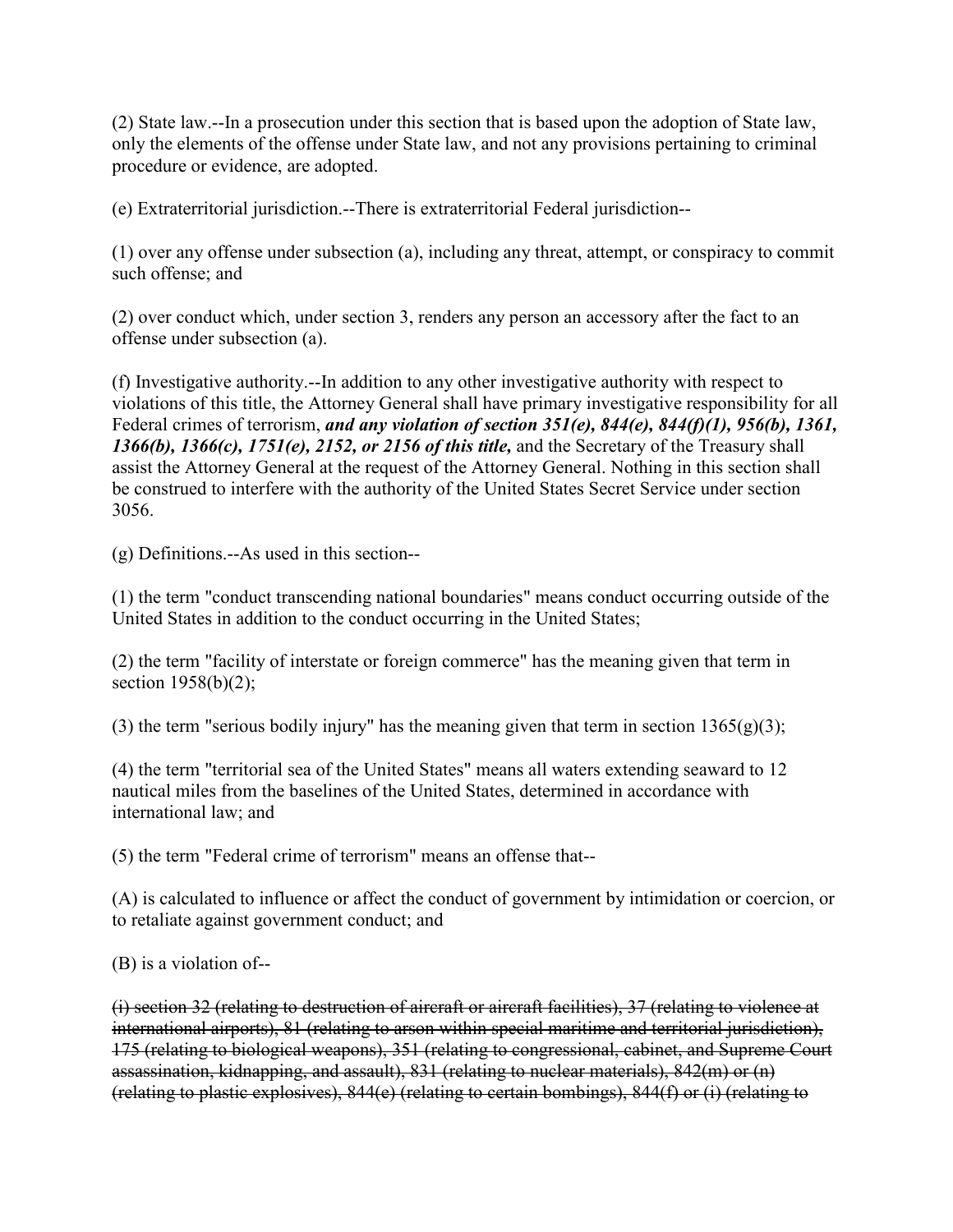arson and bombing of certain property), 930(c), 956 (relating to conspiracy to injure property of a foreign government), 1114 (relating to protection of officers and employees of the United States), 1116 (relating to murder or manslaughter of foreign officials, official guests, or internationally protected persons), 1203 (relating to hostage taking), 1361 (relating to injury of Government property or contracts), 1362 (relating to destruction of communication lines, stations, or systems), 1363 (relating to injury to buildings or property within special maritime and territorial jurisdiction of the United States), 1366 (relating to destruction of an energy facility), 1751 (relating to Presidential and Presidential staff assassination, kidnapping, and assault), 1992, 2152 (relating to injury of fortifications, harbor defenses, or defensive sea areas), 2155 (relating to destruction of national defense materials, premises, or utilities), 2156 (relating to production of defective national defense materials, premises, or utilities), 2280 (relating to violence against maritime navigation), 2281 (relating to violence against maritime fixed platforms), 2332 (relating to certain homicides and other violence against United States nationals occurring outside of the United States), 2332a (relating to use of weapons of mass destruction), 2332b (relating to acts of terrorism transcending national boundaries), 2332c, 2339A (relating to providing material support to terrorists), 2339B (relating to providing material support to terrorist organizations), or 2340A (relating to torture);

(ii) section 236 (relating to sabotage of nuclear facilities or fuel) of the Atomic Energy Act of 1954 (42 U.S.C. 2284); or

(iii) section 46502 (relating to aircraft piracy) or section 60123(b) (relating to destruction of interstate gas or hazardous liquid pipeline facility) of title 49.

**(i) section 32 (relating to destruction of aircraft or aircraft facilities), 37 (relating to violence at international airports), 81 (relating to arson within special maritime and territorial jurisdiction), 175 or 175b (relating to biological weapons), 229** *(relating to chemical weapons), subsection* **(a), (b), (c), or (d) of section 351 (relating to congressional, cabinet, and Supreme Court assassination and kidnaping), 831 (relating to nuclear materials), 842(m) or (n) (relating to plastic explosives), 844(f) (2) or (3) (relating to arson and bombing of Government property risking or causing death), 844(i) (relating to arson and bombing of property used in interstate commerce), 930(c) (relating to killing or attempted killing during an attack on a Federal facility with a dangerous weapon), 956(a)(1) (relating to conspiracy to murder, kidnap, or maim persons abroad), 1030(a)(1) (relating to protection of computers), 1030(a)(5)(A)(i) resulting in damage as defined in 1030(a)(5)(B)(ii) through (v) (relating to protection of computers), 1114 (relating to killing or attempted killing of officers and employees of the United States), 1116 (relating to murder or manslaughter of foreign officials, official guests, or internationally protected persons), 1203 (relating to hostage taking), 1362 (relating to destruction of communication lines, stations, or systems), 1363 (relating to injury to buildings or property within special maritime and territorial jurisdiction of the United States), 1366(a) (relating to destruction of an energy facility), 1751 (a), (b), (c), or (d) (relating to Presidential and Presidential staff assassination and kidnaping), 1992 (relating to wrecking trains), 1993 (relating to terrorist attacks and other acts of violence against mass transportation systems), 2155 (relating to destruction of national defense materials, premises, or utilities), 2280 (relating to violence against maritime navigation), 2281 (relating to violence against maritime fixed platforms),**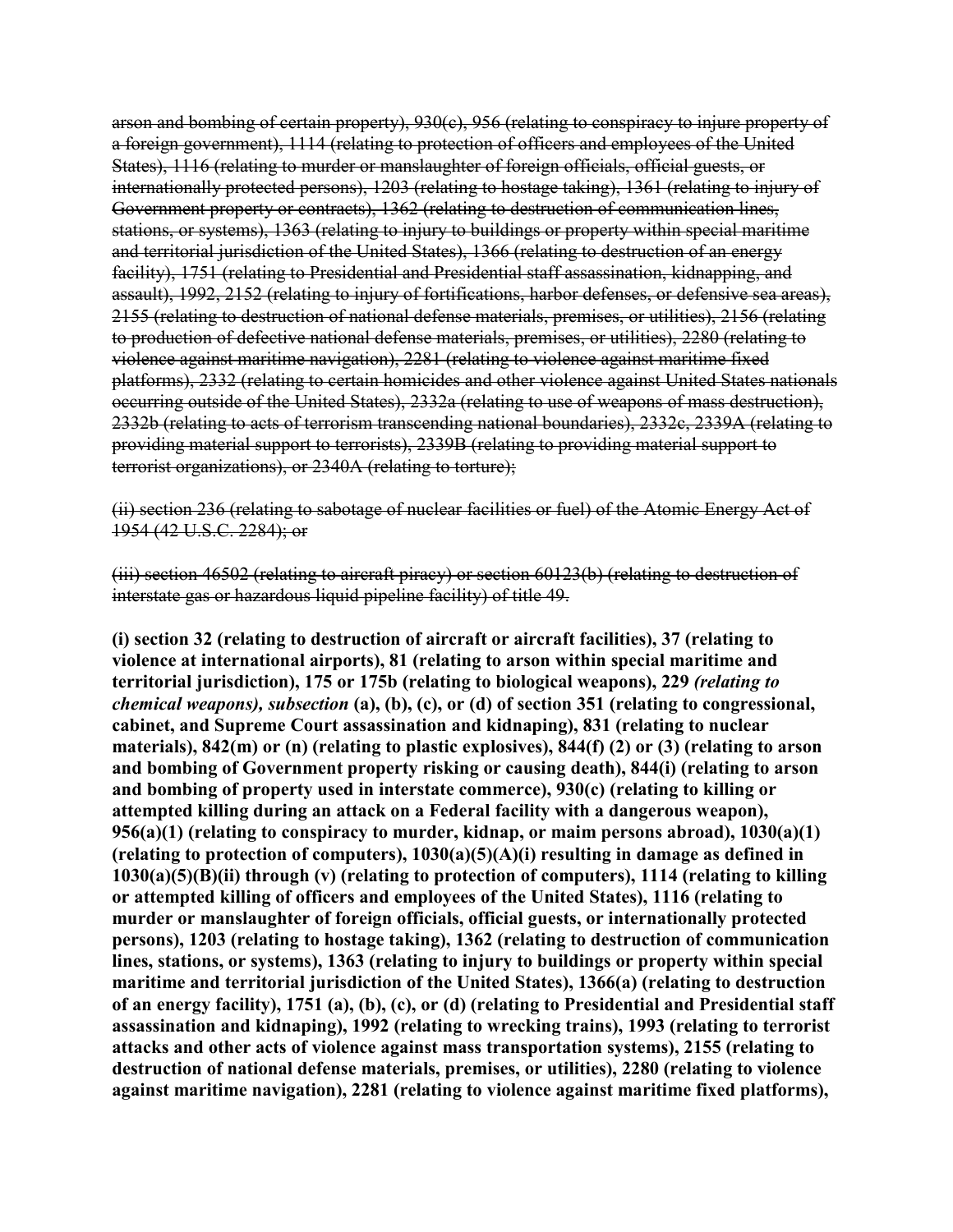**2332 (relating to certain homicides and other violence against United States nationals occurring outside of the United States), 2332a (relating to use of weapons of mass destruction), 2332b (relating to acts of terrorism transcending national boundaries), 2339 (relating to harboring terrorists), 2339A (relating to providing material support to terrorists), 2339B (relating to providing material support to terrorist organizations), or 2340A (relating to torture) of this title;** 

**(ii) section 236 (relating to sabotage of nuclear facilities or fuel) of the Atomic Energy Act of 1954 (42 U.S.C. 2284); or** 

**''(iii) section 46502 (relating to aircraft piracy), the second sentence of section 46504 (relating to assault on a flight crew with a dangerous weapon), section 46505(b)(3) or (c) (relating to explosive or incendiary devices, or endangerment of human life by means of weapons, on aircraft), section 46506 if homicide or attempted homicide is involved (relating to application of certain criminal laws to acts on aircraft), or section 60123(b) (relating to destruction of interstate gas or hazardous liquid pipeline facility) of title 49.**

## **UNITED STATES CODE ANNOTATED TITLE 18. CRIMES AND CRIMINAL PROCEDURE PART I--CRIMES CHAPTER 119--WIRE AND ELECTRONIC COMMUNICATIONS INTERCEPTION AND INTERCEPTION OF ORAL COMMUNICATIONS**

§ 2510. Definitions

As used in this chapter--

(1) "wire communication" means any aural transfer made in whole or in part through the use of facilities for the transmission of communications by the aid of wire, cable, or other like connection between the point of origin and the point of reception (including the use of such connection in a switching station) furnished or operated by any person engaged in providing or operating such facilities for the transmission of interstate or foreign communications or communications affecting interstate or foreign commerce and such term includes any electronic storage of such communication;

(2) "oral communication" means any oral communication uttered by a person exhibiting an expectation that such communication is not subject to interception under circumstances justifying such expectation, but such term does not include any electronic communication;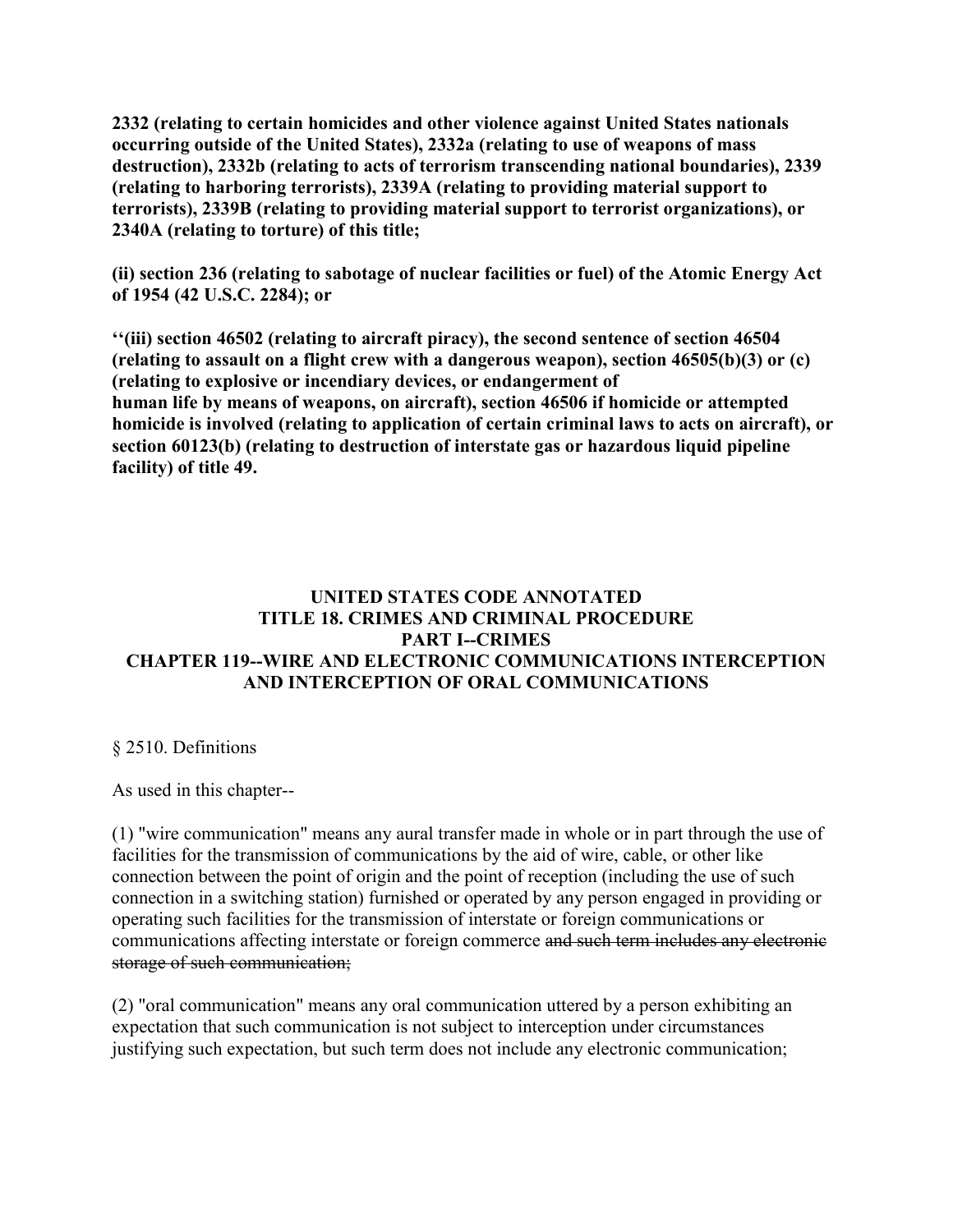(3) "State" means any State of the United States, the District of Columbia, the Commonwealth of Puerto Rico, and any territory or possession of the United States;

(4) "intercept" means the aural or other acquisition of the contents of any wire, electronic, or oral communication through the use of any electronic, mechanical, or other device;

(5) "electronic, mechanical, or other device" means any device or apparatus which can be used to intercept a wire, oral, or electronic communication other than--

(a) any telephone or telegraph instrument, equipment or facility, or any component thereof, (i) furnished to the subscriber or user by a provider of wire or electronic communication service in the ordinary course of its business and being used by the subscriber or user in the ordinary course of its business or furnished by such subscriber or user for connection to the facilities of such service and used in the ordinary course of its business; or (ii) being used by a provider of wire or electronic communication service in the ordinary course of its business, or by an investigative or law enforcement officer in the ordinary course of his duties;

(b) a hearing aid or similar device being used to correct subnormal hearing to not better than normal;

(6) "person" means any employee, or agent of the United States or any State or political subdivision thereof, and any individual, partnership, association, joint stock company, trust, or corporation;

(7) "Investigative or law enforcement officer" means any officer of the United States or of a State or political subdivision thereof, who is empowered by law to conduct investigations of or to make arrests for offenses enumerated in this chapter, and any attorney authorized by law to prosecute or participate in the prosecution of such offenses;

(8) "contents", when used with respect to any wire, oral, or electronic communication, includes any information concerning the substance, purport, or meaning of that communication;

(9) "Judge of competent jurisdiction" means--

(a) a judge of a United States district court or a United States court of appeals; and

(b) a judge of any court of general criminal jurisdiction of a State who is authorized by a statute of that State to enter orders authorizing interceptions of wire, oral, or electronic communications;

(10) "communication common carrier" shall have the same meaning which is given the term "common carrier" by section 153(h) of title 47 of the United States Code;

(11) "aggrieved person" means a person who was a party to any intercepted wire, oral, or electronic communication or a person against whom the interception was directed;

(12) "electronic communication" means any transfer of signs, signals, writing, images, sounds, data, or intelligence of any nature transmitted in whole or in part by a wire, radio,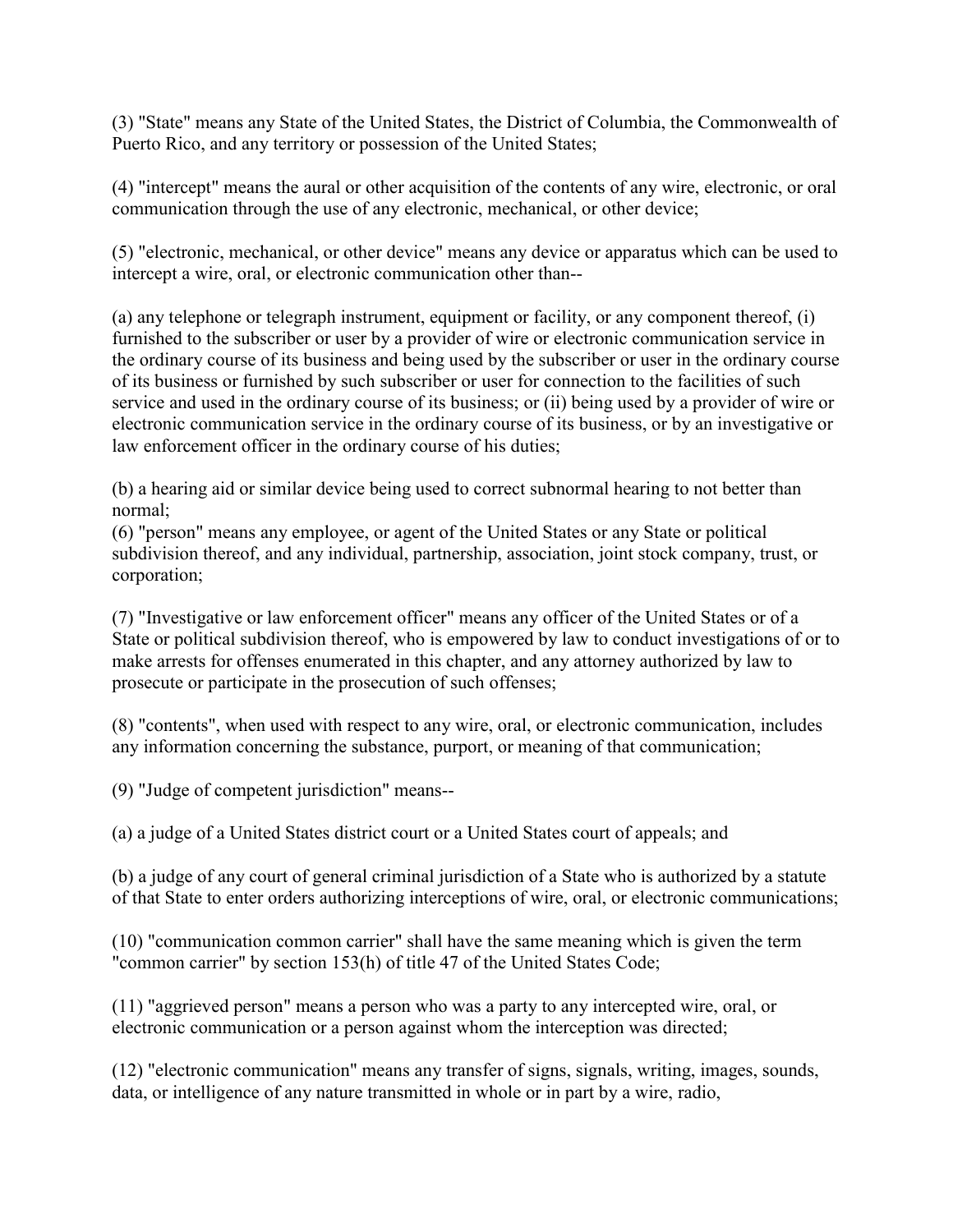electromagnetic, photo electronic or photooptical system that affects interstate or foreign commerce, but does not include--

(A) any wire or oral communication;

(B) any communication made through a tone-only paging device;

(C) any communication from a tracking device (as defined in section 3117 of this title); or

(D) electronic funds transfer information stored by a financial institution in a communications system used for the electronic storage and transfer of funds;

(13) "user" means any person or entity who--

(A) uses an electronic communication service; and

(B) is duly authorized by the provider of such service to engage in such use;

(14) "electronic communications system" means any wire, radio, electromagnetic, photooptical or photo electronic facilities for the transmission of **wire or** electronic communications, and any computer facilities or related electronic equipment for the electronic storage of such communications;

(15) "electronic communication service" means any service which provides to users thereof the ability to send or receive wire or electronic communications;

(16) "readily accessible to the general public" means, with respect to a radio communication, that such communication is not--

(A) scrambled or encrypted;

(B) transmitted using modulation techniques whose essential parameters have been withheld from the public with the intention of preserving the privacy of such communication;

(C) carried on a subcarrier or other signal subsidiary to a radio transmission;

(D) transmitted over a communication system provided by a common carrier, unless the communication is a tone only paging system communication; or

(E) transmitted on frequencies allocated under part 25, subpart D, E, or F of part 74, or part 94 of the Rules of the Federal Communications Commission, unless, in the case of a communication transmitted on a frequency allocated under part 74 that is not exclusively allocated to broadcast auxiliary services, the communication is a two-way voice communication by radio;

(17) "electronic storage" means--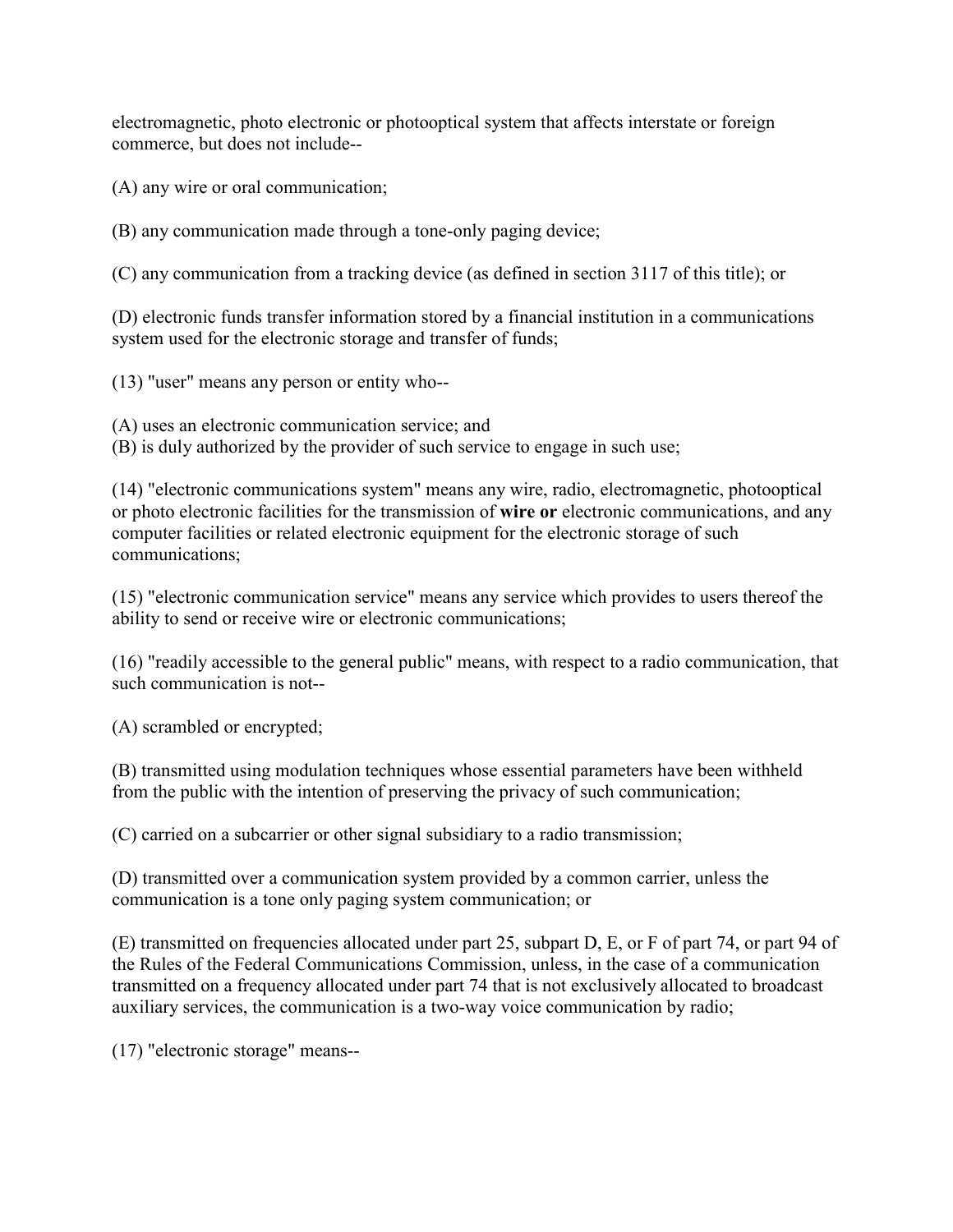(A) any temporary, intermediate storage of a wire or electronic communication incidental to the electronic transmission thereof; and

(B) any storage of such communication by an electronic communication service for purposes of backup protection of such communication; and

(18) "aural transfer" means a transfer containing the human voice at any point between and including the point of origin and the point of reception.**; and**

**(19) "foreign intelligence information" means–**

**(A) information, whether or not concerning a United States person, that relates to the ability of the United States to protect against– (i) actual or potential attack or other grave hostile acts of a foreign power or an agent of a foreign power;**

**(ii) sabotage or international terrorism by a foreign power or an agent of a foreign power; or**

**(iii) clandestine intelligence activities by an intelligence service or network of a foreign power or by an agent of a foreign power; or**

**(B) information, whether or not concerning a United States person, with respect to a foreign power or foreign territory that relates to–**

**(i) the national defense or the security of the United States; or** 

**(ii) the conduct of the foreign affairs of the United States.;**

*(20) "protected computer" has the meaning set forth in section 1030; and*

*(21) "computer trespasser"--*

*(A) means a person who accesses a protected computer without authorization and thus has no reasonable expectation of privacy in any communication transmitted to, through, or from the protected computer; and*

*(B) does not include a person known by the owner or operator of the protected computer to have an existing contractual relationship with the owner or operator of the protected computer for access to all or part of the protected computer.*

§ 2511. Interception and disclosure of wire, oral, or electronic communications prohibited

(1) Except as otherwise specifically provided in this chapter any person who--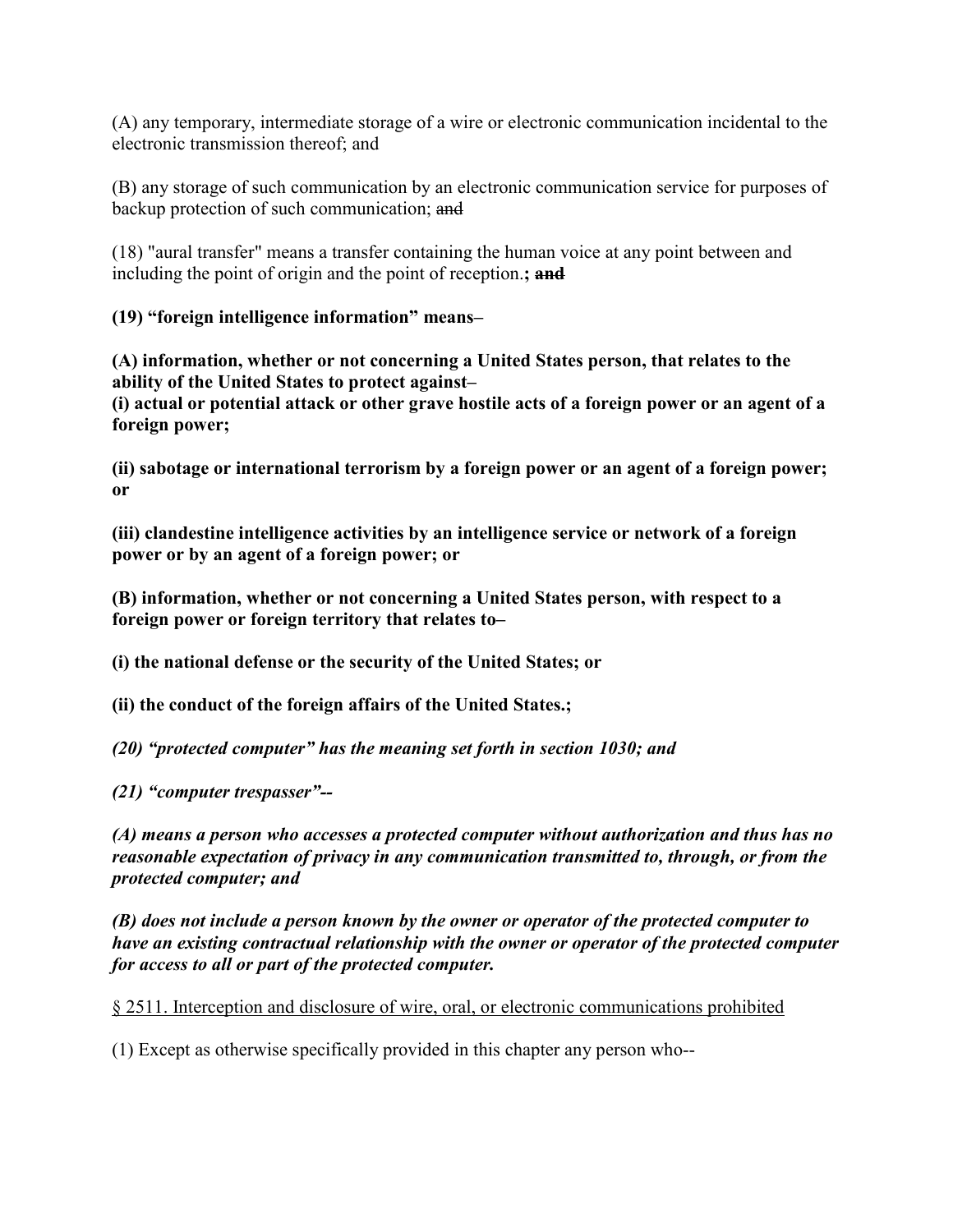(a) intentionally intercepts, endeavors to intercept, or procures any other person to intercept or endeavor to intercept, any wire, oral, or electronic communication;

(b) intentionally uses, endeavors to use, or procures any other person to use or endeavor to use any electronic, mechanical, or other device to intercept any oral communication when--

(i) such device is affixed to, or otherwise transmits a signal through, a wire, cable, or other like connection used in wire communication; or

(ii) such device transmits communications by radio, or interferes with the transmission of such communication; or

(iii) such person knows, or has reason to know, that such device or any component thereof has been sent through the mail or transported in interstate or foreign commerce; or

(iv) such use or endeavor to use (A) takes place on the premises of any business or other commercial establishment the operations of which affect interstate or foreign commerce; or (B) obtains or is for the purpose of obtaining information relating to the operations of any business or other commercial establishment the operations of which affect interstate or foreign commerce; or

(v) such person acts in the District of Columbia, the Commonwealth of Puerto Rico, or any territory or possession of the United States;

(c) intentionally discloses, or endeavors to disclose, to any other person the contents of any wire, oral, or electronic communication, knowing or having reason to know that the information was obtained through the interception of a wire, oral, or electronic communication in violation of this subsection;

(d) intentionally uses, or endeavors to use, the contents of any wire, oral, or electronic communication, knowing or having reason to know that the information was obtained through the interception of a wire, oral, or electronic communication in violation of this subsection; or

(e) (i) intentionally discloses, or endeavors to disclose, to any other person the contents of any wire, oral, or electronic communication, intercepted by means authorized by sections  $2511(2)(a)(ii)$ ,  $2511(2)(b)$  to (c),  $2511(2)(e)$ ,  $2516$ , and  $2518$  of this chapter, (ii) knowing or having reason to know that the information was obtained through the interception of such a communication in connection with a criminal investigation, (iii) having obtained or received the information in connection with a criminal investigation, and (iv) with intent to improperly obstruct, impede, or interfere with a duly authorized criminal investigation,

shall be punished as provided in subsection (4) or shall be subject to suit as provided in subsection  $(5)$ .

(2)(a)(i) It shall not be unlawful under this chapter for an operator of a switchboard, or an officer, employee, or agent of a provider of wire or electronic communication service, whose facilities are used in the transmission of a wire or electronic communication, to intercept, disclose, or use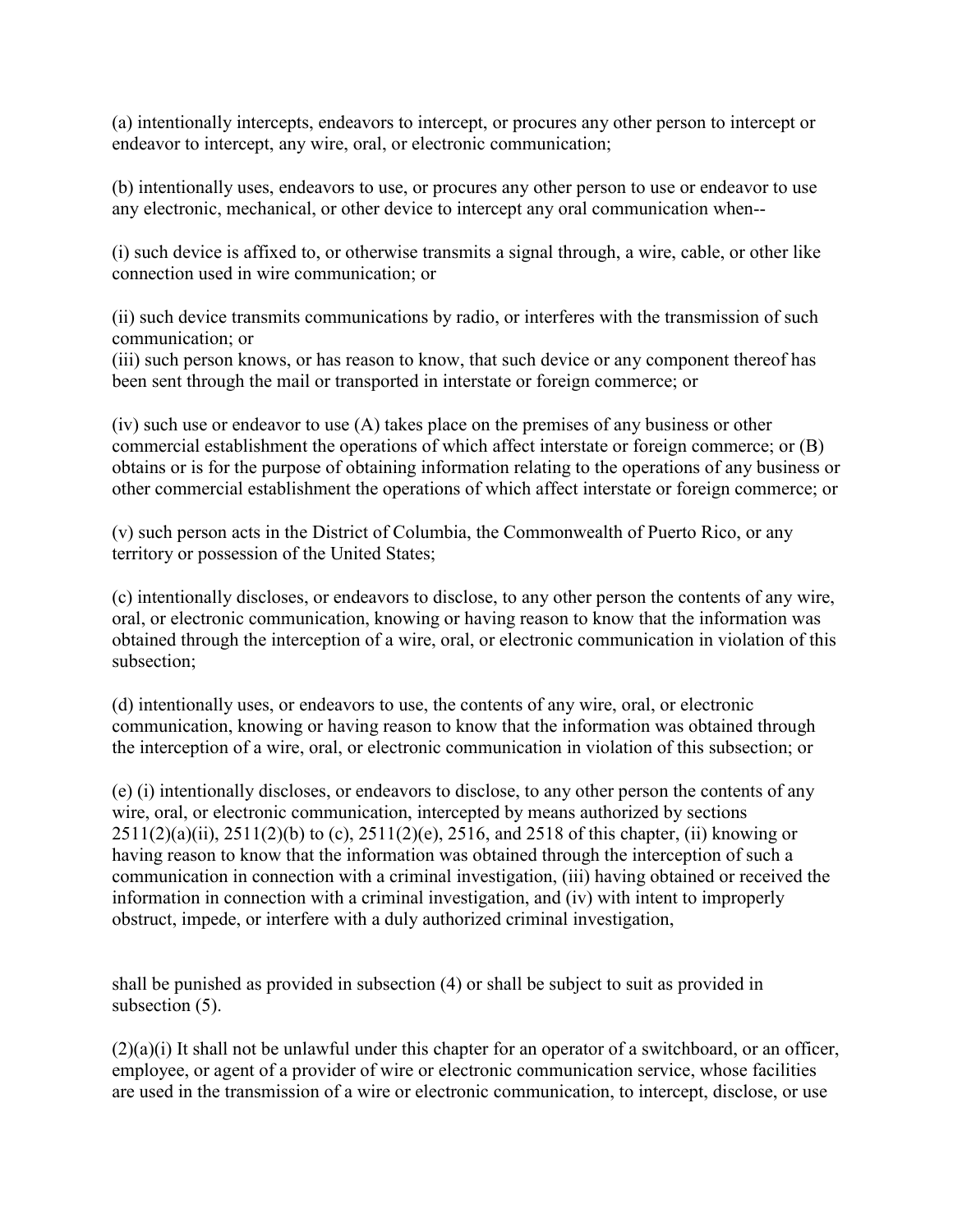that communication in the normal course of his employment while engaged in any activity which is a necessary incident to the rendition of his service or to the protection of the rights or property of the provider of that service, except that a provider of wire communication service to the public shall not utilize service observing or random monitoring except for mechanical or service quality control checks.

(ii) Notwithstanding any other law, providers of wire or electronic communication service, their officers, employees, and agents, landlords, custodians, or other persons, are authorized to provide information, facilities, or technical assistance to persons authorized by law to intercept wire, oral, or electronic communications or to conduct electronic surveillance, as defined in section 101 of the Foreign Intelligence Surveillance Act of 1978, if such provider, its officers, employees, or agents, landlord, custodian, or other specified person, has been provided with--

(A) a court order directing such assistance signed by the authorizing judge, or

(B) a certification in writing by a person specified in section 2518(7) of this title or the Attorney General of the United States that no warrant or court order is required by law, that all statutory requirements have been met, and that the specified assistance is required, setting forth the period of time during which the provision of the information, facilities, or technical assistance is authorized and specifying the information, facilities, or technical assistance required. No provider of wire or electronic communication service, officer, employee, or agent thereof, or landlord, custodian, or other specified person shall disclose the existence of any interception or surveillance or the device used to accomplish the interception or surveillance with respect to which the person has been furnished a court order or certification under this chapter, except as may otherwise be required by legal process and then only after prior notification to the Attorney General or to the principal prosecuting attorney of a State or any political subdivision of a State, as may be appropriate. Any such disclosure, shall render such person liable for the civil damages provided for in section 2520. No cause of action shall lie in any court against any provider of wire or electronic communication service, its officers, employees, or agents, landlord, custodian, or other specified person for providing information, facilities, or assistance in accordance with the terms of a court order or certification under this chapter.

(b) It shall not be unlawful under this chapter for an officer, employee, or agent of the Federal Communications Commission, in the normal course of his employment and in discharge of the monitoring responsibilities exercised by the Commission in the enforcement of chapter 5 of title 47 of the United States Code, to intercept a wire or electronic communication, or oral communication transmitted by radio, or to disclose or use the information thereby obtained.

(c) It shall not be unlawful under this chapter for a person acting under color of law to intercept a wire, oral, or electronic communication, where such person is a party to the communication or one of the parties to the communication has given prior consent to such interception.

(d) It shall not be unlawful under this chapter for a person not acting under color of law to intercept a wire, oral, or electronic communication where such person is a party to the communication or where one of the parties to the communication has given prior consent to such interception unless such communication is intercepted for the purpose of committing any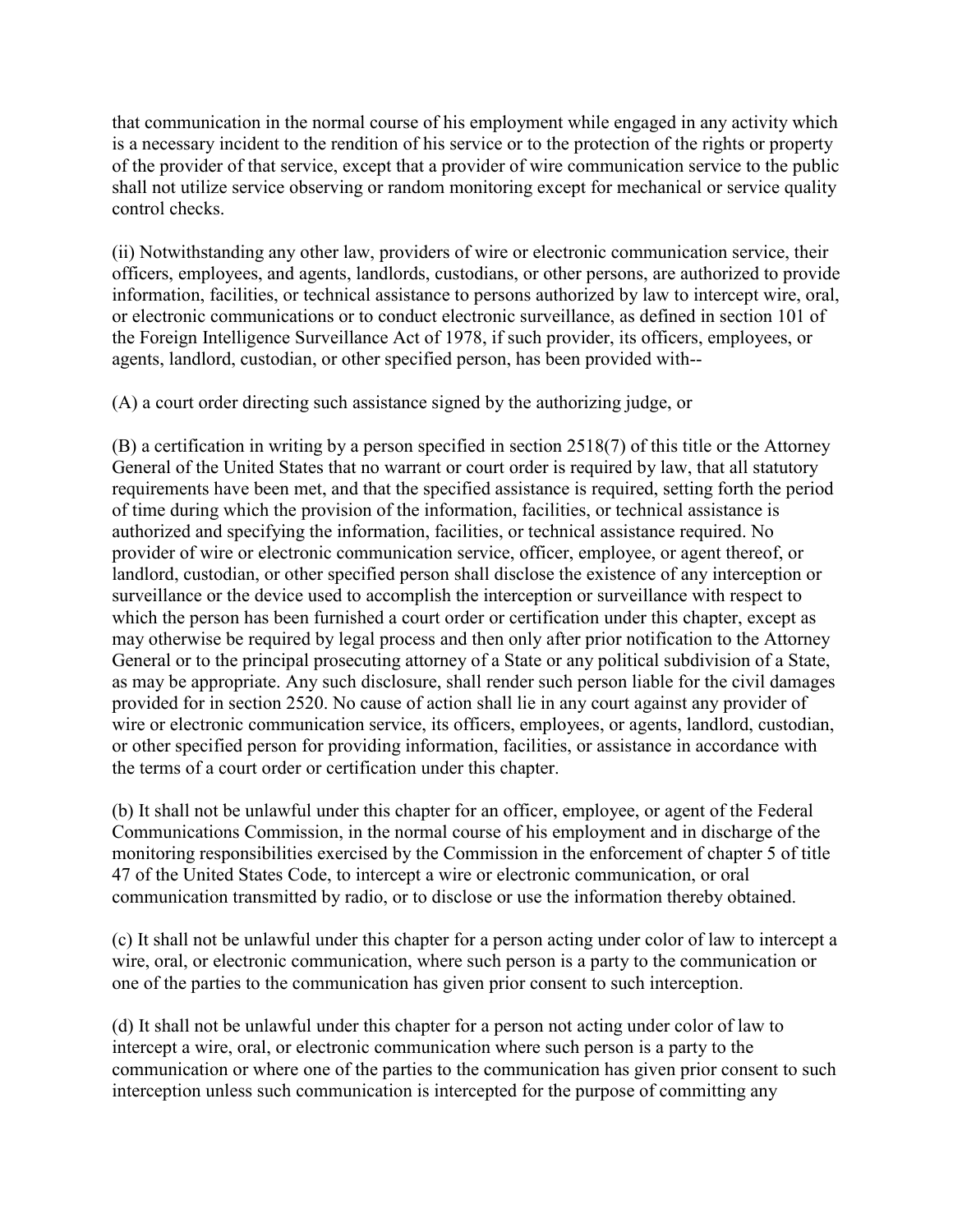criminal or tortious act in violation of the Constitution or laws of the United States or of any State.

(e) Notwithstanding any other provision of this title or section 705 or 706 of the Communications Act of 1934, it shall not be unlawful for an officer, employee, or agent of the United States in the normal course of his official duty to conduct electronic surveillance, as defined in section 101 of the Foreign Intelligence Surveillance Act of 1978, as authorized by that Act.

(f) Nothing contained in this chapter or chapter 121 **this chapter or chapter 121 or 206 of this title** or section 705 of the Communications Act of 1934, shall be deemed to affect the acquisition by the United States Government of foreign intelligence information from international or foreign communications, or foreign intelligence activities conducted in accordance with otherwise applicable Federal law involving a foreign electronic communications system, utilizing a means other than electronic surveillance as defined in section 101 of the Foreign Intelligence Surveillance Act of 1978, and procedures in this chapter and the Foreign Intelligence Surveillance Act of 1978 shall be the exclusive means by which electronic surveillance, as defined in section 101 of such Act, and the interception of domestic wire and oral **wire, oral, and electronic** communications may be conducted.

(g) It shall not be unlawful under this chapter or chapter 121 of this title for any person--

(i) to intercept or access an electronic communication made through an electronic communication system that is configured so that such electronic communication is readily accessible to the general public;

(ii) to intercept any radio communication which is transmitted--

(I) by any station for the use of the general public, or that relates to ships, aircraft, vehicles, or persons in distress;

(II) by any governmental, law enforcement, civil defense, private land mobile, or public safety communications system, including police and fire, readily accessible to the general public;

(III) by a station operating on an authorized frequency within the bands allocated to the amateur, citizens band, or general mobile radio services; or

(IV) by any marine or aeronautical communications system;

(iii) to engage in any conduct which--

(I) is prohibited by section 633 of the Communications Act of 1934; or

(II) is excepted from the application of section 705(a) of the Communications Act of 1934 by section 705(b) of that Act;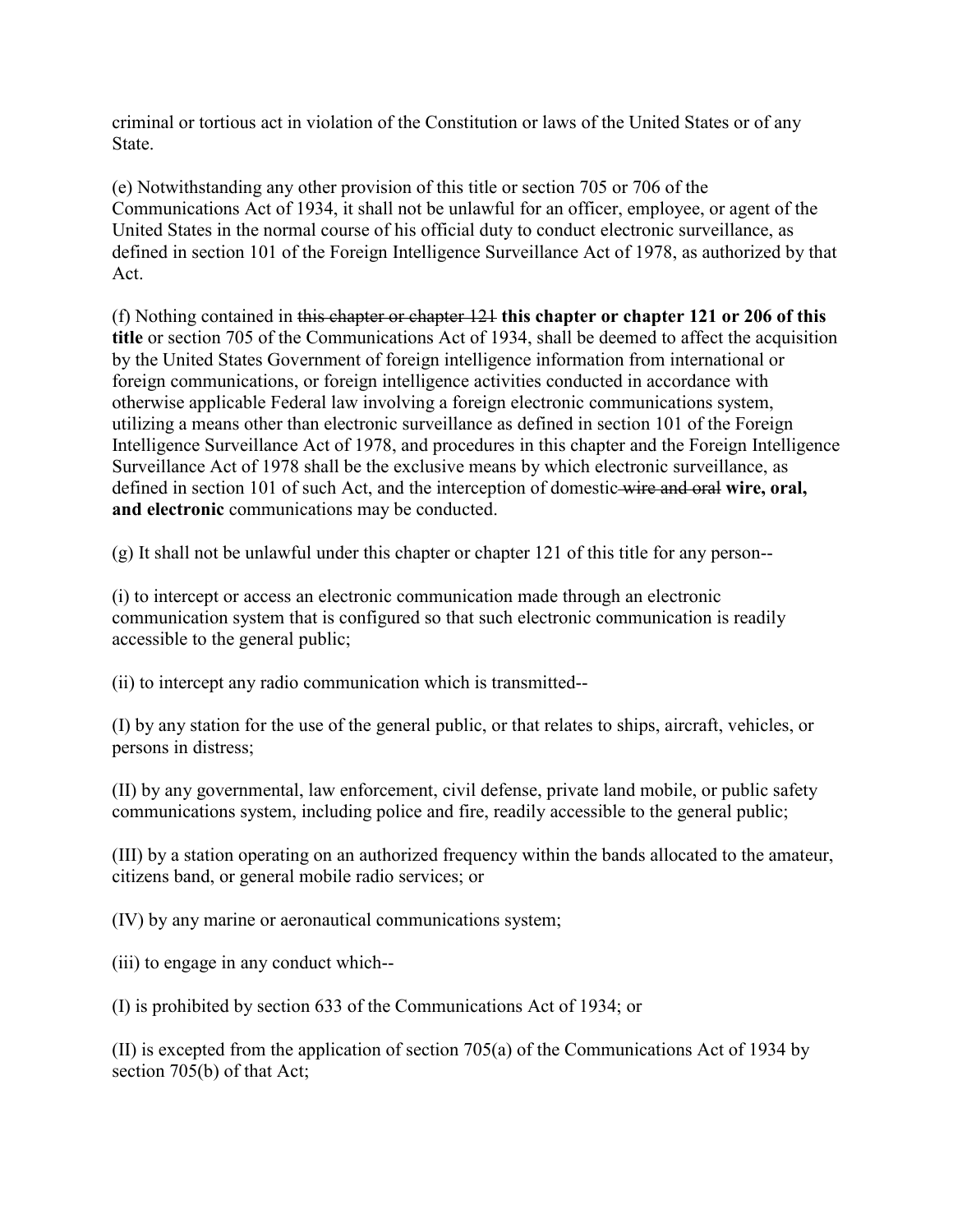(iv) to intercept any wire or electronic communication the transmission of which is causing harmful interference to any lawfully operating station or consumer electronic equipment, to the extent necessary to identify the source of such interference; or

(v) for other users of the same frequency to intercept any radio communication made through a system that utilizes frequencies monitored by individuals engaged in the provision or the use of such system, if such communication is not scrambled or encrypted.

(h) It shall not be unlawful under this chapter--

(i) to use a pen register or a trap and trace device (as those terms are defined for the purposes of chapter 206 (relating to pen registers and trap and trace devices) of this title); or

(ii) for a provider of electronic communication service to record the fact that a wire or electronic communication was initiated or completed in order to protect such provider, another provider furnishing service toward the completion of the wire or electronic communication, or a user of that service, from fraudulent, unlawful or abusive use of such service.

*(i) It shall not be unlawful under this chapter for a person acting under color of law to intercept the wire or electronic communications of a computer trespasser transmitted to, through, or from the protected computer, if–*

*(I) the owner or operator of the protected computer authorizes the interception of the computer trespasser's communications on the protected computer;*

*(II) the person acting under color of law is lawfully engaged in an investigation;*

*(III) the person acting under color of law has reasonable grounds to believe that the contents of the computer trespasser's communications will be relevant to the investigation; and*

*(IV) such interception does not acquire communications other than those transmitted to or from the computer trespasser.* 

(3)(a) Except as provided in paragraph (b) of this subsection, a person or entity providing an electronic communication service to the public shall not intentionally divulge the contents of any communication (other than one to such person or entity, or an agent thereof) while in transmission on that service to any person or entity other than an addressee or intended recipient of such communication or an agent of such addressee or intended recipient.

(b) A person or entity providing electronic communication service to the public may divulge the contents of any such communication--

(i) as otherwise authorized in section  $2511(2)(a)$  or  $2517$  of this title;

(ii) with the lawful consent of the originator or any addressee or intended recipient of such communication;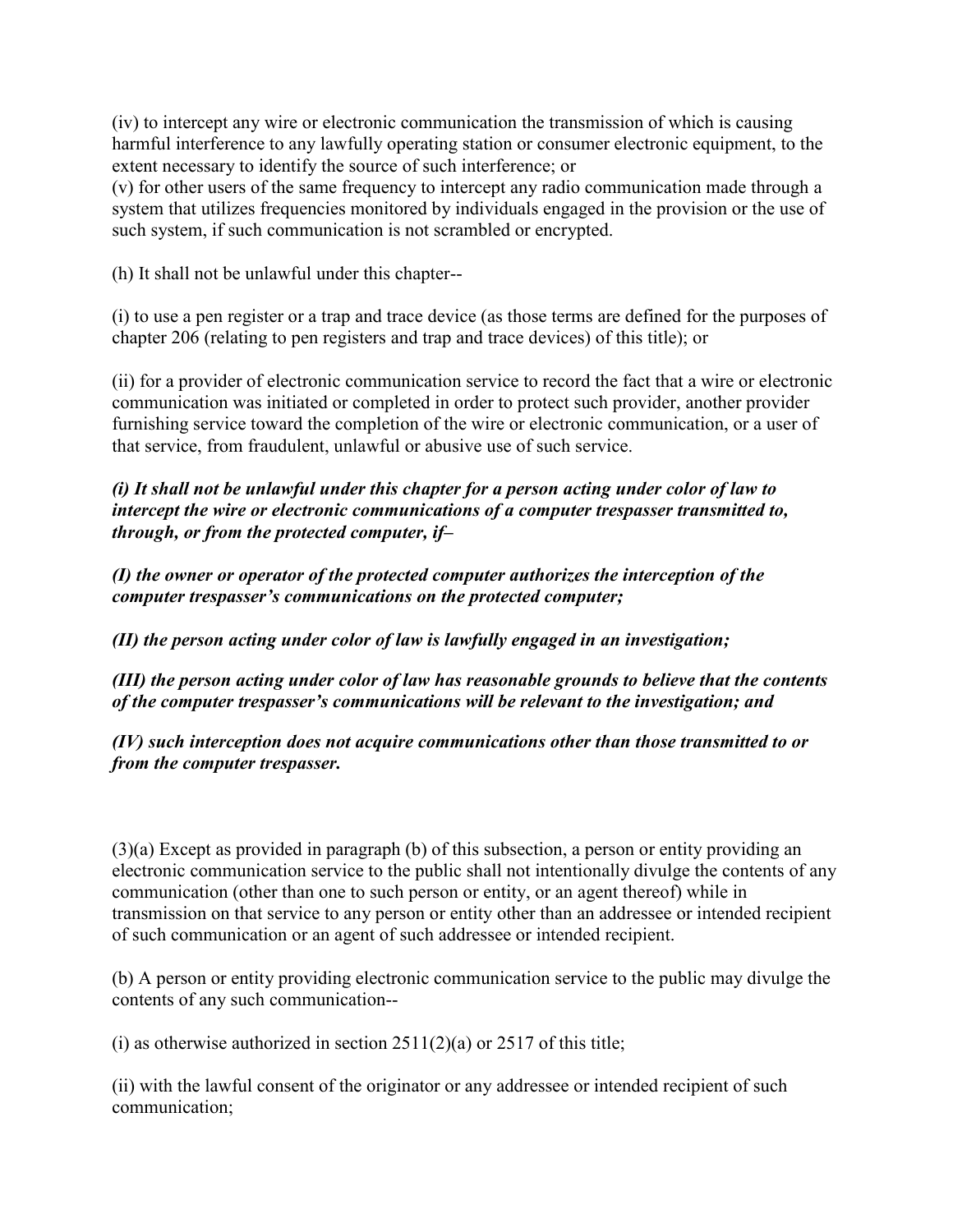(iii) to a person employed or authorized, or whose facilities are used, to forward such communication to its destination; or

(iv) which were inadvertently obtained by the service provider and which appear to pertain to the commission of a crime, if such divulgence is made to a law enforcement agency.

(4)(a) Except as provided in paragraph (b) of this subsection or in subsection (5), whoever violates subsection (1) of this section shall be fined under this title or imprisoned not more than five years, or both.

(b) If the offense is a first offense under paragraph (a) of this subsection and is not for a tortious or illegal purpose or for purposes of direct or indirect commercial advantage or private commercial gain, and the wire or electronic communication with respect to which the offense under paragraph (a) is a radio communication that is not scrambled, encrypted, or transmitted using modulation techniques the essential parameters of which have been withheld from the public with the intention of preserving the privacy of such communication, then--

(i) if the communication is not the radio portion of a cellular telephone communication, a cordless telephone communication that is transmitted between the cordless telephone handset and the base unit, a public land mobile radio service communication or a paging service communication, and the conduct is not that described in subsection (5), the offender shall be fined under this title or imprisoned not more than one year, or both; and

(ii) if the communication is the radio portion of a cellular telephone communication, a cordless telephone communication that is transmitted between the cordless telephone handset and the base unit, a public land mobile radio service communication or a paging service communication, the offender shall be fined under this title.

(c) Conduct otherwise an offense under this subsection that consists of or relates to the interception of a satellite transmission that is not encrypted or scrambled and that is transmitted--

(i) to a broadcasting station for purposes of retransmission to the general public; or

(ii) as an audio subcarrier intended for redistribution to facilities open to the public, but not including data transmissions or telephone calls,

is not an offense under this subsection unless the conduct is for the purposes of direct or indirect commercial advantage or private financial gain.

 $(5)(a)(i)$  If the communication is--

(A) a private satellite video communication that is not scrambled or encrypted and the conduct in violation of this chapter is the private viewing of that communication and is not for a tortious or illegal purpose or for purposes of direct or indirect commercial advantage or private commercial gain; or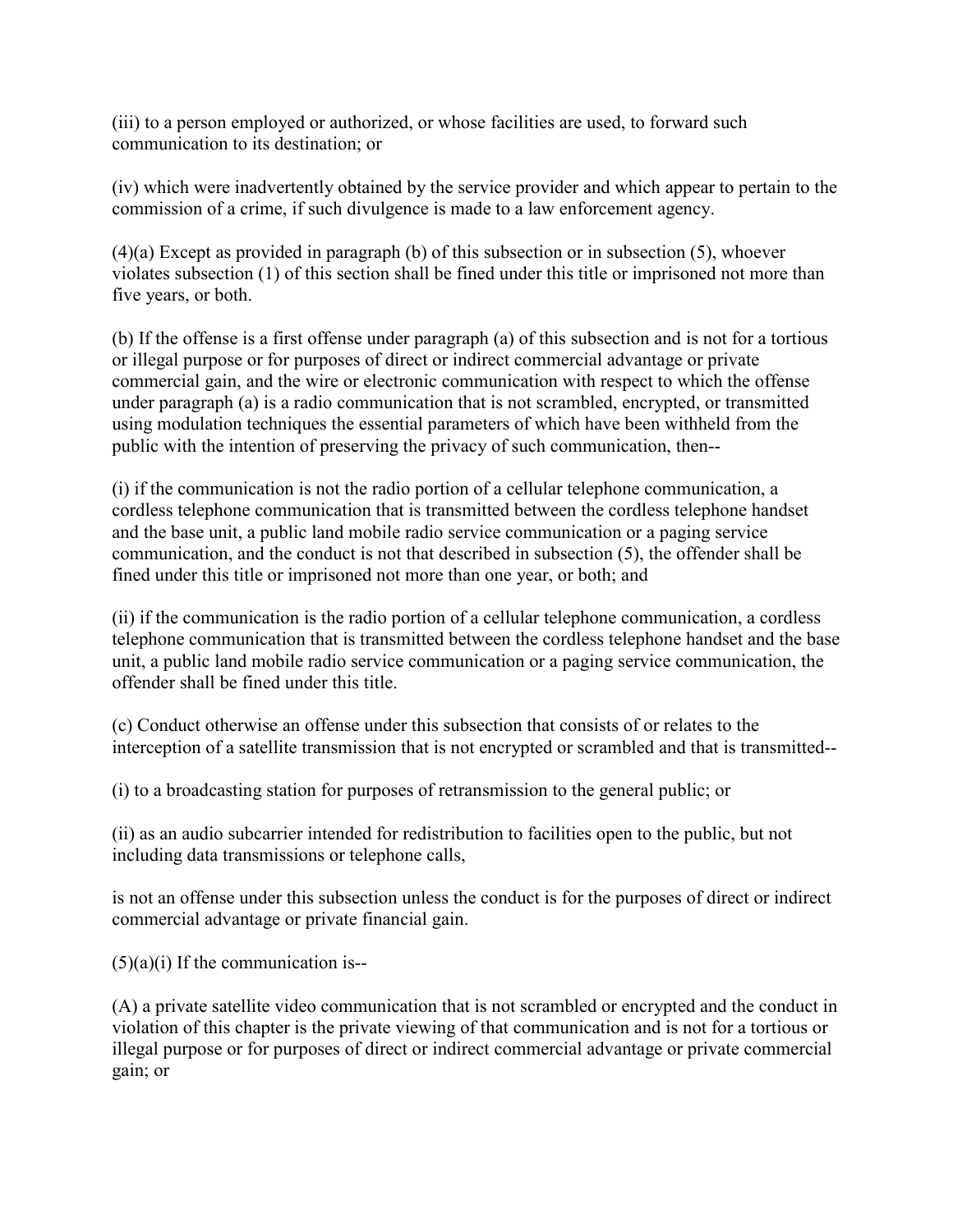(B) a radio communication that is transmitted on frequencies allocated under subpart D of part 74 of the rules of the Federal Communications Commission that is not scrambled or encrypted and the conduct in violation of this chapter is not for a tortious or illegal purpose or for purposes of direct or indirect commercial advantage or private commercial gain,

then the person who engages in such conduct shall be subject to suit by the Federal Government in a court of competent jurisdiction.

(ii) In an action under this subsection--

(A) if the violation of this chapter is a first offense for the person under paragraph (a) of subsection (4) and such person has not been found liable in a civil action under section 2520 of this title, the Federal Government shall be entitled to appropriate injunctive relief; and

(B) if the violation of this chapter is a second or subsequent offense under paragraph (a) of subsection (4) or such person has been found liable in any prior civil action under section 2520, the person shall be subject to a mandatory \$500 civil fine.

(b) The court may use any means within its authority to enforce an injunction issued under paragraph (ii)(A), and shall impose a civil fine of not less than \$500 for each violation of such an injunction.

## § 2516. Authorization for interception of wire, oral, or electronic communications

(1)The Attorney General, Deputy Attorney General, Associate Attorney General, or any Assistant Attorney General, any acting Assistant Attorney General, or any Deputy Assistant Attorney General or acting Deputy Assistant Attorney General in the Criminal Division specially designated by the Attorney General, may authorize an application to a Federal judge of competent jurisdiction for, and such judge may grant in conformity with section 2518 of this chapter an order authorizing or approving the interception of wire or oral communications by the Federal Bureau of Investigation, or a Federal agency having responsibility for the investigation of the offense as to which the application is made, when such interception may provide or has provided evidence of--

(a)any offense punishable by death or by imprisonment for more than one year under sections 2274 through 2277 of title 42 of the United States Code (relating to the enforcement of the Atomic Energy Act of 1954), section 2284 of title 42 of the United States Code (relating to sabotage of nuclear facilities or fuel), or under the following chapters of this title: chapter 37 [18 USCS § § 791 et seq.] (relating to espionage), chapter 90 [18 USCS § § 1831 et seq.] (relating to protection of trade secrets), chapter 105 [18 USCS § § 2151 et seq.] (relating to sabotage), chapter 115 [18 USCS § § 2381 et seq.] (relating to treason), chapter 102 [18 USCS § § 2101 et seq.] (relating to riots), chapter 65 [18 USCS § § 1361 et seq.] (relating to malicious mischief), chapter 111 [18 USCS § § 2271 et seq.] (relating to destruction of vessels), or chapter 81 [18 USCS  $\S$   $\S$   $\S$  1621 et seq.] (relating to piracy);

(b)a violation of section 186 or section 501(c) of title 29, United States Code (dealing with restrictions on payments and loans to labor organizations), or any offense which involves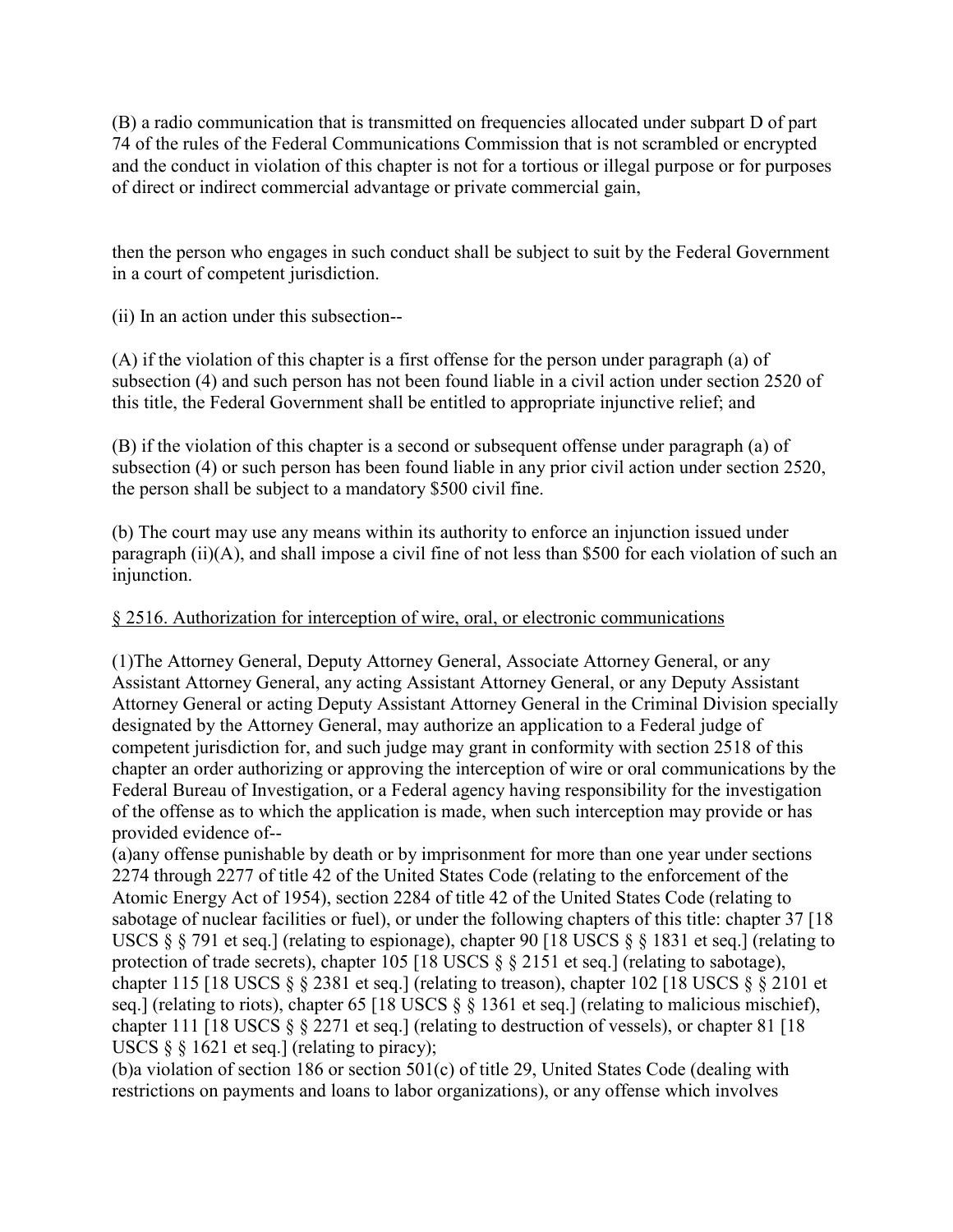murder, kidnapping, robbery, or extortion, and which is punishable under this title; (c)any offense which is punishable under the following sections of this title: section 201 (bribery of public officials and witnesses), section 215 (relating to bribery of bank officials), section 224 (bribery in sporting contests), subsection (d), (e), (f), (g), (h), or (i) of section 844 (unlawful use of explosives), section 1032 (relating to concealment of assets), section 1084 (transmission of wagering information), section 751 (relating to escape), section 1014 (relating to loans and credit applications generally; renewals and discounts), sections 1503, 1512, and 1513 (influencing or injuring an officer, juror, or witness generally), section 1510 (obstruction of criminal investigations), section 1511 (obstruction of State or local law enforcement), section 1751 (Presidential and Presidential staff assassination, kidnapping, and assault), section 1951 (interference with commerce by threats or violence), section 1952 (interstate and foreign travel or transportation in aid of racketeering enterprises), section 1958 (relating to use of interstate commerce facilities in the commission of murder for hire), section 1959 (relating to violent crimes in aid of racketeering activity), section 1954 (offer, acceptance, or solicitation to influence operations of employee benefit plan), section 1955 (prohibition of business enterprises of gambling), section 1956 (laundering of monetary instruments), section 1957 (relating to engaging in monetary transactions in property derived from specified unlawful activity), section 659 (theft from interstate shipment), section 664 (embezzlement from pension and welfare funds), section 1343 (fraud by wire, radio, or television), section 1344 (relating to bank fraud), sections 2251 and 2252 (sexual exploitation of children), sections 2312, 2313, 2314, and 2315 (interstate transportation of stolen property), section 2321 (relating to trafficking in certain motor vehicles or motor vehicle parts), section 1203 (relating to hostage taking), section 1029 (relating to fraud and related activity in connection with access devices), section 3146 (relating to penalty for failure to appear), section 3521(b)(3) (relating to witness relocation and assistance), section 32 (relating to destruction of aircraft or aircraft facilities), section 38 (relating to aircraft parts fraud), section 1963 (violations with respect to racketeer influenced and corrupt organizations), section 115 (relating to threatening or retaliating against a Federal official), and section 1341 (relating to mail fraud), **section 1341 (relating to mail fraud), a felony violation of section 1030 (relating to computer fraud and abuse),** or section 351 (violations with respect to congressional, Cabinet, or Supreme Court assassinations, kidnapping, and assault), section 831 (relating to prohibited transactions involving nuclear materials), section 33 (relating to destruction of motor vehicles or motor vehicle facilities), section 175 (relating to biological weapons), section 1992 (relating to wrecking trains), a felony violation of section 1028 (relating to production of false identification documentation), section 1425 (relating to the procurement of citizenship or nationalization unlawfully), section 1426 (relating to the reproduction of naturalization or citizenship papers), section 1427 (relating to the sale of naturalization or citizenship papers), section 1541 (relating to passport issuance without authority), section 1542 (relating to false statements in passport applications), section 1543 (relating to forgery or false use of passports), section 1544 (relating to misuse of passports), or section 1546 (relating to fraud and misuse of visas, permits, and other documents);

(d)any offense involving counterfeiting punishable under section 471, 472, or 473 of this title; (e)any offense involving fraud connected with a case under title 11 or the manufacture, importation, receiving, concealment, buying, selling, or otherwise dealing in narcotic drugs, marihuana, or other dangerous drugs, punishable under any law of the United States; (f)any offense including extortionate credit transactions under sections 892, 893, or 894 of this title;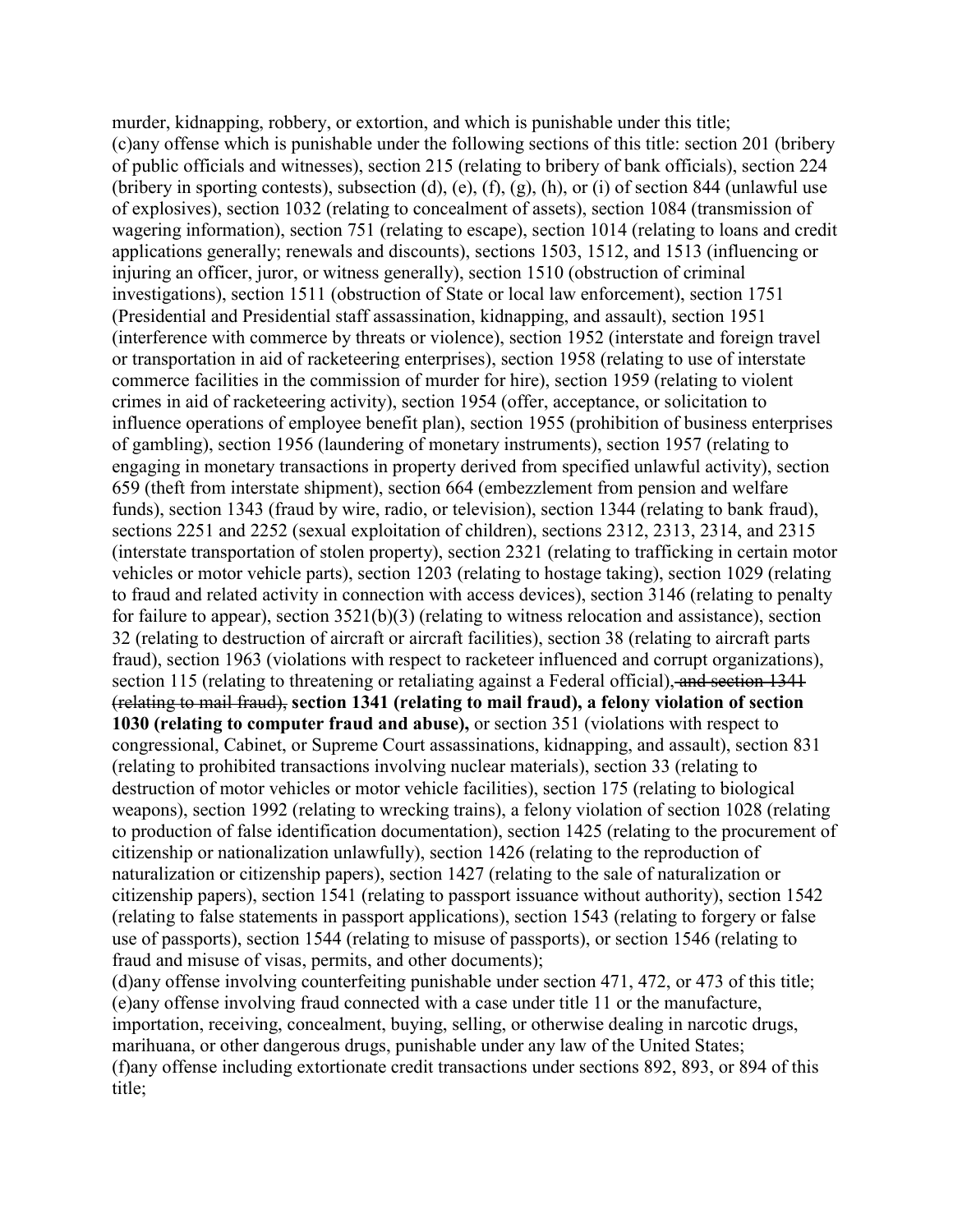(g)a violation of section 5322 of title 31, United States Code (dealing with the reporting of currency transactions);

(h)any felony violation of sections 2511 and 2512 (relating to interception and disclosure of certain communications and to certain intercepting devices) of this title;

(i)any felony violation of chapter 71 (relating to obscenity) of this title [18 USCS  $\S$   $\S$   $\S$  1460 et seq.];

(j)any violation of section 60123(b) (relating to destruction of a natural gas pipeline) or 46502 (relating to aircraft piracy) of title 49;

(k)any criminal violation of section 2778 of title 22 (relating to the Arms Export Control Act); (l)the location of any fugitive from justice from an offense described in this section;

(m)a violation of section 274, 277, or 278 of the Immigration and Nationality Act (8 U.S.C. 1324, 1327, or 1328) (relating to the smuggling of aliens);

(n)any felony violation of sections 922 and 924 of title 18, United States Code (relating to firearms);

(o)any violation of section 5861 of the Internal Revenue Code of 1986 [26 USCS § 5861] (relating to firearms); or

(p)a felony violation of section 1028 (relating to production of false identification documents), section 1542 (relating to false statements in passport applications), section 1546 (relating to fraud and misuse of visas, permits, and other documents) of this title or a violation of section 274, 277, or 278 of the Immigration and Nationality Act [8 USCS § 1324, 1327, or 1328] (relating to the smuggling of aliens); or

 $[(q)](p)$ any conspiracy to commit any offense described in any subparagraph of this paragraph.

(2)The principal prosecuting attorney of any State, or the principal prosecuting attorney of any political subdivision thereof, if such attorney is authorized by a statute of that State to make application to a State court judge of competent jurisdiction for an order authorizing or approving the interception of wire, oral, or electronic communications, may apply to such judge for, and such judge may grant in conformity with section 2518 of this chapter and with the applicable State statute an order authorizing, or approving the interception of wire, oral or electronic communications by investigative or law enforcement officers having responsibility for the investigation of the offense as to which the application is made, when such interception may provide or has provided evidence of the commission of the offense of murder, kidnapping, gambling, robbery, bribery, extortion, or dealing in narcotic drugs, marihuana or other dangerous drugs, or other crime dangerous to life, limb, or property, and punishable by imprisonment for more than one year, designated in any applicable State statute authorizing such interception, or any conspiracy to commit any of the foregoing offenses.

(3)Any attorney for the Government (as such term is defined for the purposes of the Federal Rules of Criminal Procedure) may authorize an application to a Federal judge of competent jurisdiction for, and such judge may grant, in conformity with section 2518 of this title, an order authorizing or approving the interception of electronic communications by an investigative or law enforcement officer having responsibility for the investigation of the offense as to which the application is made, when such interception may provide or has provided evidence of any Federal felony.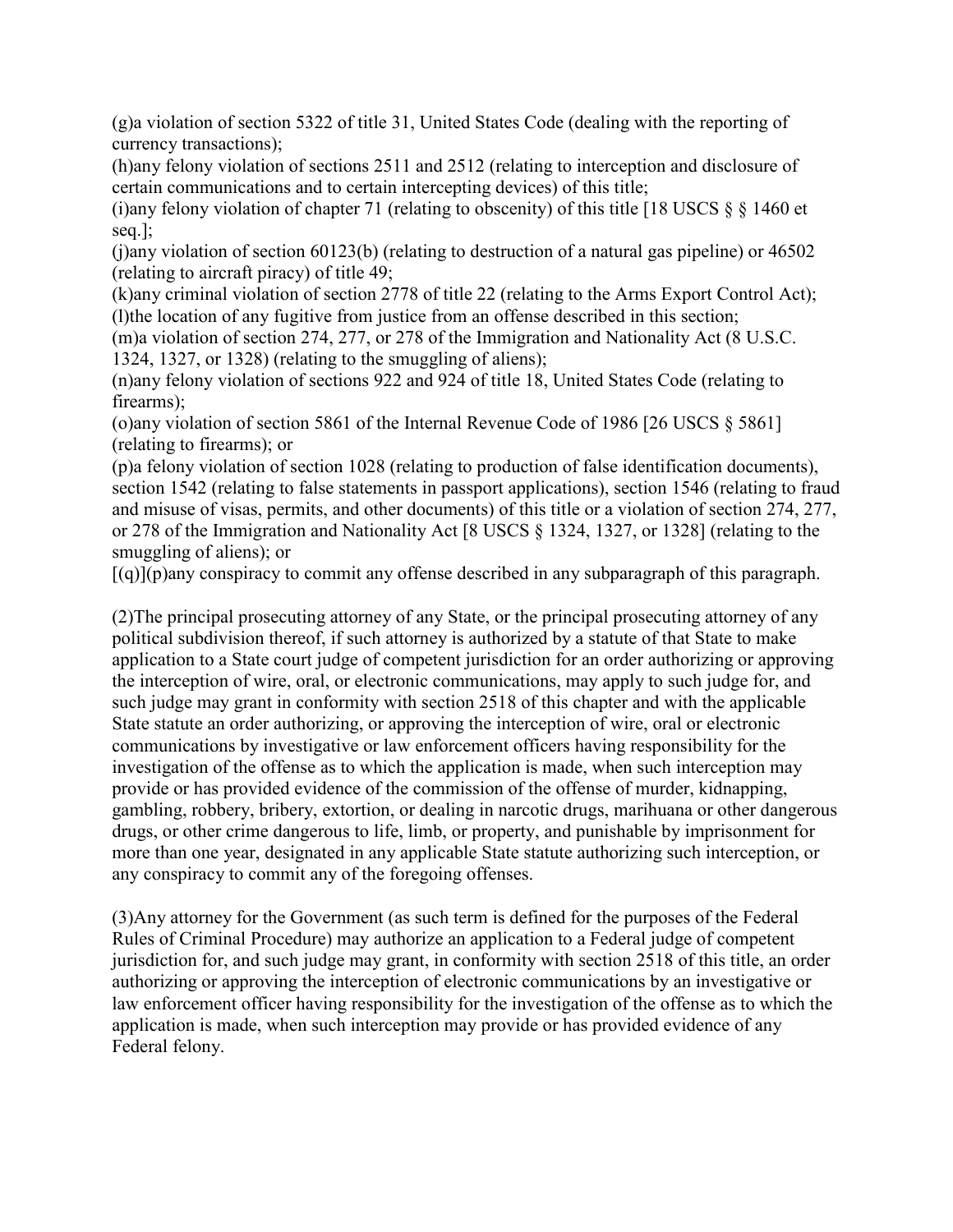## § 2517. Authorization for disclosure and use of intercepted wire, oral, or electronic communications

(1) Any investigative or law enforcement officer who, by any means authorized by this chapter, has obtained knowledge of the contents of any wire, oral, or electronic communication, or evidence derived therefrom, may disclose such contents to another investigative or law enforcement officer to the extent that such disclosure is appropriate to the proper performance of the official duties of the officer making or receiving the disclosure.

(2) Any investigative or law enforcement officer who, by any means authorized by this chapter, has obtained knowledge of the contents of any wire, oral, or electronic communication or evidence derived therefrom may use such contents to the extent such use is appropriate to the proper performance of his official duties.

(3) Any person who has received, by any means authorized by this chapter, any information concerning a wire, oral, or electronic communication, or evidence derived therefrom intercepted in accordance with the provisions of this chapter may disclose the contents of that communication or such derivative evidence while giving testimony under oath or affirmation in any proceeding held under the authority of the United States or of any State or political subdivision thereof.

(4) No otherwise privileged wire, oral, or electronic communication intercepted in accordance with, or in violation of, the provisions of this chapter shall lose its privileged character.

(5) When an investigative or law enforcement officer, while engaged in intercepting wire, oral, or electronic communications in the manner authorized herein, intercepts wire, oral, or electronic communications relating to offenses other than those specified in the order of authorization or approval, the contents thereof, and evidence derived therefrom, may be disclosed or used as provided in subsections (1) and (2) of this section. Such contents and any evidence derived therefrom may be used under subsection (3) of this section when authorized or approved by a judge of competent jurisdiction where such judge finds on subsequent application that the contents were otherwise intercepted in accordance with the provisions of this chapter. Such application shall be made as soon as practicable.

**(6) Any investigative or law enforcement officer, or attorney for the Government, who by any means authorized by this chapter, has obtained knowledge of the contents of any wire, oral, or electronic communication, or evidence derived therefrom, may disclose such contents to any other Federal law enforcement, intelligence, protective, immigration, national defense, or national security official to the extent that such contents include foreign intelligence or counterintelligence (as defined in section 3 of the National Security Act of 1947 (50 U.S.C. 401a)), or foreign intelligence information (as defined in subsection (19) of section 2510 of this title), to assist the official who is to receive that information in the performance of his official duties. Any Federal official who receives information pursuant to this provision may use that information only as necessary in the conduct of that person's official duties subject to any limitations on the unauthorized disclosure of such information.**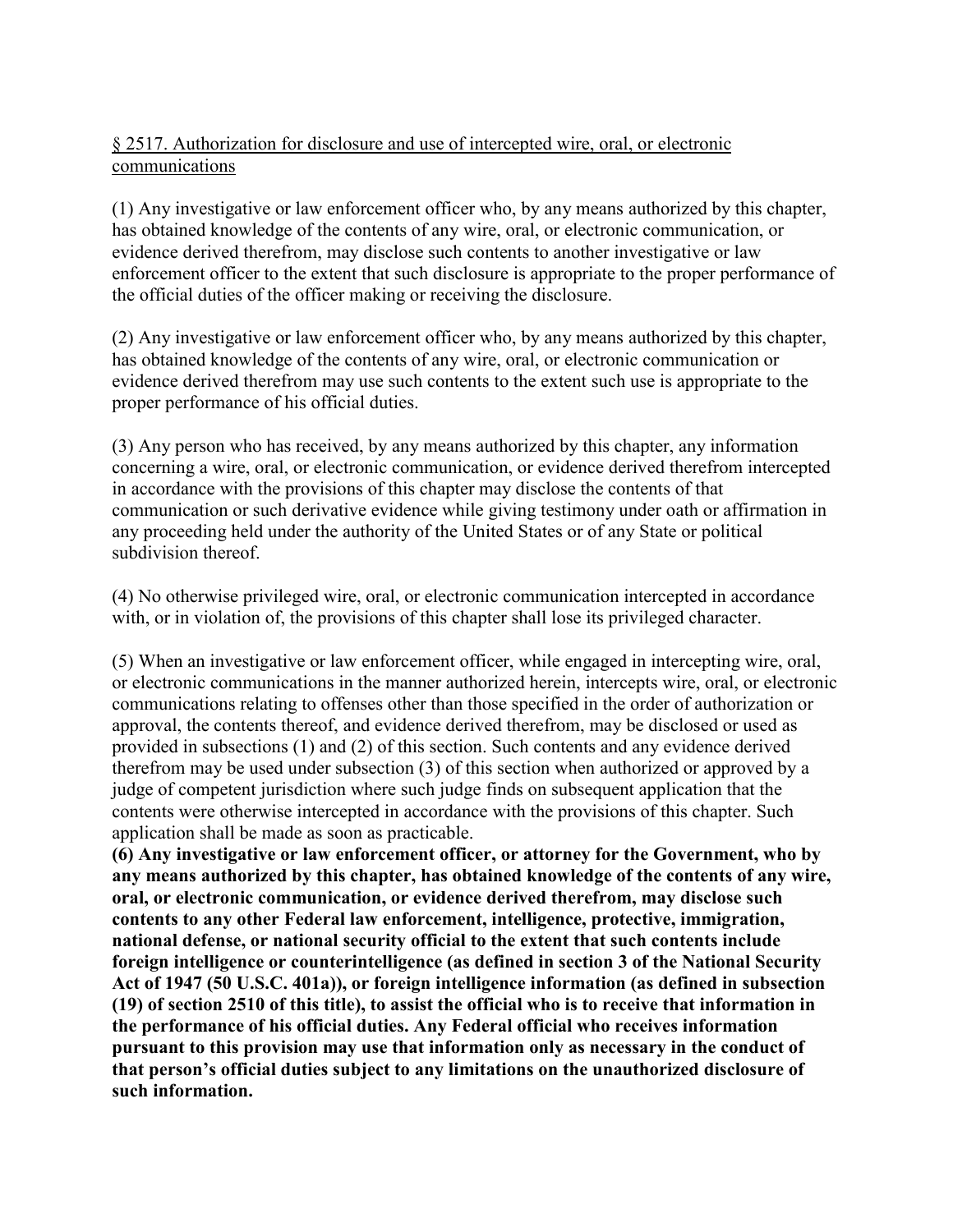#### § 2520. Recovery of civil damages authorized

(a) In general.--Except as provided in section 2511(2)(a)(ii), any person whose wire, oral, or electronic communication is intercepted, disclosed, or intentionally used in violation of this chapter may in a civil action recover from the person or entity, *other than the United States,* which engaged in that violation such relief as may be appropriate.

(b) Relief.--In an action under this section, appropriate relief includes--

(1) such preliminary and other equitable or declaratory relief as may be appropriate;

(2) damages under subsection (c) and punitive damages in appropriate cases; and

(3) a reasonable attorney's fee and other litigation costs reasonably incurred.

(c) Computation of damages.--(1) In an action under this section, if the conduct in violation of this chapter is the private viewing of a private satellite video communication that is not scrambled or encrypted or if the communication is a radio communication that is transmitted on frequencies allocated under subpart D of part 74 of the rules of the Federal Communications Commission that is not scrambled or encrypted and the conduct is not for a tortious or illegal purpose or for purposes of direct or indirect commercial advantage or private commercial gain, then the court shall assess damages as follows:

(A) If the person who engaged in that conduct has not previously been enjoined under section 2511(5) and has not been found liable in a prior civil action under this section, the court shall assess the greater of the sum of actual damages suffered by the plaintiff, or statutory damages of not less than \$50 and not more than \$500.

(B) If, on one prior occasion, the person who engaged in that conduct has been enjoined under section 2511(5) or has been found liable in a civil action under this section, the court shall assess the greater of the sum of actual damages suffered by the plaintiff, or statutory damages of not less than \$100 and not more than \$1000.

(2) In any other action under this section, the court may assess as damages whichever is the greater of--

(A) the sum of the actual damages suffered by the plaintiff and any profits made by the violator as a result of the violation; or

(B) statutory damages of whichever is the greater of \$100 a day for each day of violation or \$10,000.

(d) Defense.--A good faith reliance on--

(1) a court warrant or order, a grand jury subpoena, a legislative authorization, or a statutory authorization;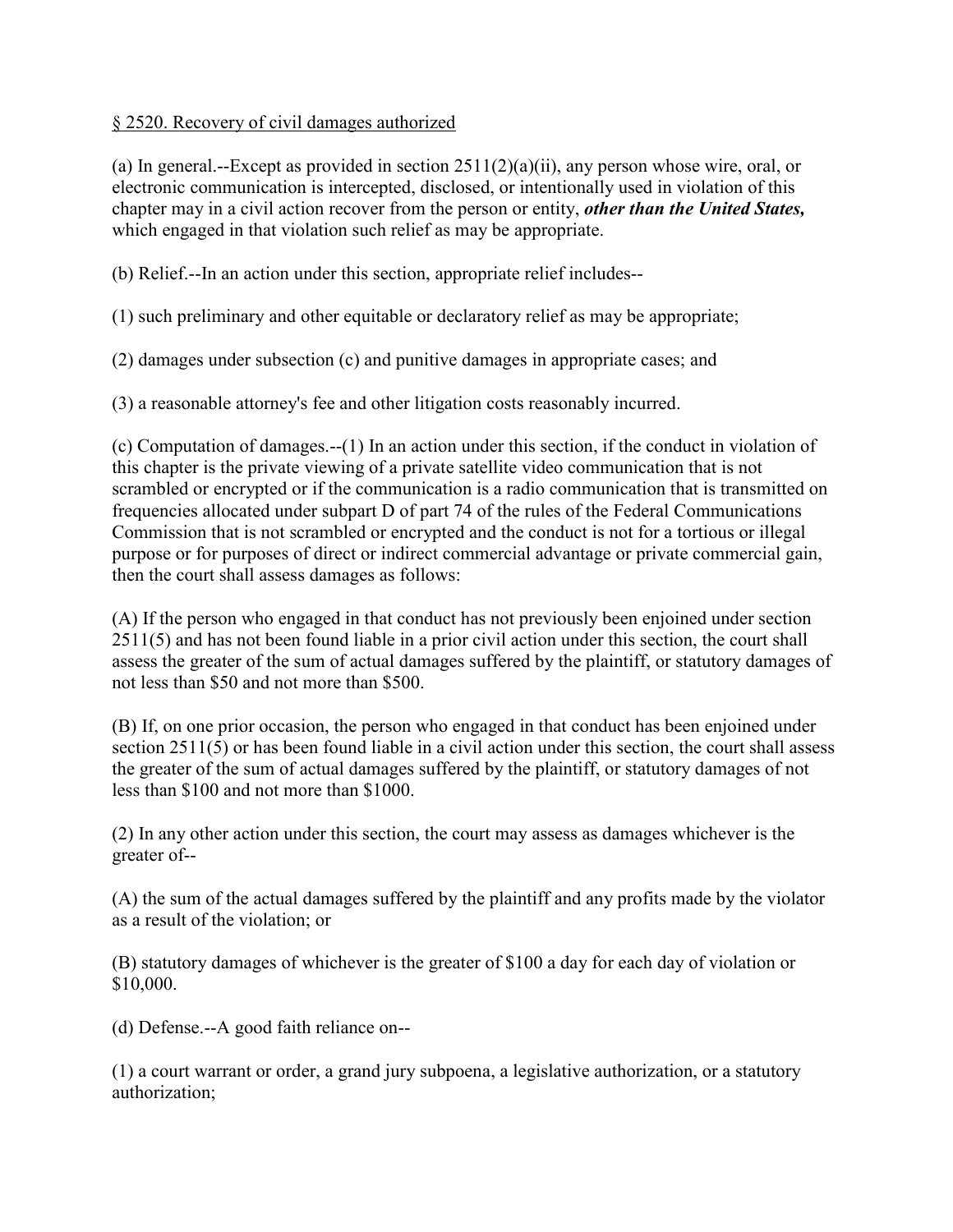(2) a request of an investigative or law enforcement officer under section 2518(7) of this title; or

(3) a good faith determination that section 2511(3) of this title permitted the conduct complained of;

is a complete defense against any civil or criminal action brought under this chapter or any other law.

(e) Limitation.--A civil action under this section may not be commenced later than two years after the date upon which the claimant first has a reasonable opportunity to discover the violation.

**(f) Administrative Discipline.– If a court or appropriate department or agency determines that the United States or any of its departments or agencies has violated any provision of this chapter, and the court or appropriate department or agency finds that the circumstances surrounding the violation raise serious questions about whether or not an officer or employee of the United States acted willfully or intentionally with respect to the violation, the department or agency shall, upon receipt of a true and correct copy of the decision and findings of the court or appropriate department or agency promptly initiate a proceeding to determine whether disciplinary action against the officer or employee is warranted. If the head of the department or agency involved determines that disciplinary action is not warranted, he or she shall notify the Inspector General with jurisdiction over the department or agency concerned and shall provide the Inspector General with the reason for such determination.**

**(g) Improper Disclosure is Violation.–Any willful disclosure or use by an investigative or law enforcement officer or governmental entity of information beyond the extent permitted by section 2517 is a violation of this chapter for the purposes of section 2520(a).**

## **TITLE 18. CRIMES AND CRIMINAL PROCEDURE PART I. CRIMES CHAPTER 121. STORED WIRE AND ELECTRONIC COMMUNICATIONS AND TRANSACTIONAL RECORDS ACCESS**

## **§ 2702. Disclosure of contents § 2702. Voluntary disclosure of customer communications or records**

[N.B.: The table of contents for the section is amended to reflect the change in title.]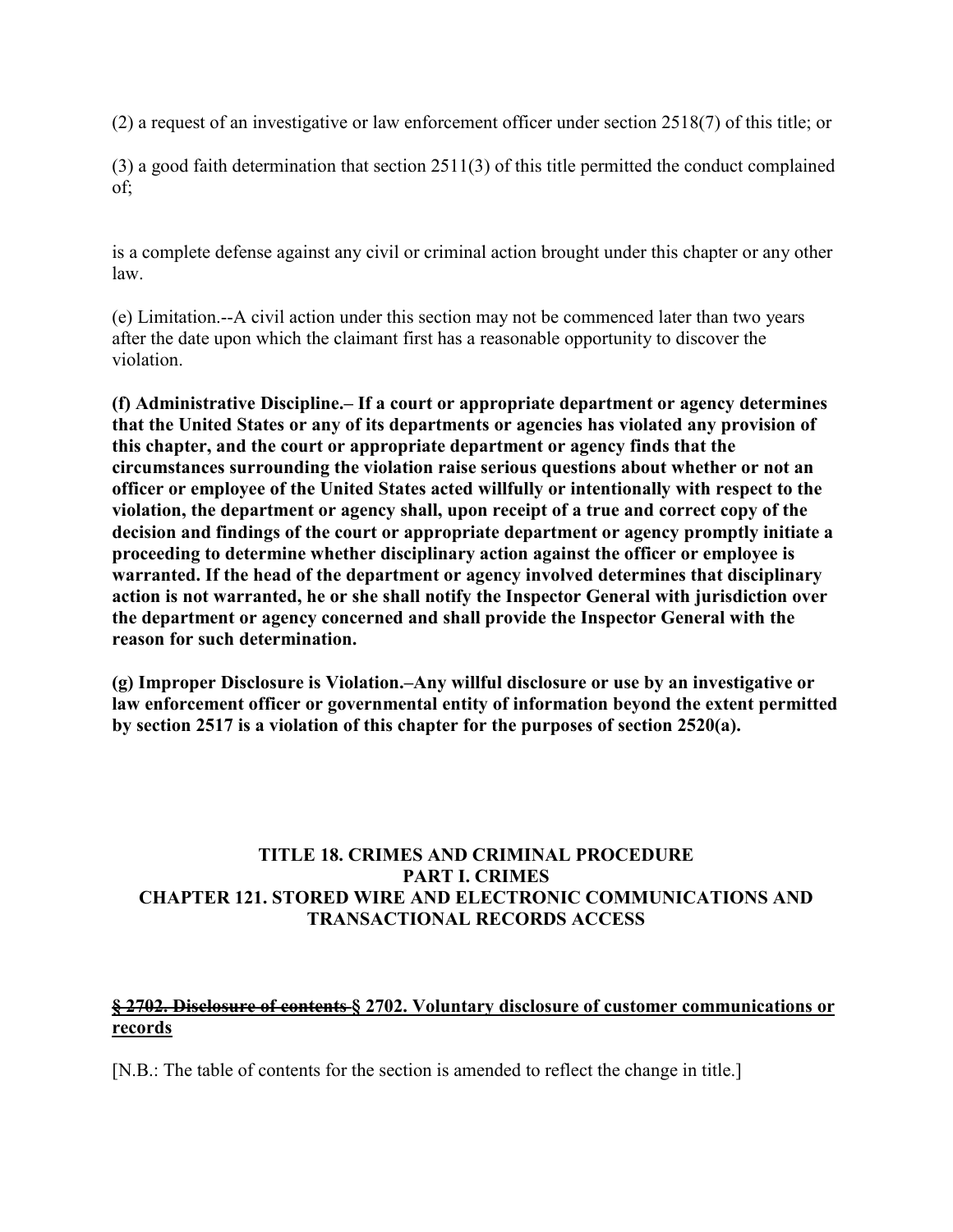(a)Prohibitions. Except as provided in subsection (b)--

(1)a person or entity providing an electronic communication service to the public shall not knowingly divulge to any person or entity the contents of a communication while in electronic storage by that service; and

(2)a person or entity providing remote computing service to the public shall not knowingly divulge to any person or entity the contents of any communication which is carried or maintained on that service--

(A)on behalf of, and received by means of electronic transmission from (or created by means of computer processing of communications received by means of electronic transmission from), a subscriber or customer of such service; and

(B)solely for the purpose of providing storage or computer processing services to such subscriber or customer, if the provider is not authorized to access the contents of any such communications for purposes of providing any services other than storage or computer processing.; and

**(3) a provider of remote computing service or electronic communication service to the public shall not knowingly divulge a record or other information pertaining to a subscriber to or customer of such service (not including the contents of communications covered by paragraph (1) or (2)) to any governmental entity.**

(b)Exceptions.–A person or entity **Exceptions for disclosure of communications.-- A provider described in subsection (a)** may divulge the contents of a communication--

(1)to an addressee or intended recipient of such communication or an agent of such addressee or intended recipient;

(2)as otherwise authorized in section  $2517$ ,  $2511(2)(a)$ , or  $2703$  of this title;

(3)with the lawful consent of the originator or an addressee or intended recipient of such communication, or the subscriber in the case of remote computing service;

(4)to a person employed or authorized or whose facilities are used to forward such communication to its destination;

(5)as may be necessarily incident to the rendition of the service or to the protection of the rights or property of the provider of that service; or

(6)to a law enforcement agency--

(A)if the contents--

(i)were inadvertently obtained by the service provider; and

(ii)appear to pertain to the commission of a crime; or

(B)if required by section 227 of the Crime Control Act of 1990 [42 USCS § 13032]. ; **or** 

**(C) if the provider reasonably believes that an emergency involving immediate danger of death or serious physical injury to any person requires disclosure of the information without delay.**

**(c) Exceptions for disclosure of customer records.--A provider described in subsection (a) may divulge a record or other information pertaining to a subscriber to or customer of such service (not including the contents of communications covered by subsection (a)(1) or (a)(2))--**

**(1) as otherwise authorized in section 2703;** 

**(2) with the lawful consent of the customer or subscriber;**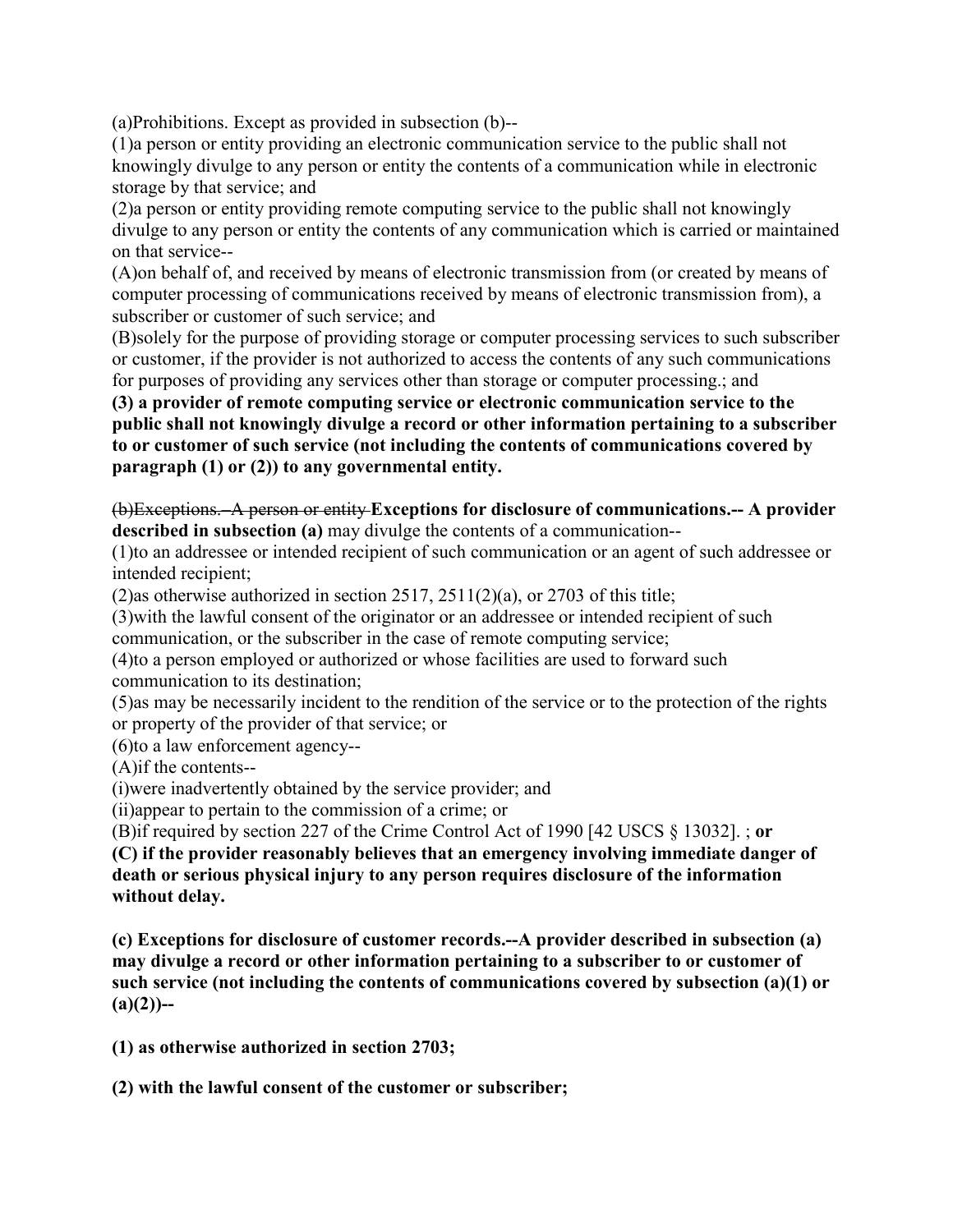**(3) as may be necessarily incident to the rendition of the service or to the protection of the rights or property of the provider of that service;**

**(4) to a governmental entity, if the provider reasonably believes that an emergency involving immediate danger of death or serious physical injury to any person justifies disclosure of the information; or**

**(5) to any person other than a governmental entity.**

### § 2703. Requirements for governmental access **§ 2703. Required disclosure of customer communications or records**

[N.B.: The table of sections is also amended to reflect the change in title.]

(a)Contents of electronic **Contents of wire or electronic** communications in electronic storage. A governmental entity may require the disclosure by a provider of electronic communication service of the contents of an electronic **contents of a wire or electronic** communication, that is in electronic storage in an electronic communications system for one hundred and eighty days or less, only pursuant to a warrant issued under the Federal Rules of Criminal Procedure **using the procedures described in the Federal Rules of Criminal Procedure by a court with jurisdiction over the offense under investigation** or equivalent State warrant. A governmental entity may require the disclosure by a provider of electronic communications services of the contents of an electronic **contents of a wire or electronic** communication that has been in electronic storage in an electronic communications system for more than one hundred and eighty days by the means available under subsection (b) of this section.

(b)Contents of electronic **Contents of wire or electronic** communications in a remote computing service.

(1)A governmental entity may require a provider of remote computing service to disclose the contents of any electronic **any wire or electronic** communication to which this paragraph is made applicable by paragraph (2) of this subsection--

(A)without required notice to the subscriber or customer, if the governmental entity obtains a warrant issued under the Federal Rules of Criminal Procedure **using the procedures described in the Federal Rules of Criminal Procedure by a court with jurisdiction over the offense under investigation** or equivalent State warrant; or

(B)with prior notice from the governmental entity to the subscriber or customer if the governmental entity--

(i)uses an administrative subpoena authorized by a Federal or State statute or a Federal or State grand jury or trial subpoena; or

(ii)obtains a court order for such disclosure under subsection (d) of this section;

except that delayed notice may be given pursuant to section 2705 of this title.

(2)Paragraph (1) is applicable with respect to any electronic **any wire or electronic** communication that is held or maintained on that service--

(A)on behalf of, and received by means of electronic transmission from (or created by means of computer processing of communications received by means of electronic transmission from), a subscriber or customer of such remote computing service; and

(B)solely for the purpose of providing storage or computer processing services to such subscriber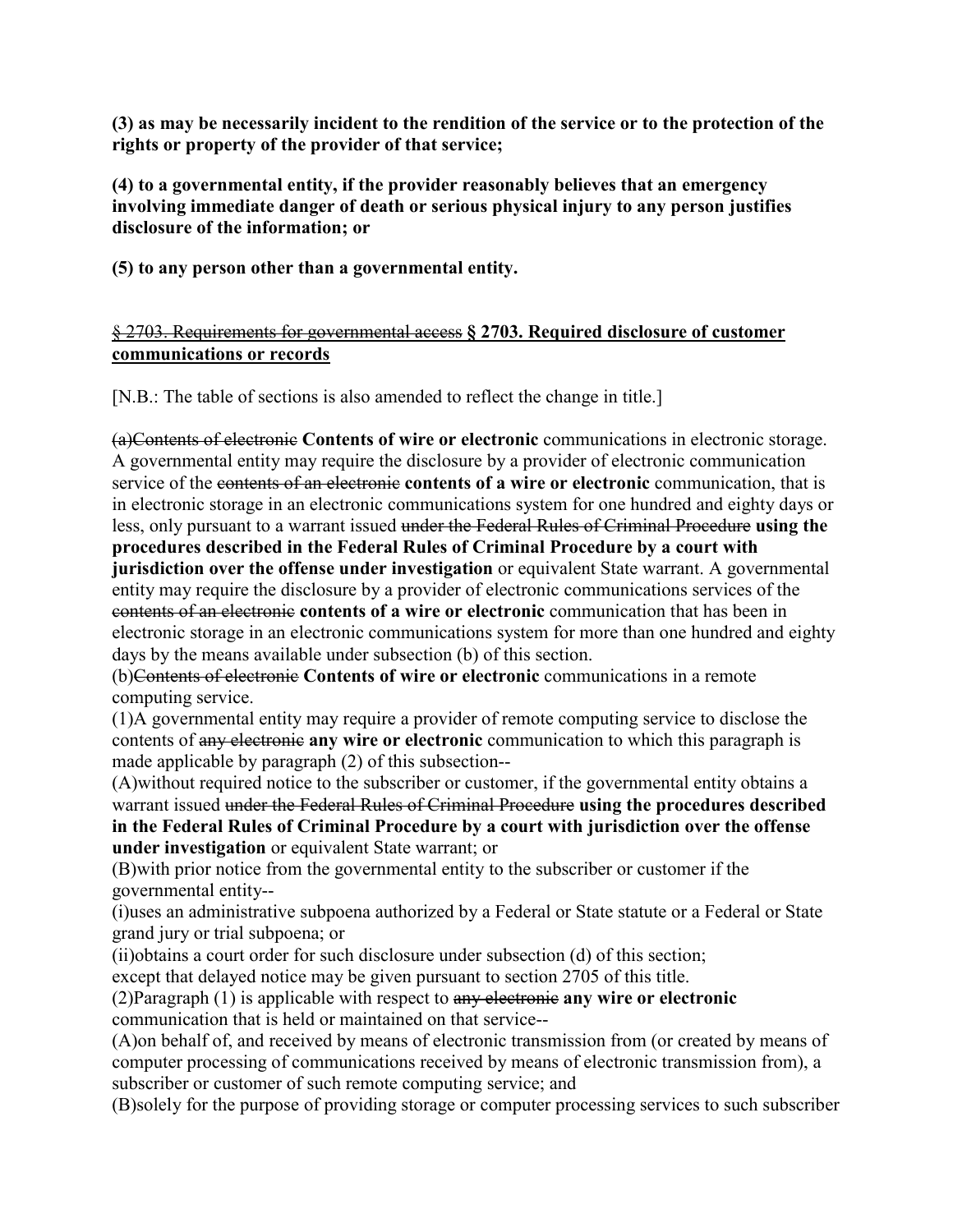or customer, if the provider is not authorized to access the contents of any such communications for purposes of providing any services other than storage or computer processing.

(c)Records concerning electronic communication service or remote computing service. (1)(A)Except as provided in subparagraph (B), a provider of electronic communication service or remote computing service may **A governmental entity may require a provider of electronic communication service or remote computing service to** disclose a record or other information pertaining to a subscriber to or customer of such service (not including the contents of communications) covered by subsection (a) or (b) of this section) to any person other than a governmental entity.

(B)A provider of electronic communication service or remote computing service shall disclose a record or other information pertaining to a subscriber to or customer of such service (not including the contents of communications covered by subsection (a) or (b) of this section) to a governmental entity only when the governmental entity--

(i) **(A)** obtains a warrant issued under the Federal Rules of Criminal Procedure **using the procedures described in the Federal Rules of Criminal Procedure by a court with jurisdiction over the offense under investigation** or equivalent State warrant;

 $(ii)(B)$  obtains a court order for such disclosure under subsection (d) of this section;  $(iii)(C)$  has the consent of the subscriber or customer to such disclosure; or

(iv)**(D)** submits a formal written request relevant to a law enforcement investigation concerning telemarketing fraud for the name, address, and place of business of a subscriber or customer of such provider, which subscriber or customer is engaged in telemarketing (as such term is defined in section 2325 of this title). **; or**

## **(E) seeks information under paragraph (2).**

(C) **(2)**A provider of electronic communication service or remote computing service shall disclose to a governmental entity the name, address, local and long distance telephone toll billing records, telephone number or other subscriber number or identity, and length of service of a subscriber **entity the--**

**(A) name;**

**(B) address;**

**(C) local and long distance telephone connection records, or records of session times and durations;**

**(D) length of service (including start date) and types of service utilized;**

**(E) telephone or instrument number or other subscriber number or identity, including any temporarily assigned network address; and**

**(F) means and source of payment for such service (including any credit card or bank account number),**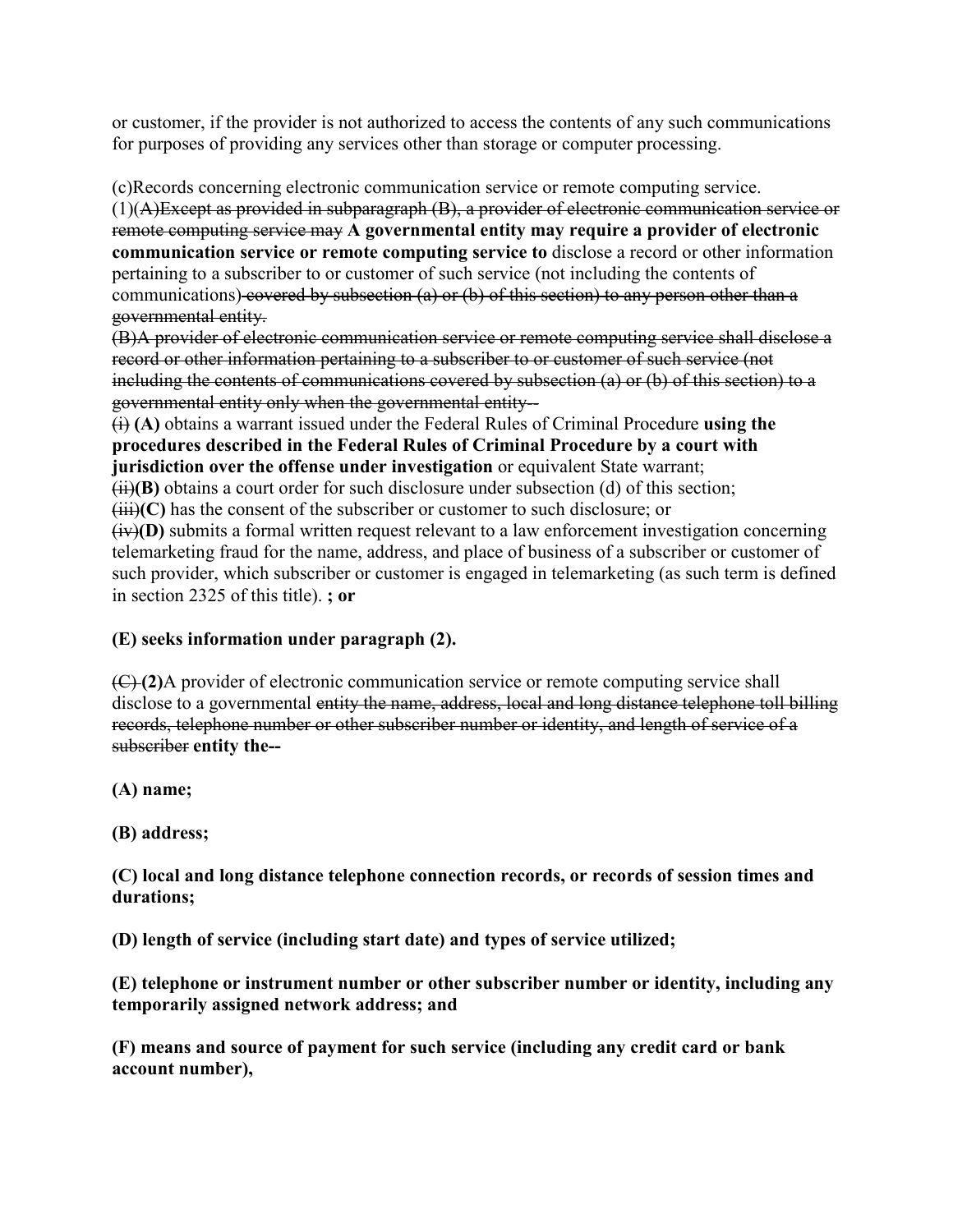**of a subscriber** to or customer of such service and the types of services the subscriber or customer utilized, when the governmental entity uses an administrative subpoena authorized by a Federal or State statute or a Federal or State grand jury or trial subpoena or any means available under subparagraph (B) **paragraph (1).**

(2)**(3)** A governmental entity receiving records or information under this subsection is not required to provide notice to a subscriber or customer.

(d)Requirements for court order. A court order for disclosure under subsection (b) or (c) may be issued by any court that is a court of competent jurisdiction described in section  $3127(2)(A)$  and shall issue only if the governmental entity offers specific and articulable facts showing that there are reasonable grounds to believe that the contents of a wire or electronic communication, or the records or other information sought, are relevant and material to an ongoing criminal investigation. In the case of a State governmental authority, such a court order shall not issue if prohibited by the law of such State. A court issuing an order pursuant to this section, on a motion made promptly by the service provider, may quash or modify such order, if the information or records requested are unusually voluminous in nature or compliance with such order otherwise would cause an undue burden on such provider.

(e)No cause of action against a provider disclosing information under this chapter. No cause of action shall lie in any court against any provider of wire or electronic communication service, its officers, employees, agents, or other specified persons for providing information, facilities, or assistance in accordance with the terms of a court order, warrant, subpoena, or certification under this chapter [18 USCS  $\S$   $\S$   $\S$  2701 et seq.].

(f)Requirement to preserve evidence.

(1)In general. A provider of wire or electronic communication services or a remote computing service, upon the request of a governmental entity, shall take all necessary steps to preserve records and other evidence in its possession pending the issuance of a court order or other process.

(2)Period of retention. Records referred to in paragraph (1) shall be retained for a period of 90 days, which shall be extended for an additional 90-day period upon a renewed request by the governmental entity.

## § 2707. Civil action

(a) Cause of action.--Except as provided in section 2703(e), any provider of electronic communication service, subscriber, or other person aggrieved by any violation of this chapter in which the conduct constituting the violation is engaged in with a knowing or intentional state of mind may, in a civil action, recover from the person or entity, *other than the United States,* which engaged in that violation such relief as may be appropriate.

(b) Relief.--In a civil action under this section, appropriate relief includes--

(1) such preliminary and other equitable or declaratory relief as may be appropriate;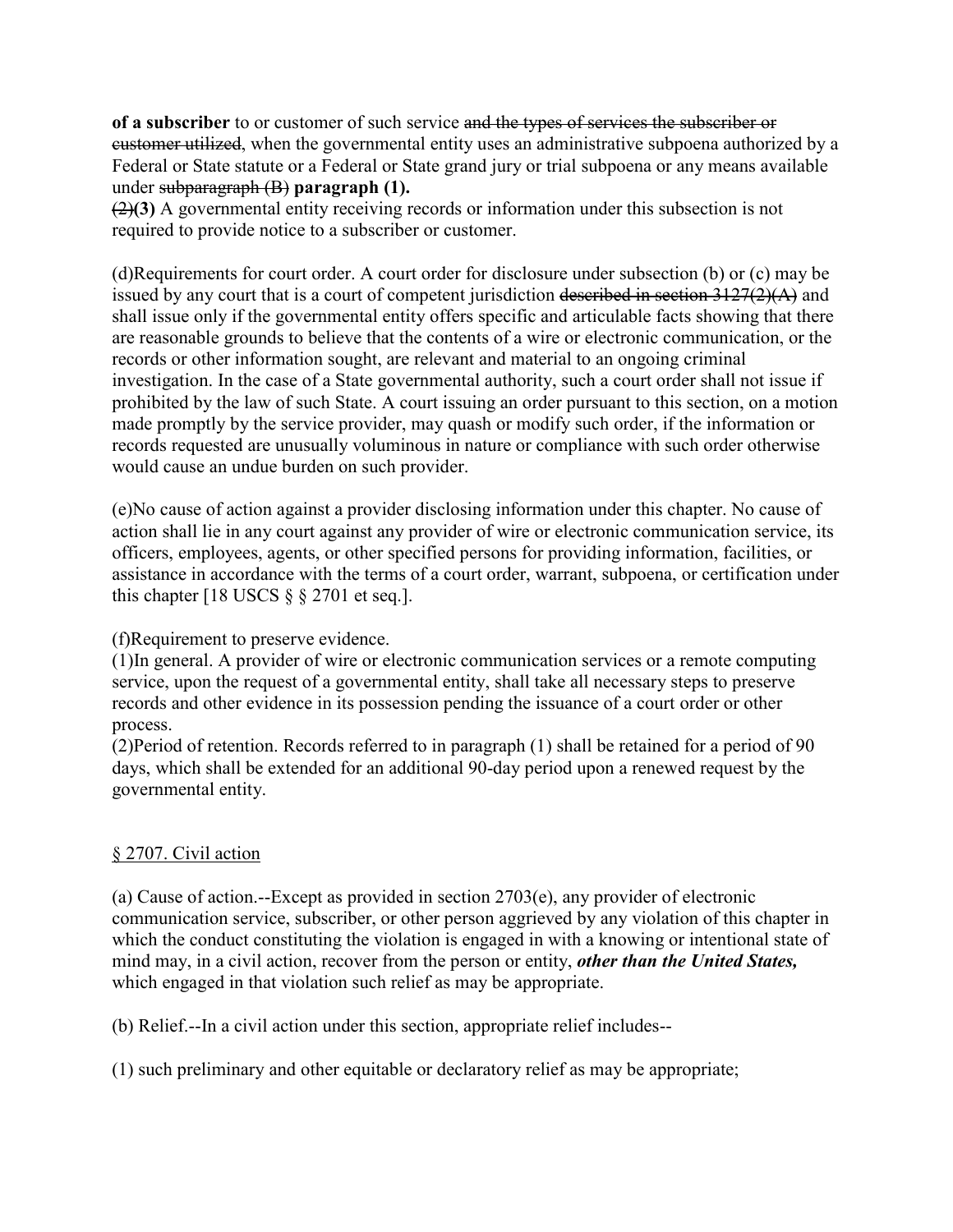(2) damages under subsection (c); and

(3) a reasonable attorney's fee and other litigation costs reasonably incurred.

(c) Damages.--The court may assess as damages in a civil action under this section the sum of the actual damages suffered by the plaintiff and any profits made by the violator as a result of the violation, but in no case shall a person entitled to recover receive less than the sum of \$1,000. If the violation is willful or intentional, the court may assess punitive damages. In the case of a successful action to enforce liability under this section, the court may assess the costs of the action, together with reasonable attorney fees determined by the court.

(d) Disciplinary actions for violations.--If a court determines that any agency or department of the United States has violated this chapter and the court finds that the circumstances surrounding the violation raise the question whether or not an officer or employee of the agency or department acted willfully or intentionally with respect to the violation, the agency or department concerned shall promptly initiate a proceeding to determine whether or not disciplinary action is warranted against the officer or employee.

*(d) Administrative Discipline.–If a court or appropriate department or agency determines that the United States or any of its departments or agencies has violated any provision of this chapter, and the court or appropriate department or agency finds that the circumstances surrounding the violation raise serious questions about whether or not an officer or employee of the United States acted willfully or intentionally with respect to the possible violation, the department or agency shall, upon receipt of a true and correct copy of the decision and findings of the court or appropriate department or agency promptly initiate a proceeding to determine whether disciplinary action against the officer or employee is warranted. If the head of the department or agency involved determines that disciplinary action is not warranted, he or she shall notify the Inspector General with jurisdiction over the department or agency concerned and shall provide the Inspector General with the reasons for such determination.*

(e) Defense.--A good faith reliance on--

(1) a court warrant or order, a grand jury subpoena, a legislative authorization, or a statutory authorization *(including a request of a governmental entity under section 2703(f) of this title);*

(2) a request of an investigative or law enforcement officer under section 2518(7) of this title; or

(3) a good faith determination that section 2511(3) of this title permitted the conduct complained of;

is a complete defense to any civil or criminal action brought under this chapter or any other law.

(f) Limitation.--A civil action under this section may not be commenced later than two years after the date upon which the claimant first discovered or had a reasonable opportunity to discover the violation.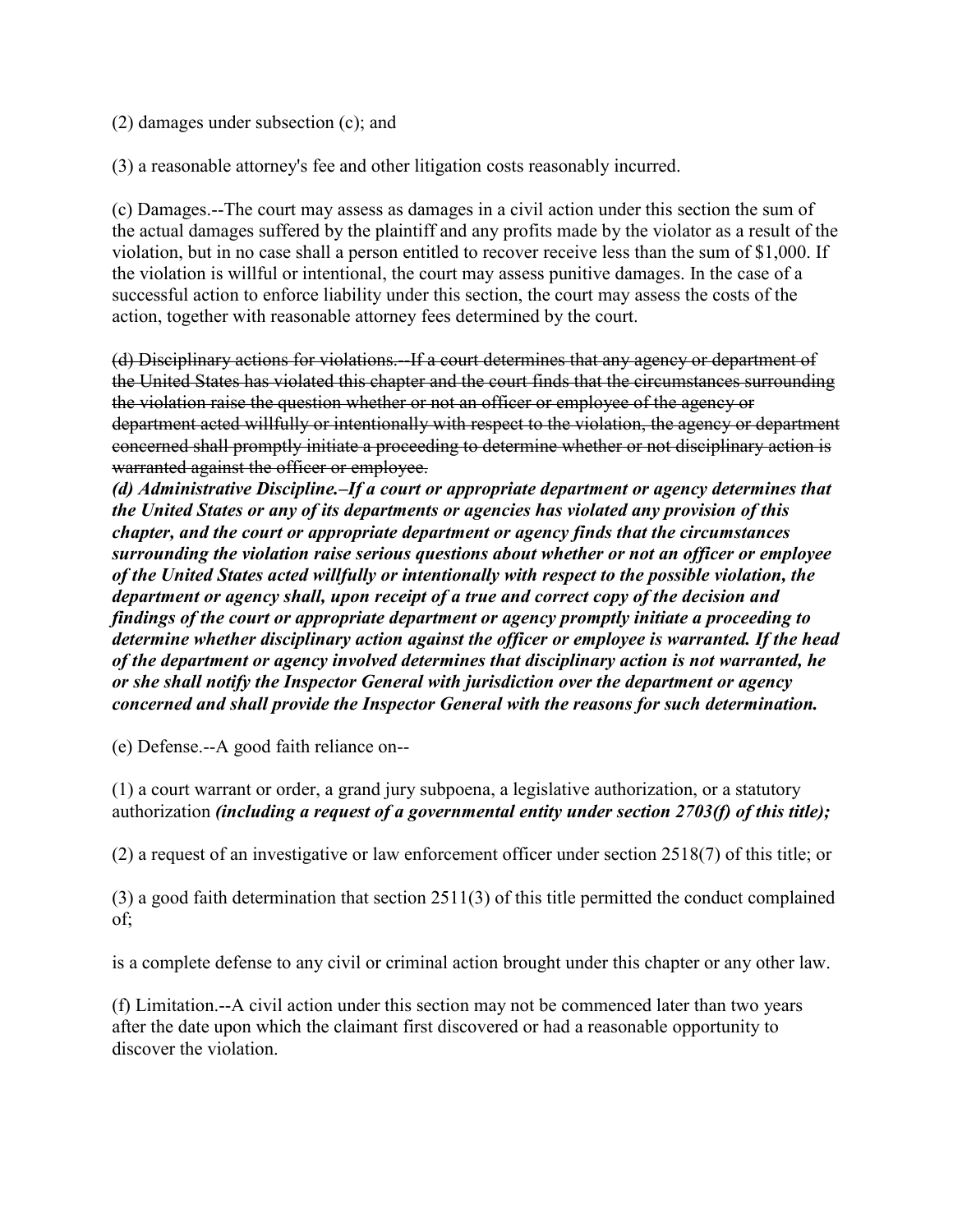*(g) Improper Disclosure.–Any willful disclosure of a 'record', as that term is defined in section 552a(a) of title 5, United States Code, obtained by an investigative or law enforcement officer, or a governmental entity, pursuant to section 2703 of this title, or from a device installed pursuant to section 3123 or 3125 of this title, that is not a disclosure made in the proper performance of the official functions of the officer or governmental entity making the disclosure, is a violation of this chapter. This provision shall not apply to information previously lawfully disclosed (prior to the commencement of any civil or administrative proceeding under this chapter) to the public by a Federal, State, or local governmental entity or by the plaintiff in a civil action under this chapter.*

## § 2711. Definitions for chapter

As used in this chapter--

(1) the terms defined in section 2510 of this title have, respectively, the definitions given such terms in that section; and

(2) the term "remote computing service" means the provision to the public of computer storage or processing services by means of an electronic communications system.; and

## *(3) the term 'court of competent jurisdiction' has the meaning assigned by section 3127, and includes any Federal court within that definition, without geographic limitation.*

### **§ 2712. Civil actions against the United States.**

[N.B.: The table of contents at the beginning of the chapter is amended to include this section.]

**(a) In General.–Any person who is aggrieved by any willful violation of this chapter or of chapter 119 of this title or of sections 106(a), 305(a), or 405(a) of the Foreign Intelligence Surveillance Act of 1978 (50 USC 1801 et seq.) may commence an action in United States District Court against the United States to recover money damages. In any such action, if a person who is aggrieved successfully establishes such a violation of this chapter or of chapter 119 of this title or of the above specific provisions of title 50, the court may assess as damages–**

**(1) actual damages, but not less than \$10,000, whichever amount is greater; and**

**(2) litigation costs, reasonably incurred.**

**(b) Procedures.–** 

**(1) Any action against the United States under this section may be commenced only after a claim is presented to the appropriate department or agency under the procedures of the Federal Tort Claims Act, as set forth in title 28, United States Code.**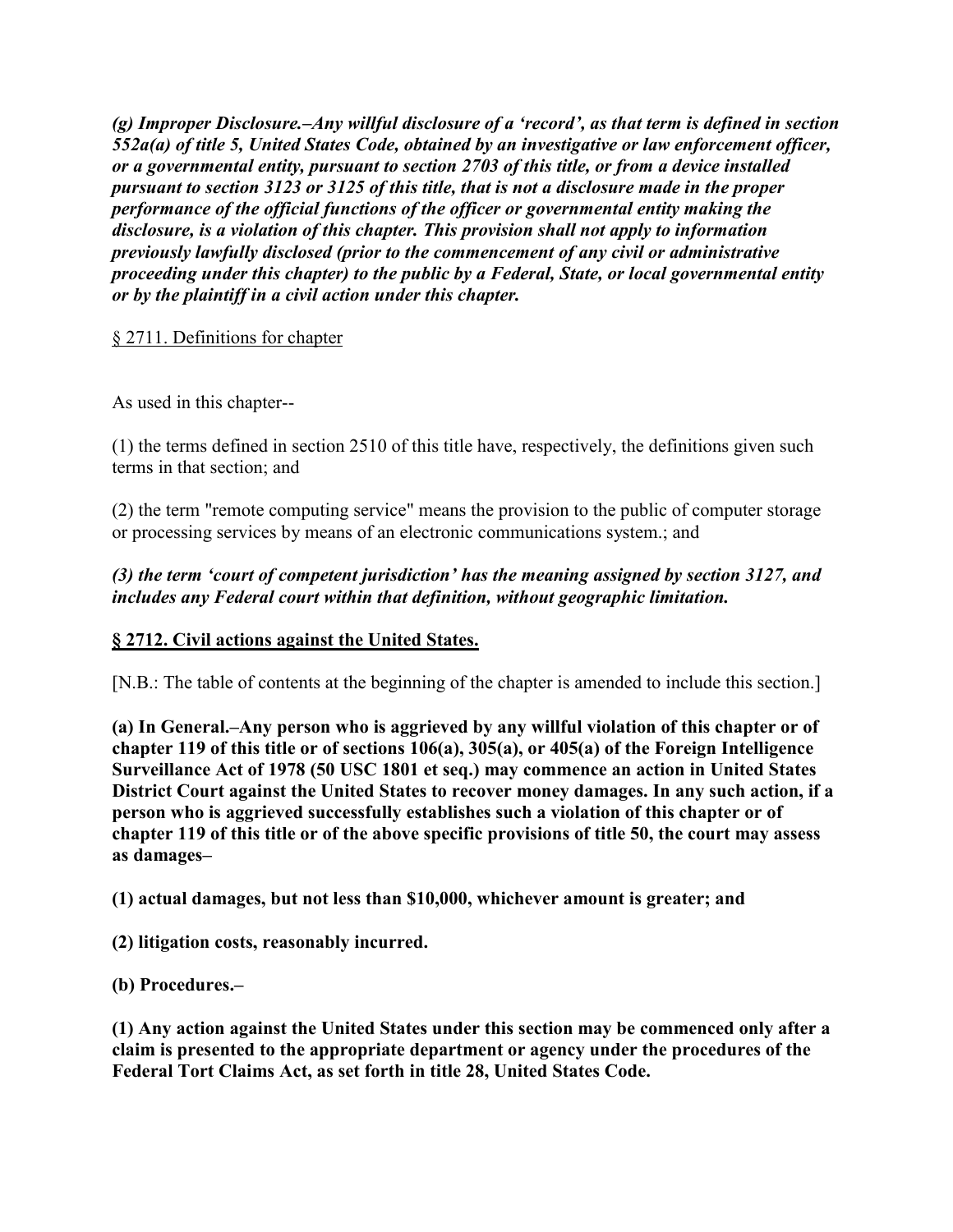**(2) Any action against the United States under this section shall be forever barred unless it is presented in writing to the appropriate Federal agency within 2 years after such claim accrues or unless action is begun within 6 months after the date of mailing, by certified or registered mail, of notice of final denial of the claim by the agency to which it was presented. The claim shall accrue on the date upon which the claimant first has a reasonable opportunity to discover the violation.**

**(3) Any action under this section shall be tried to the court without a jury.**

**(4) Notwithstanding any other provision of law, the procedures set forth in section 106(f), 305(g), or 405(f) of the Foreign Intelligence Surveillance Act of 1978 (50 U.S.C. 1801 et seq.) shall be the exclusive means by which materials governed by those sections may be reviewed.**

**(5) An amount equal to any award against the United States under this section shall be reimbursed by the department or agency concerned to the fund described in section 1304 of title 31, United States Code, out of any appropriation, fund, or other account (excluding any part of such appropriation, fund, or account that is available for the enforcement of any Federal law) that is available for the operating expenses of the department or agency concerned.**

**(c) Administrative Discipline.–If a court or appropriate department or agency determines that the United States or any of its departments or agencies has violated any provision of this chapter, and the court or appropriate department or agency finds that the circumstances surrounding the violation raise serious questions about whether or not an officer or employee of the United States acted willfully or intentionally with respect to the possible violation, the department or agency shall, upon receipt of a true and correct copy of the decision and findings of the court or appropriate department or agency promptly initiate a proceeding to determine whether disciplinary action against the officer or employee is warranted. If the head of the department or agency involved determines that disciplinary action is not warranted, he or she shall notify the Inspector General with jurisdiction over the department or agency concerned and shall provide the Inspector General with the reasons for such determination.**

**(d) Exclusive Remedy.–Any action against the United States under this subsection shall be the exclusive remedy against the United States for any claims within the purview of this section.** 

**(e) Stay of Proceedings.–**

**(1) Upon the motion of the United States, the court shall stay any action commenced under this section if the court determines that civil discovery will adversely affect the ability of the Government to conduct a related investigation or the prosecution of a related criminal case. Such a stay shall toll the limitations periods of paragraph (2) of subsection (b).**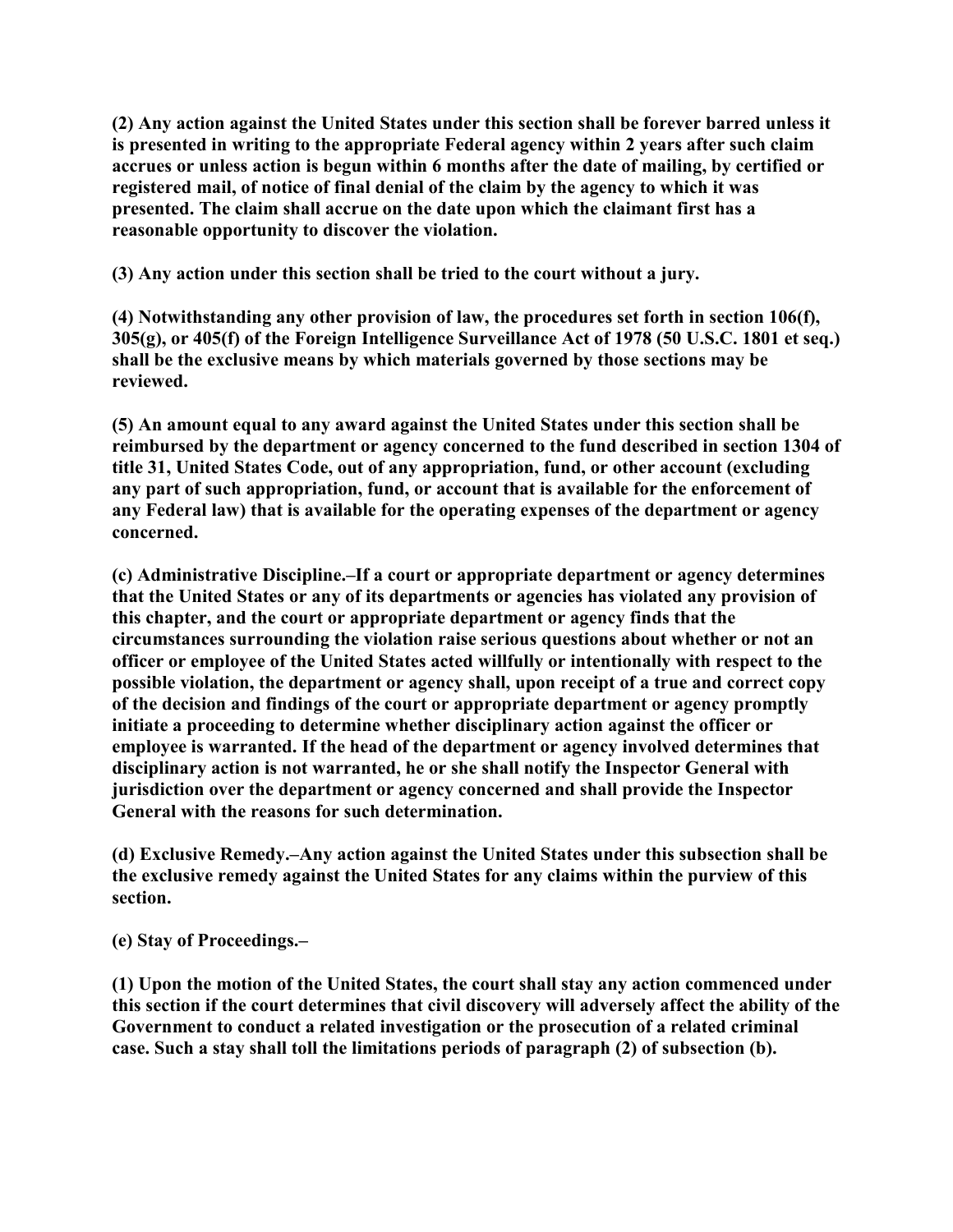**(2) In this subsection, the terms 'related criminal case' and 'related investigation' mean an actual prosecution or investigation in progress at the time at which the request for the stay or any subsequent motion to lift the stay is made. In determining whether an investigation or a criminal case is related to an action commenced under this section, the court shall consider the degree of similarity between the parties, witnesses, facts, and circumstances involved in the 2 proceedings, without requiring that any one or more factors be identical.**

**(3) In requesting a stay under paragraph (1), the Government may, in appropriate cases, submit evidence ex parte in order to avoid disclosing any matter that may adversely affect a related investigation or a related criminal case. If the Government makes such an ex parte submission, the plaintiff shall be given an opportunity to make a submission to the court, not ex parte, and the court may, in its discretion, request further information from either party.**

## **UNITED STATES CODE ANNOTATED TITLE 18. CRIMES AND CRIMINAL PROCEDURE PART II--CRIMINAL PROCEDURE CHAPTER 203--ARREST AND COMMITMENT**

### § 3056. Powers, authorities, and duties of United States Secret Service

(a) Under the direction of the Secretary of the Treasury, the United States Secret Service is authorized to protect the following persons:

(1) The President, the Vice President (or other officer next in the order of succession to the Office of President), the President-elect, and the Vice President-elect.

(2) The immediate families of those individuals listed in paragraph (1).

(3) Former Presidents and their spouses for their lifetimes, except that protection of a spouse shall terminate in the event of remarriage unless the former President did not serve as President prior to January 1, 1997, in which case, former Presidents and their spouses for a period of not more than ten years from the date a former President leaves office, except that--

(A) protection of a spouse shall terminate in the event of remarriage or the divorce from, or death of a former President; and

(B) should the death of a President occur while in office or within one year after leaving office, the spouse shall receive protection for one year from the time of such death: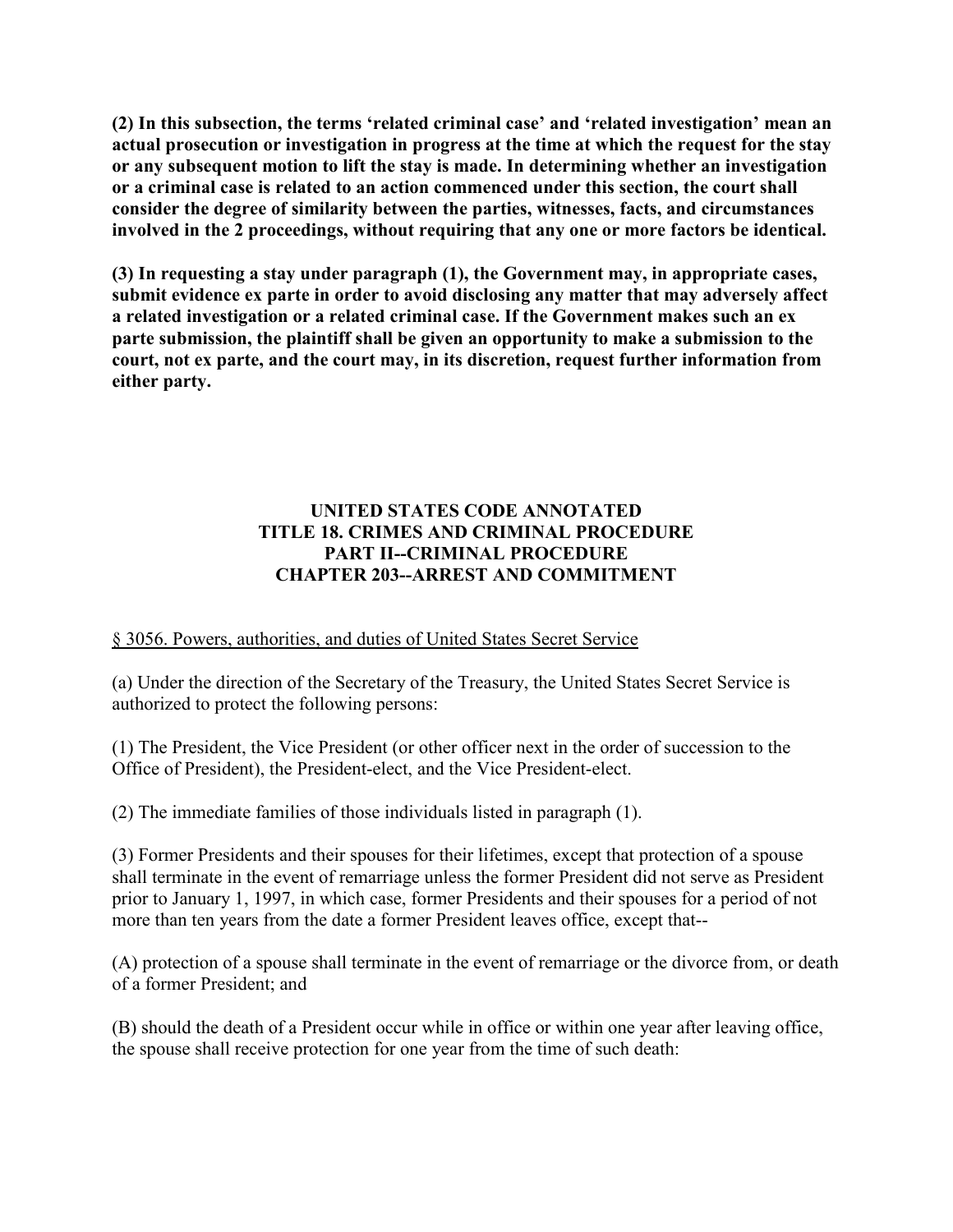Provided, That the Secretary of the Treasury shall have the authority to direct the Secret Service to provide temporary protection for any of these individuals at any time if the Secretary of the Treasury or designee determines that information or conditions warrant such protection.

(4) Children of a former President who are under 16 years of age for a period not to exceed ten years or upon the child becoming 16 years of age, whichever comes first.

(5) Visiting heads of foreign states or foreign governments.

(6) Other distinguished foreign visitors to the United States and official representatives of the United States performing special missions abroad when the President directs that such protection be provided.

(7) Major Presidential and Vice Presidential candidates and, within 120 days of the general Presidential election, the spouses of such candidates. As used in this paragraph, the term "major Presidential and Vice Presidential candidates" means those individuals identified as such by the Secretary of the Treasury after consultation with an advisory committee consisting of the Speaker of the House of Representatives, the minority leader of the House of Representatives, the majority and minority leaders of the Senate, and one additional member selected by the other members of the committee.

The protection authorized in paragraphs (2) through (7) may be declined.

(b) Under the direction of the Secretary of the Treasury, the Secret Service is authorized to detect and arrest any person who violates--

(1) section 508, 509, 510, 871, or 879 of this title or, with respect to the Federal Deposit Insurance Corporation, Federal land banks, and Federal land bank associations, section 213, 216, 433, 493, 657, 709, 1006, 1007, 1011, 1013, 1014, 1907, or 1909 of this title;

(2) any of the laws of the United States relating to coins, obligations, and securities of the United States and of foreign governments; or

(3) any of the laws of the United States relating to electronic fund transfer frauds, eredit and debit card frauds, and false identification documents or devices *access device frauds, false identification documents or devices, and any fraud or other criminal or unlawful activity in or against any federally insured financial institution;* except that the authority conferred by this paragraph shall be exercised subject to the agreement of the Attorney General and the Secretary of the Treasury and shall not affect the authority of any other Federal law enforcement agency with respect to those laws.

(c)(1) Under the direction of the Secretary of the Treasury, officers and agents of the Secret Service are authorized to--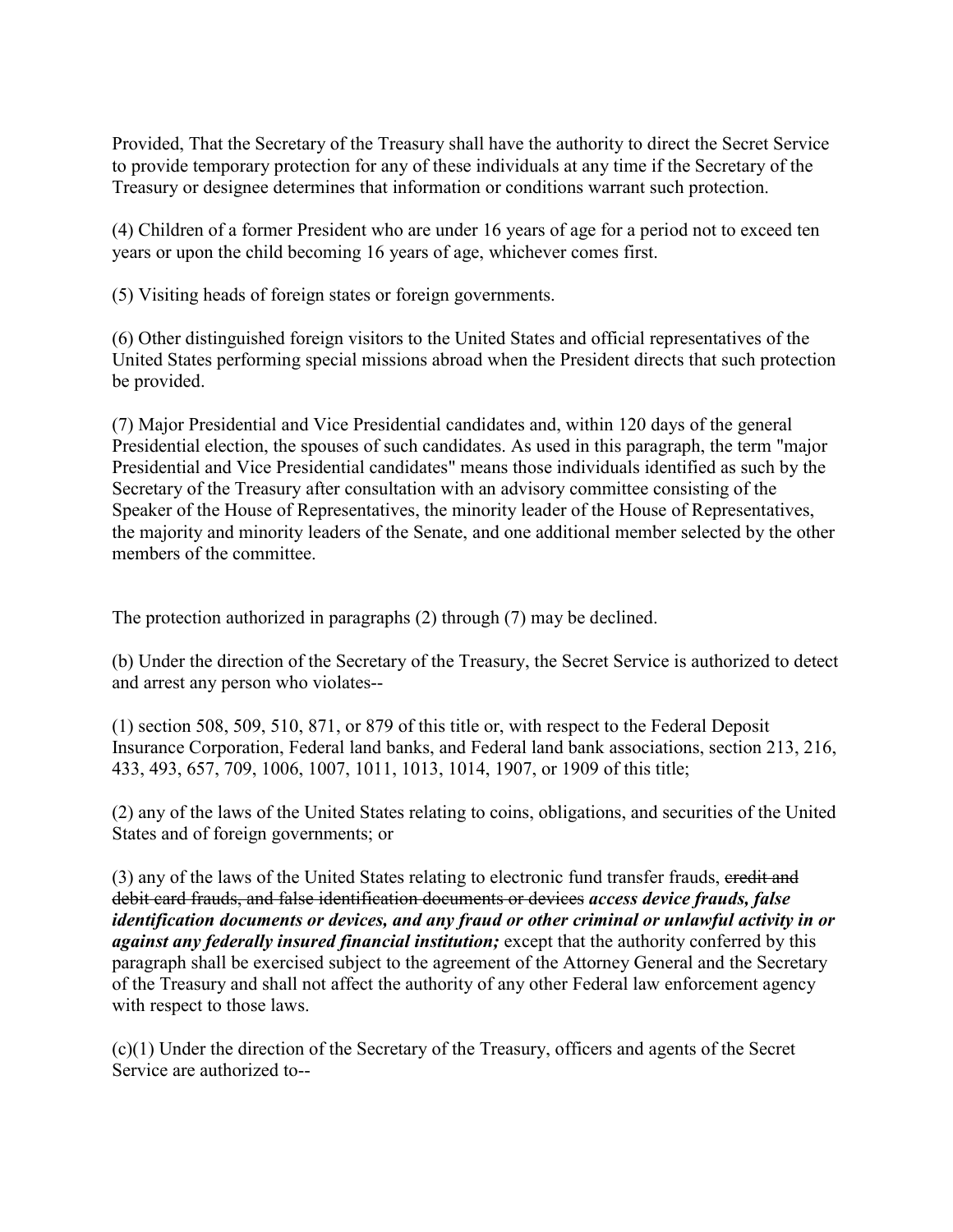(A) execute warrants issued under the laws of the United States;

(B) carry firearms;

(C) make arrests without warrant for any offense against the United States committed in their presence, or for any felony cognizable under the laws of the United States if they have reasonable grounds to believe that the person to be arrested has committed or is committing such felony;

(D) offer and pay rewards for services and information leading to the apprehension of persons involved in the violation or potential violation of those provisions of law which the Secret Service is authorized to enforce;

(E) pay expenses for unforeseen emergencies of a confidential nature under the direction of the Secretary of the Treasury and accounted for solely on the Secretary's certificate; and

(F) perform such other functions and duties as are authorized by law.

(2) Funds expended from appropriations available to the Secret Service for the purchase of counterfeits and subsequently recovered shall be reimbursed to the appropriations available to the Secret Service at the time of the reimbursement.

(d) Whoever knowingly and willfully obstructs, resists, or interferes with a Federal law enforcement agent engaged in the performance of the protective functions authorized by this section or by section 1752 of this title shall be fined not more than \$1,000 or imprisoned not more than one year, or both.

(e)(1) When directed by the President, the United States Secret Service is authorized to participate, under the direction of the Secretary of the Treasury, in the planning, coordination, and implementation of security operations at special events of national significance, as determined by the President.

(2) At the end of each fiscal year, the President through such agency or office as the President may designate, shall report to the Congress--

(A) what events, if any, were designated special events of national significance for security purposes under paragraph (1); and

(B) the criteria and information used in making each designation.

## **UNITED STATES CODE ANNOTATED TITLE 18. CRIMES AND CRIMINAL PROCEDURE PART II--CRIMINAL PROCEDURE**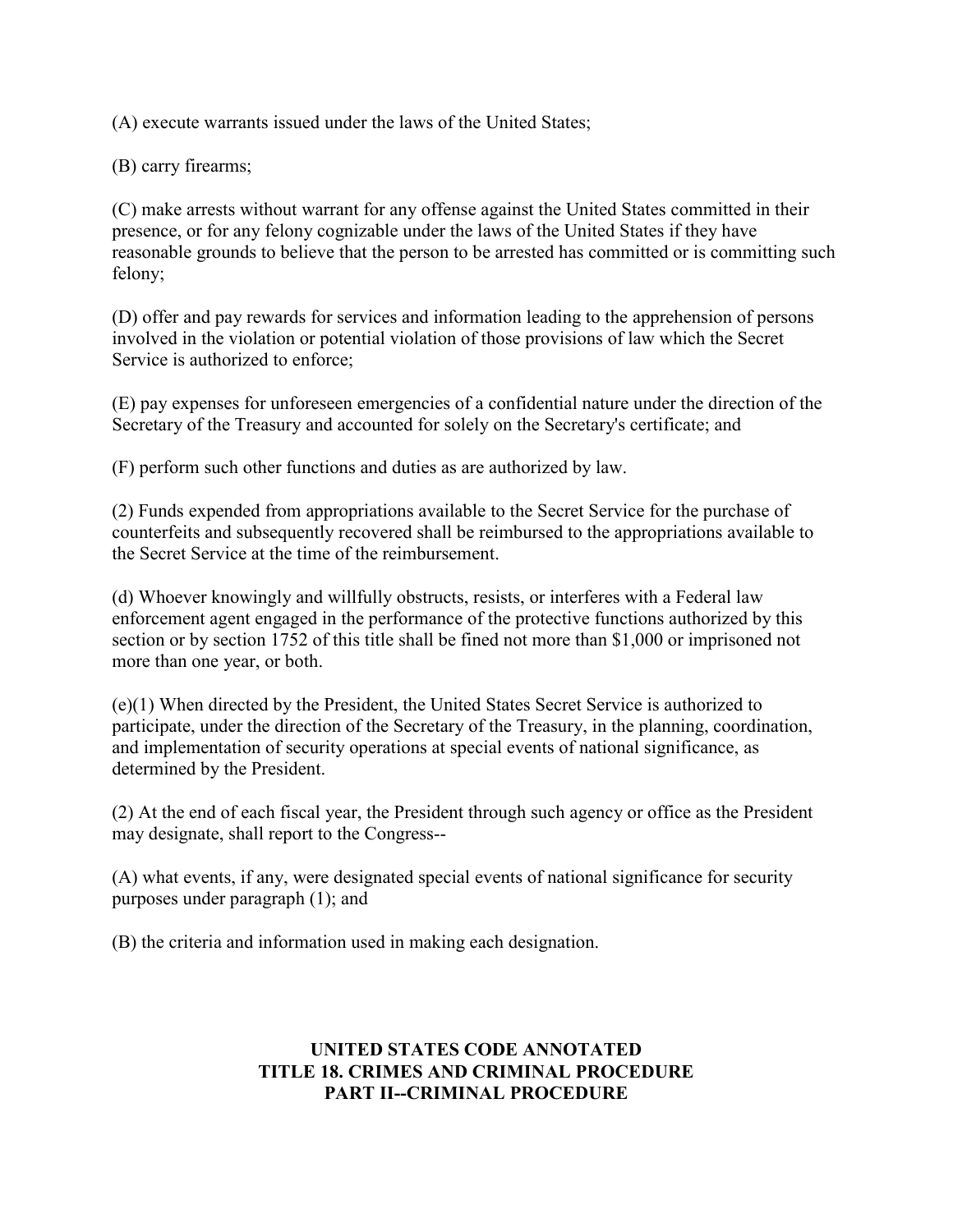### **CHAPTER 204--REWARDS FOR INFORMATION CONCERNING TERRORIST ACTS AND ESPIONAGE**

§ 3077. Definitions

As used in this chapter, the term--

(1) "act of terrorism" means an activity that--

(A) involves a violent act or an act dangerous to human life that is a violation of the criminal laws of the United States or of any State, or that would be a criminal violation if committed within the jurisdiction of the United States or of any State; and

(B) appears to be intended--

(i) to intimidate or coerce a civilian population;

(ii) to influence the policy of a government by intimidation or coercion; or

(iii) to affect the conduct of a government by assassination or kidnapping;

*(1) "act of terrorism" means an act of domestic or international terrorism as defined in section 2331;*

...

#### **UNITED STATES CODE ANNOTATED TITLE 18. CRIMES AND CRIMINAL PROCEDURE PART II--CRIMINAL PROCEDURE CHAPTER 205--SEARCHES AND SEIZURES**

§ 3103a. Additional grounds for issuing warrant

*(a) In general.*– In addition to the grounds for issuing a warrant in section 3103 of this title, a warrant may be issued to search for and seize any property that constitutes evidence of a criminal offense in violation of the laws of the United States.

*(b) Delay.– With respect to the issuance of any warrant or court order under this section, or any other rule of law, to search for and seize any property or material that constitutes evidence of a criminal offense in violation of the laws of the United States, any notice required, or that may be required, to be given may be delayed if–*

*(1) the court finds reasonable cause to believe that providing immediate notification of the execution of the warrant may have an adverse result (as defined in section 2705);*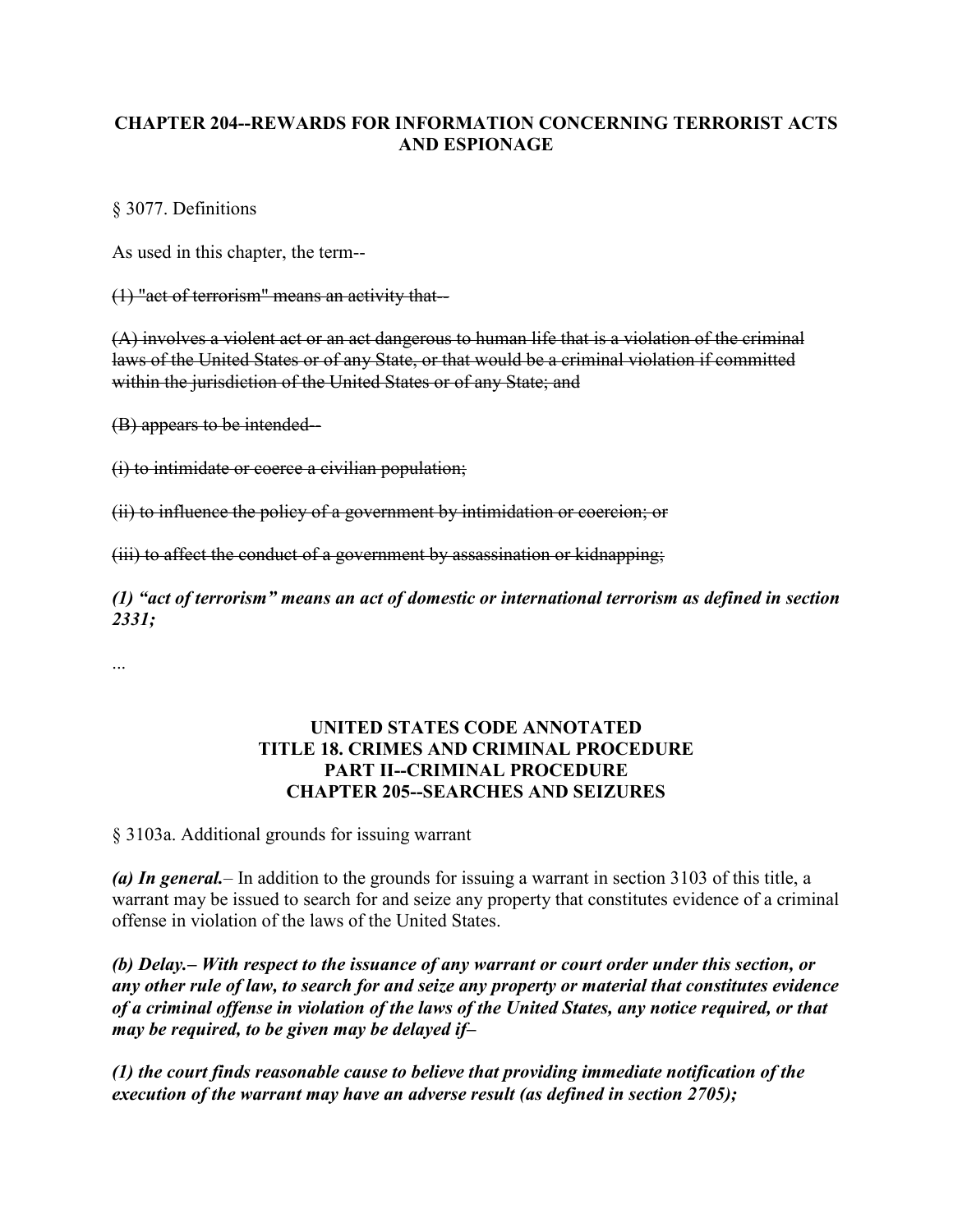*(2) the warrant prohibits the seizure of any tangible property, any wire or electronic communication (as defined in section 2510), or, except as expressly provided in chapter 121, any stored wire or electronic information, except where the court finds reasonable necessity for the seizure; and*

*(3) the warrant provides for the giving of such notice within a reasonable period of its execution, which period may thereafter be extended by the court for good cause shown.*

### **UNITED STATES CODE ANNOTATED TITLE 18. CRIMES AND CRIMINAL PROCEDURE PART II--CRIMINAL PROCEDURE CHAPTER 206--PEN REGISTERS AND TRAP AND TRACE DEVICES**

§ 3121. General prohibition on pen register and trap and trace device use; exception

(a)In general. Except as provided in this section, no person may install or use a pen register or a trap and trace device without first obtaining a court order under section 3123 of this title or under the Foreign Intelligence Surveillance Act of 1978 (50 U.S.C. 1801 et seq.).

(b)Exception. The prohibition of subsection (a) does not apply with respect to the use of a pen register or a trap and trace device by a provider of electronic or wire communication service-- (1)relating to the operation, maintenance, and testing of a wire or electronic communication service or to the protection of the rights or property of such provider, or to the protection of users of that service from abuse of service or unlawful use of service; or

(2)to record the fact that a wire or electronic communication was initiated or completed in order to protect such provider, another provider furnishing service toward the completion of the wire communication, or a user of that service, from fraudulent, unlawful or abusive use of service; or (3)where the consent of the user of that service has been obtained.

(c)Limitation. A government agency authorized to install and use a pen register **or trap and trace device** under this chapter [18 USCS § § 3121 et seq.] or under State law shall use technology reasonably available to it that restricts the recording or decoding of electronic or other impulses to the dialing, **routing, addressing,** and signaling information utilized in call processing **the processing and transmitting of wire or electronic communications so as not to include the contents of any wire or electronic communications.**

(d)Penalty. Whoever knowingly violates subsection (a) shall be fined under this title or imprisoned not more than one year, or both.

§ 3123. Issuance of an order for a pen register or a trap and trace device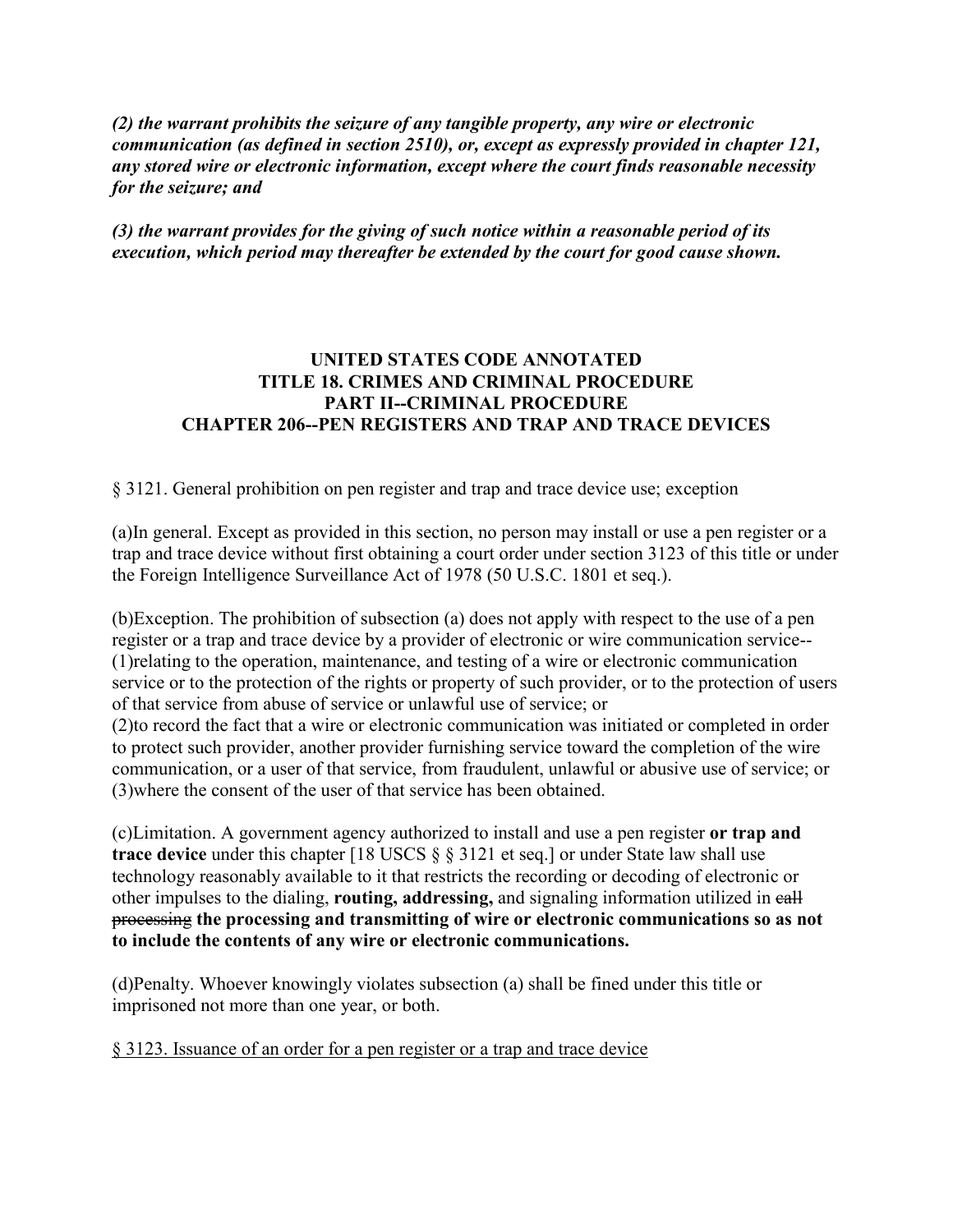(a)In general. Upon an application made under section 3122 of this title, the court shall enter an ex parte order authorizing the installation and use of a pen register or a trap and trace device within the jurisdiction of the court if the court finds that the attorney for the Government or the State law enforcement or investigative officer has certified to the court that the information likely to be obtained by such installation and use is relevant to an ongoing criminal investigation.

### **(a) In general–**

**(1) Attorney for the government.– Upon an application made under section 3122(a)(1), the court shall enter an ex parte order authorizing the installation and use of a pen register or trap and trace device anywhere within the United States, if the court finds that the attorney for the Government has certified to the court that the information likely to be obtained by such installation and use is relevant to an ongoing criminal investigation. The order, upon service of that order, shall apply to any person or entity providing wire or electronic communication service in the United States whose assistance may facilitate the execution of the order. Whenever such an order is served on any person or entity not specifically named in the order, upon request of such person or entity, the attorney for the Government or law enforcement or investigative officer that is serving the order shall provide written or electronic certification that the order applies to the person or entity being served.**

**(2) State investigative or law enforcement officer.– Upon an application made under section 3122(a)(2), the court shall enter an ex parte order authorizing the installation and use of a pen register or trap and trace device within the jurisdiction of the court, if the court finds that the State law enforcement or investigative officer has certified to the court that the information likely to be obtained by such installation and use is relevant to an ongoing criminal investigation.**

**(3)(A) Where the law enforcement agency implementing an ex parte order under this subsection seeks to do so by installing and using its own pen register or trap and trace device on a packet-switched data network of a provider of electronic communication service to the public, the agency shall ensure that a record will be maintained which will identify–** 

**(i) any officer or officers who installed the device and any officer or officers who accessed the device to obtain information from the network;** 

**(ii) the date and time the device was installed, the date and time the device was uninstalled, and the date, time, and duration of each time the device is accessed to obtain information; (iii) the configuration of the device at the time of its installation and any subsequent modification thereof; and** 

**(iv) any information which has been collected by the device.** 

**To the extent that the pen register or trap and trace device can be set automatically to record this information electronically, the record shall be maintained electronically throughout the installation and use of such device.**

**(B) The record maintained under subparagraph (A) shall be provided ex parte and under seal to the court which entered the ex parte order authorizing the installation and use of the device within 30 days after termination of the order (including any extensions thereof).**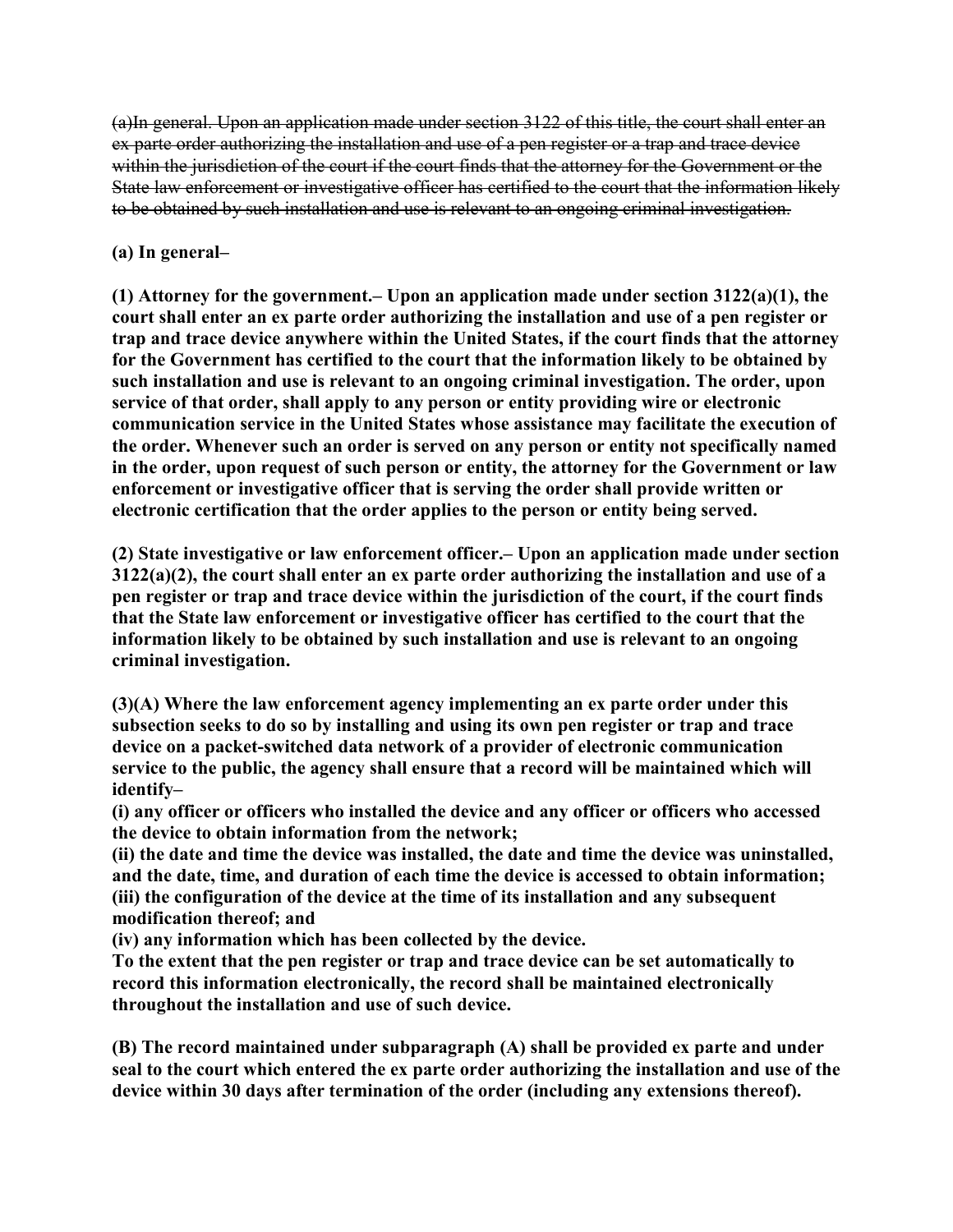(b)Contents of order. An order issued under this section--

(1)shall specify--

(A)the identity, if known, of the person to whom is leased or in whose name is listed the telephone line **or other facility** to which the pen register or trap and trace device is to be attached **or applied;**

(B)the identity, if known, of the person who is the subject of the criminal investigation; (C)the number and, if known, physical location of the telephone line to which the pen register or trap and trace device is to be attached and, in the case of a trap and trace device, the geographic limits of the trap and trace order; and

*(C) the attributes of the communications to which the order applies, including the number or other identifier and, if known, the location of the telephone line or other facility to which the pen register or trap and trace device is to be attached or applied, and, in the case of an order authorizing installation and use of a trap and trace device under subsection (a)(2), the geographic limits of the order; and*

(D)a statement of the offense to which the information likely to be obtained by the pen register or trap and trace device relates; and

(2)shall direct, upon the request of the applicant, the furnishing of information, facilities, and technical assistance necessary to accomplish the installation of the pen register or trap and trace device under section 3124 of this title.

(c)Time period and extensions.

(1)An order issued under this section shall authorize the installation and use of a pen register or a trap and trace device for a period not to exceed sixty days.

(2)Extensions of such an order may be granted, but only upon an application for an order under section 3122 of this title and upon the judicial finding required by subsection (a) of this section. The period of extension shall be for a period not to exceed sixty days.

(d)Nondisclosure of existence of pen register or a trap and trace device. An order authorizing or approving the installation and use of a pen register or a trap and trace device shall direct that-- (1)the order be sealed until otherwise ordered by the court; and

(2)the person owning or leasing the line **or other facility** to which the pen register or a trap and trace device is attached, or who has been ordered by the court **or applied, or who is obligated by the order** to provide assistance to the applicant, not disclose the existence of the pen register or trap and trace device or the existence of the investigation to the listed subscriber, or to any other person, unless or until otherwise ordered by the court.

# § 3124. Assistance in installation and use of a pen register or a trap and trace device

...

(b) Trap and trace device.--Upon the request of an attorney for the Government or an officer of a law enforcement agency authorized to receive the results of a trap and trace device under this chapter, a provider of a wire or electronic communication service, landlord, custodian, or other person shall install such device forthwith on the appropriate line *or other facility* and shall furnish such investigative or law enforcement officer all additional information, facilities and technical assistance including installation and operation of the device unobtrusively and with a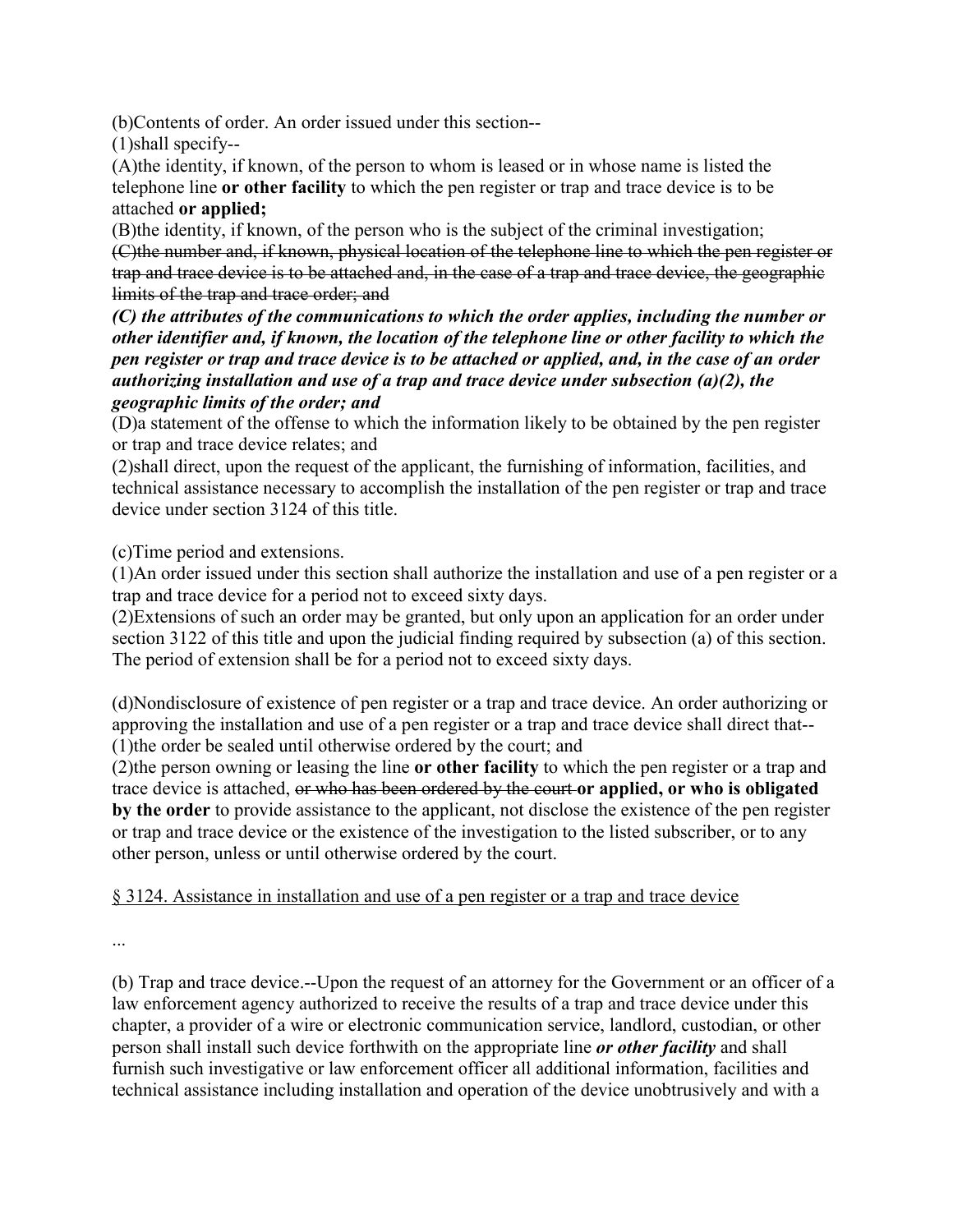minimum of interference with the services that the person so ordered by the court accords the party with respect to whom the installation and use is to take place, if such installation and assistance is directed by a court order as provided in section 3123(b)(2) of this title. Unless otherwise ordered by the court, the results of the trap and trace device shall be furnished, pursuant to section 3123(b) or section 3125 of this title, to the officer of a law enforcement agency, designated in the

court order, at reasonable intervals during regular business hours for the duration of the order.

(d) No cause of action against a provider disclosing information under this chapter.--No cause of action shall lie in any court against any provider of a wire or electronic communication service, its officers, employees, agents, or other specified persons for providing information, facilities, or assistance in accordance with the terms of a court order under this chapter or request pursuant to section 3125 of this title.

...

### § 3127. Definitions for chapter

As used in this chapter--

(1) the terms "wire communication", "electronic communication", and "electronic communication service", *and "contents"* have the meanings set forth for such terms in section 2510 of this title;

(2) the term "court of competent jurisdiction" means--

(A) a district court of the United States (including a magistrate of such a court) or a United States Court of Appeals; or

### *(A) any district court of the United States (including a magistrate judge of such a court) or any United States court of appeals having jurisdiction over the offense being investigated; or*

(B) a court of general criminal jurisdiction of a State authorized by the law of that State to enter orders authorizing the use of a pen register or a trap and trace device;

(3) the term "pen register" means a device *or process* which records or decodes electronic or other impulses which identify the numbers dialed or otherwise transmitted on the telephone line to which such device is attached *dialing, routing, addressing, or signaling information transmitted by an instrument or facility from which a wire or electronic communication is transmitted, provided, however, that such information shall not include the contents of any communication,* but such term does not include any device *or process* used by a provider or customer of a wire or electronic communication service for billing, or recording as an incident to billing, for communications services provided by such provider or any device *or process* used by a provider or customer of a wire communication service for cost accounting or other like purposes in the ordinary course of its business;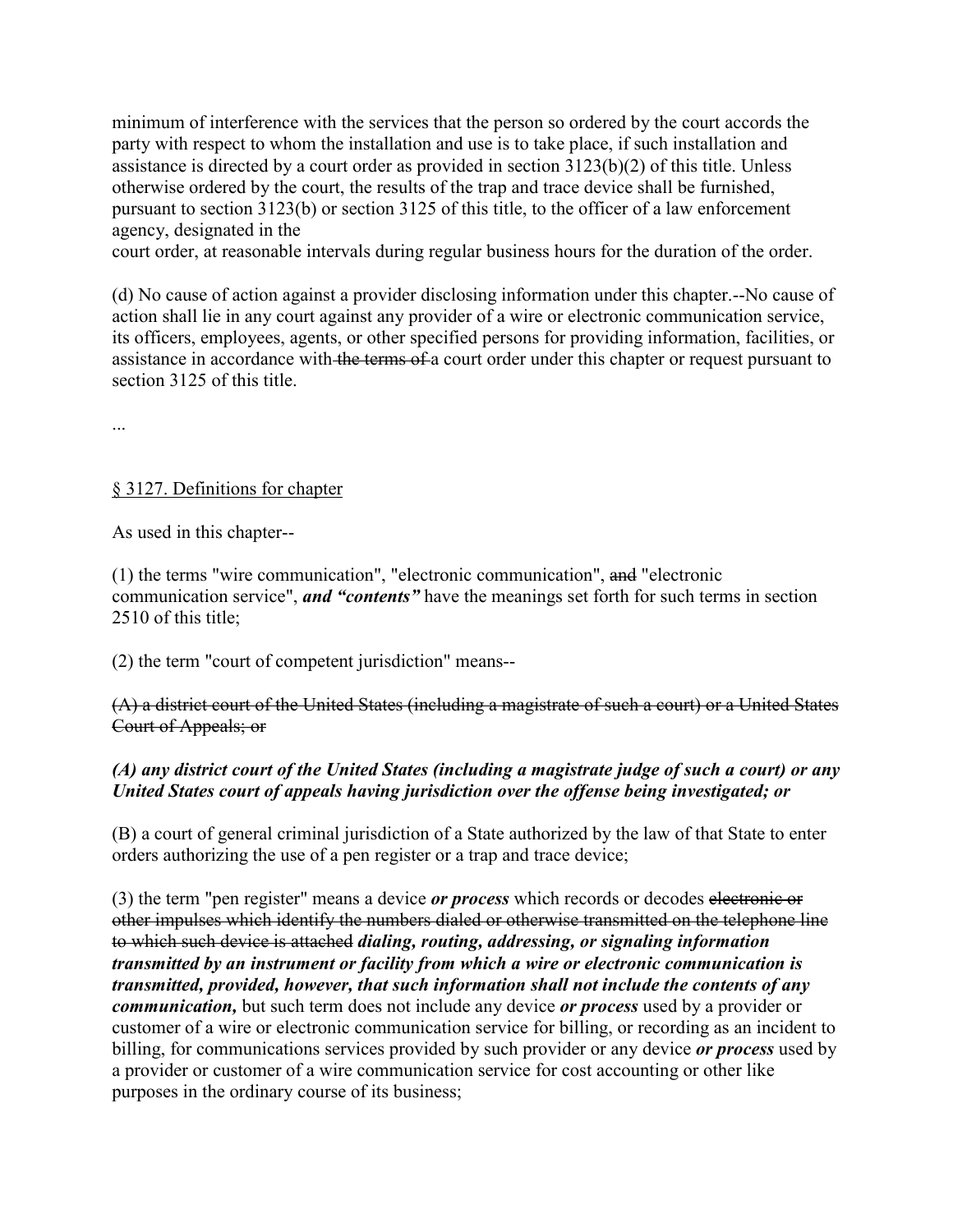(4) the term "trap and trace device" means a device *or process* which captures the incoming electronic or other impulses which identify the originating number of an instrument or device from which a wire or electronic communication was transmitted *or other dialing, routing, addressing, and signaling information reasonably likely to identify the source of a wire or electronic communication, provided, however, that such information shall not include the contents of any communication;*

(5) the term "attorney for the Government" has the meaning given such term for the purposes of the Federal Rules of Criminal Procedure; and

(6) the term "State" means a State, the District of Columbia, Puerto Rico, and any other possession or territory of the United States.

#### **UNITED STATES CODE ANNOTATED TITLE 18. CRIMES AND CRIMINAL PROCEDURE PART II--CRIMINAL PROCEDURE CHAPTER 213--LIMITATIONS**

### § 3286. Extension of statute of limitation for certain terrorism offenses

Notwithstanding section 3282, no person shall be prosecuted, tried, or punished for any noncapital offense involving a violation of section 32 (aircraft destruction), section 37 (airport violence), section 112 (assaults upon diplomats), section 351 (crimes against Congressmen or Cabinet officers), section 1116 (crimes against diplomats), section 1203 (hostage taking), section 1361 (willful injury to government property), section 1751 (crimes against the President), section 2280 (maritime violence), section 2281 (maritime platform violence), section 2332 (terrorist acts abroad against United States nationals), section 2332a (use of weapons of mass destruction), 2332b (acts of terrorism transcending national boundaries), or section 2340A (torture) of this title or section 46502, 46504, 46505, or 46506 of title 49, unless the indictment is found or the information is instituted within 8 years after the offense was committed.

## *§ 3286. Extension of statute of limitation for certain terrorism offenses*

**(a) Eight-year limitation.–Notwithstanding section 3282, no person shall be prosecuted, tried, or punished for any noncapital offense involving a violation of any provision listed in section 2332b(g)(5)(B), or a violation of section 112, 351(e), 1361, or 1751(e) of this title, or section 46504, 46505, or 46506 of title 49, unless the indictment is found or the information is instituted within 8 years after the offense was committed. Notwithstanding the preceding sentence, offenses listed in section 3295 are subject to the statute of limitations set forth in that section.**

**(b) No limitation.–Notwithstanding any other law, an indictment may be found or an information instituted at any time without limitation for any offense listed in section**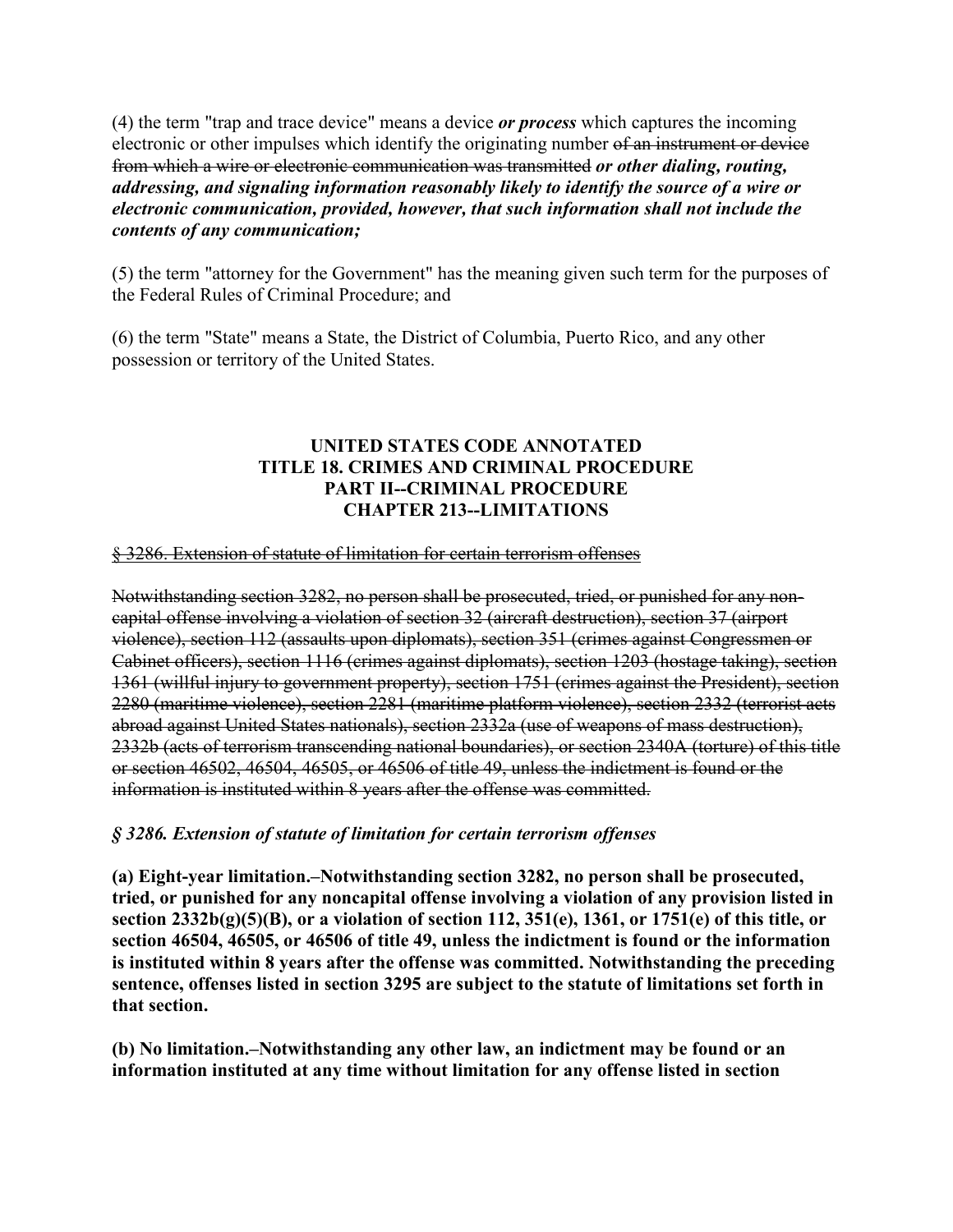**2332b(g)(5)(B), if the commission of such offense resulted in, or created a foreseeable risk of, death or serious bodily injury to another person.**

*Sec. 809. No statute of limitation for certain terrorism offenses.*

*(b) Application.–The amendments made by this section shall apply to the prosecution of any offense committed before, on, or after the date of the enactment of this section.*

#### **UNITED STATES CODE ANNOTATED TITLE 18. CRIMES AND CRIMINAL PROCEDURE PART II--CRIMINAL PROCEDURE CHAPTER 227--SENTENCES SUBCHAPTER D--IMPRISONMENT**

§ 3583. Inclusion of a term of supervised release after imprisonment

(a) In general.--The court, in imposing a sentence to a term of imprisonment for a felony or a misdemeanor, may include as a part of the sentence a requirement that the defendant be placed on a term of supervised release after imprisonment, except that the court shall include as a part of the sentence a requirement that the defendant be placed on a term of supervised release if such a term is required by statute or if the defendant has been convicted for the first time of a domestic violence crime as defined in section 3561(b).

(b) Authorized terms of supervised release.--Except as otherwise provided, the authorized terms of supervised release are--

(1) for a Class A or Class B felony, not more than five years;

(2) for a Class C or Class D felony, not more than three years; and

(3) for a Class E felony, or for a misdemeanor (other than a petty offense), not more than one year.

...

*(j) Supervised release terms for terrorism predicates.–Notwithstanding subsection (b), the authorized term of supervised release for any offense listed in section 2332b(g)(5)(B), the commission of which resulted in, or created a foreseeable risk of, death or serious bodily injury to another person, is any term of years or life.*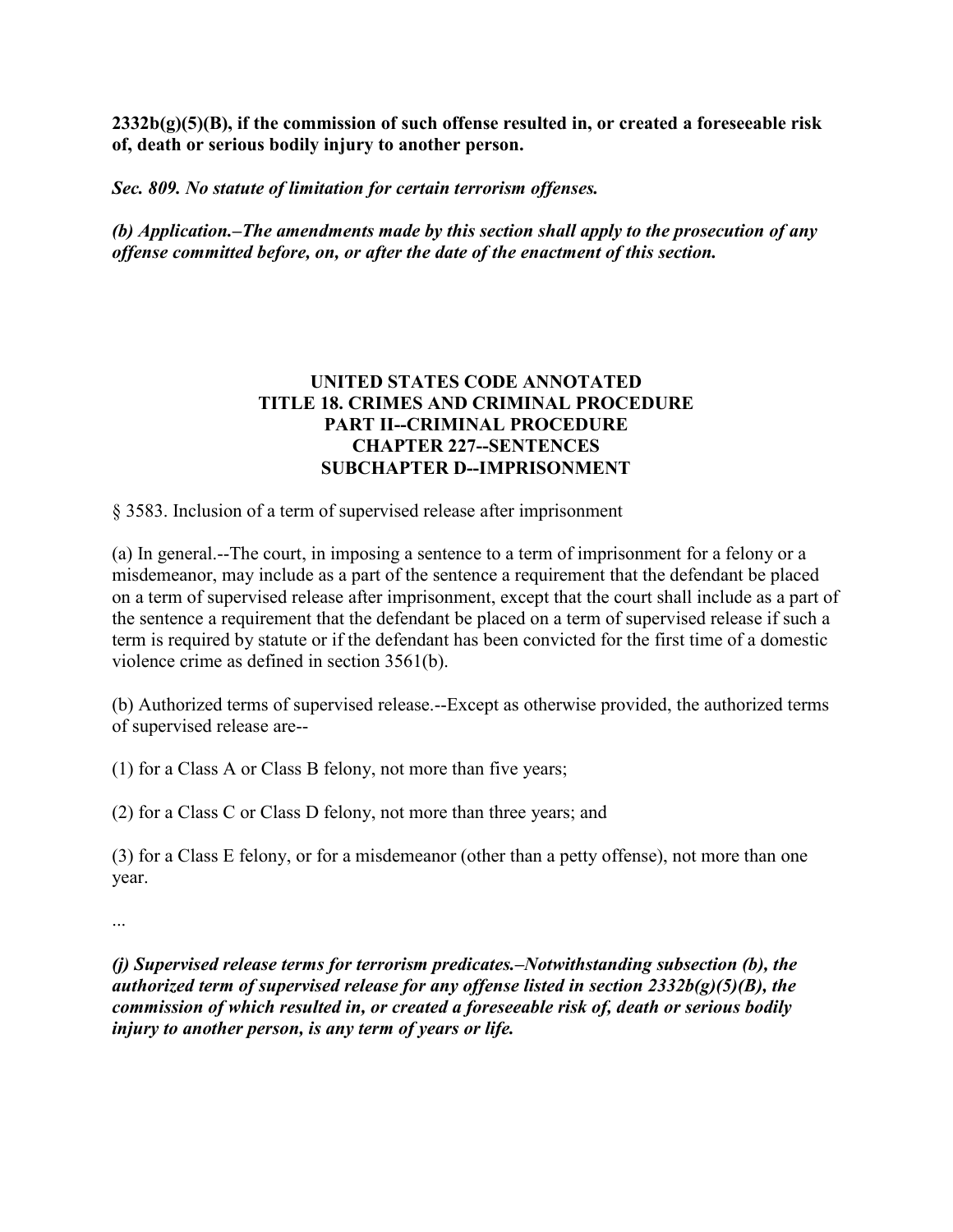## **UNITED STATES CODE ANNOTATED TITLE 47. TELEGRAPHS, TELEPHONES, AND RADIOTELEGRAPHS CHAPTER 5--WIRE OR RADIO COMMUNICATION SUBCHAPTER V-A--CABLE COMMUNICATIONS PART IV--MISCELLANEOUS PROVISIONS**

Section 551. Protection of subscriber privacy

...

(c) Disclosure of personally identifiable information

(1) Except as provided in paragraph (2), a cable operator shall not disclose personally identifiable information concerning any subscriber without the prior written or electronic consent of the subscriber concerned and shall take such actions as are necessary to prevent unauthorized access to such information by a person other than the subscriber or cable operator.

(2) A cable operator may disclose such information if the disclosure is--

(A) necessary to render, or conduct a legitimate business activity related to, a cable service or other service provided by the cable operator to the subscriber;

(B) subject to subsection (h) of this section, made pursuant to a court order authorizing such disclosure, if the subscriber is notified of such order by the person to whom the order is directed; or

(C) a disclosure of the names and addresses of subscribers to any cable service or other service, if--

(i) the cable operator has provided the subscriber the opportunity to prohibit or limit such disclosure, and

(ii) the disclosure does not reveal, directly or indirectly, the--

(I) extent of any viewing or other use by the subscriber of a cable service or other service provided by the cable operator, or

(II) the nature of any transaction made by the subscriber over the cable system of the cable operator.**; or**

**(D) to a government entity as authorized under chapters 119, 121, or 206 of title 18, United States Code, except that such disclosure shall not include records revealing cable subscriber selection of video programming from a cable operator.**

...

(h) Disclosure of information to governmental entity pursuant to court order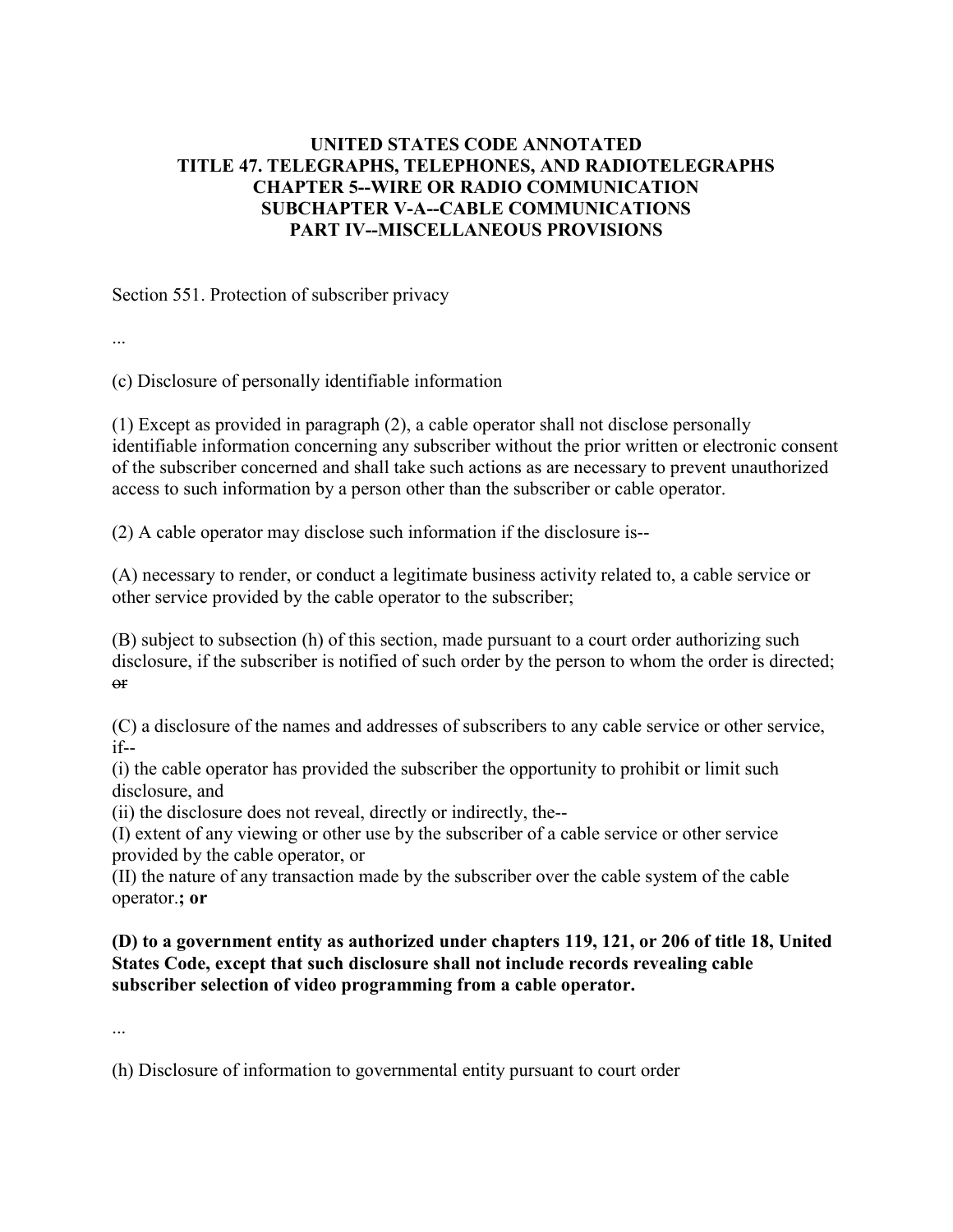A governmental entity **Except as provided in subsection (c)(2)(D), a governmental entity** may obtain personally identifiable information concerning a cable subscriber pursuant to a court order only if, in the court proceeding relevant to such court order–

(1) such entity offers clear and convincing evidence that the subject of the information is reasonably suspected of engaging in criminal activity and that the information sought would be material evidence in the case; and

(2) the subject of the information is afforded the opportunity to appear and contest such entity's claim.

## **UNITED STATES CODE ANNOTATED FEDERAL RULES OF CRIMINAL PROCEDURE FOR THE UNITED STATES DISTRICT COURTS III. INDICTMENT AND INFORMATION**

## Rule 6. The Grand Jury

...

(e) Recording and Disclosure of Proceedings.

(1) Recording of Proceedings. All proceedings, except when the grand jury is deliberating or voting, shall be recorded stenographically or by an electronic recording device. An unintentional failure of any recording to reproduce all or any portion of a proceeding shall not affect the validity of the prosecution. The recording or reporter's notes or any transcript prepared therefrom shall remain in the custody or control of the attorney for the government unless otherwise ordered by the court in a particular case.

(2) General Rule of Secrecy. A grand juror, an interpreter, a stenographer, an operator of a recording device, a typist who transcribes recorded testimony, an attorney for the government, or any person to whom disclosure is made under paragraph  $(3)(A)(ii)$  of this subdivision shall not disclose matters occurring before the grand jury, except as otherwise provided for in these rules. No obligation of secrecy may be imposed on any person except in accordance with this rule. A knowing violation of Rule 6 may be punished as a contempt of court.

(3) Exceptions.

(A) Disclosure otherwise prohibited by this rule of matters occurring before the grand jury, other than its deliberations and the vote of any grand juror, may be made to--

(i) an attorney for the government for use in the performance of such attorney's duty; and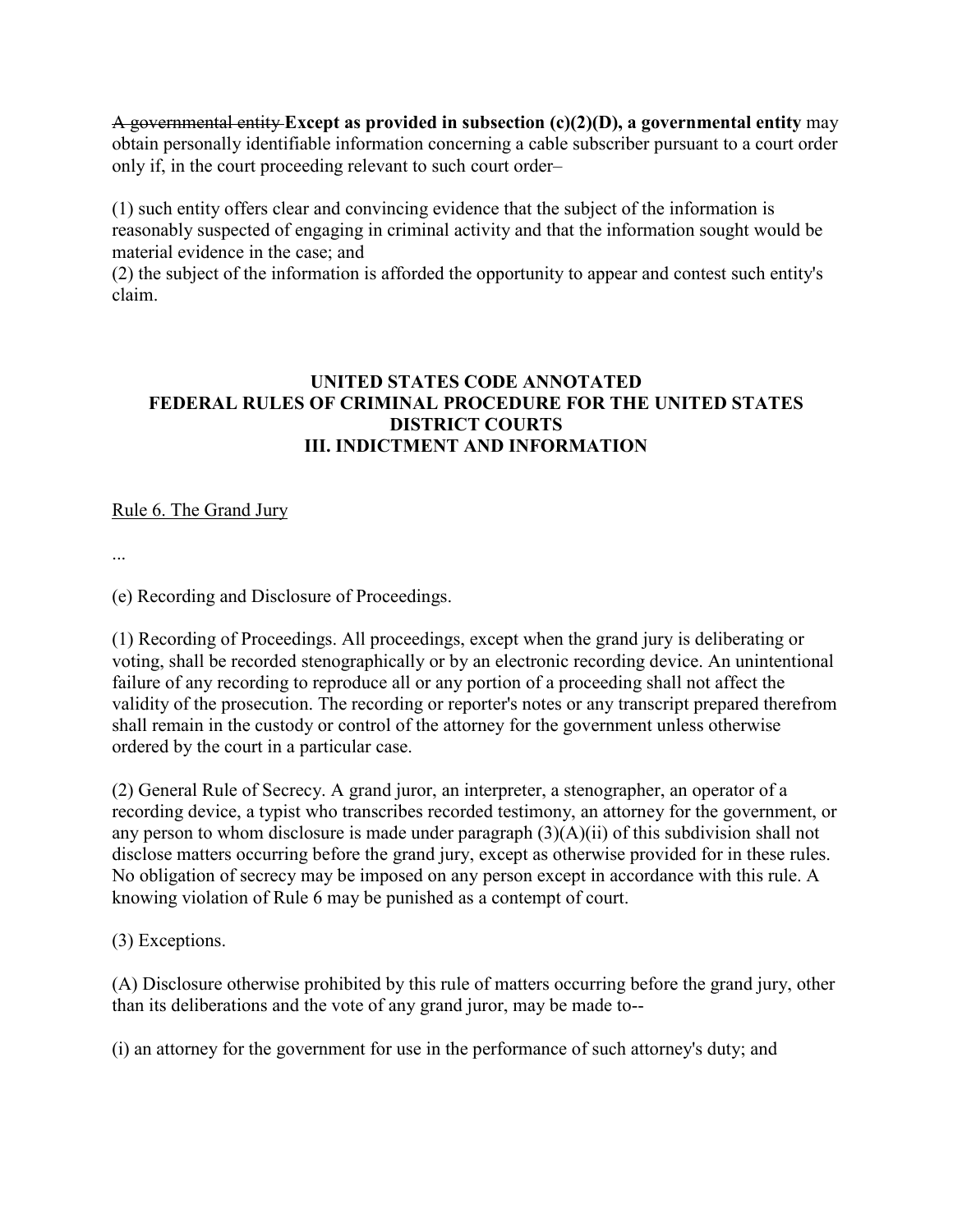(ii) such government personnel (including personnel of a state or subdivision of a state) as are deemed necessary by an attorney for the government to assist an attorney for the government in the performance of such attorney's duty to enforce federal criminal law.

(B) Any person to whom matters are disclosed under subparagraph (A)(ii) of this paragraph shall not utilize that grand jury material for any purpose other than assisting the attorney for the government in the performance of such attorney's duty to enforce federal criminal law. An attorney for the government shall promptly provide the district court, before which was impaneled the grand jury whose material has been so disclosed, with the names of the persons to whom such disclosure has been made, and shall certify that the attorney has advised such persons of their obligation of secrecy under this rule.

(C) Disclosure otherwise prohibited by this rule of matters occurring before the grand jury may also be made--

(i) when so directed by a court preliminarily to or in connection with a judicial proceeding;

(ii)when permitted by a court at the request of the defendant, upon a showing that grounds may exist for a motion to dismiss the indictment because of matters occurring before the grand jury;

(iii) when the disclosure is made by an attorney for the government to another federal grand jury; or

(iv) when permitted by a court at the request of an attorney for the government, upon a showing that such matters may disclose a violation of state criminal law, to an appropriate official of a state or subdivision of a state for the purpose of enforcing such law.

If the court orders disclosure of matters occurring before the grand jury, the disclosure shall be made in such manner, at such time, and under such conditions as the court may direct.

*(C)(i) Disclosure otherwise prohibited by this rule of matters occurring before the grand jury may also be made--*

*(I) when so directed by a court preliminarily to or in connection with a judicial proceeding;*

*(II) when permitted by a court at the request of the defendant, upon a showing that grounds may exist for a motion to dismiss the indictment because of matters occurring before the grand jury;*

*(III) when the disclosure is made by an attorney for the government to another Federal grand jury;* 

*(IV) when permitted by a court at the request of an attorney for the government, upon a showing that such matters may disclose a violation of state criminal law, to an appropriate official of a state or subdivision of a state for the purpose of enforcing such law; or*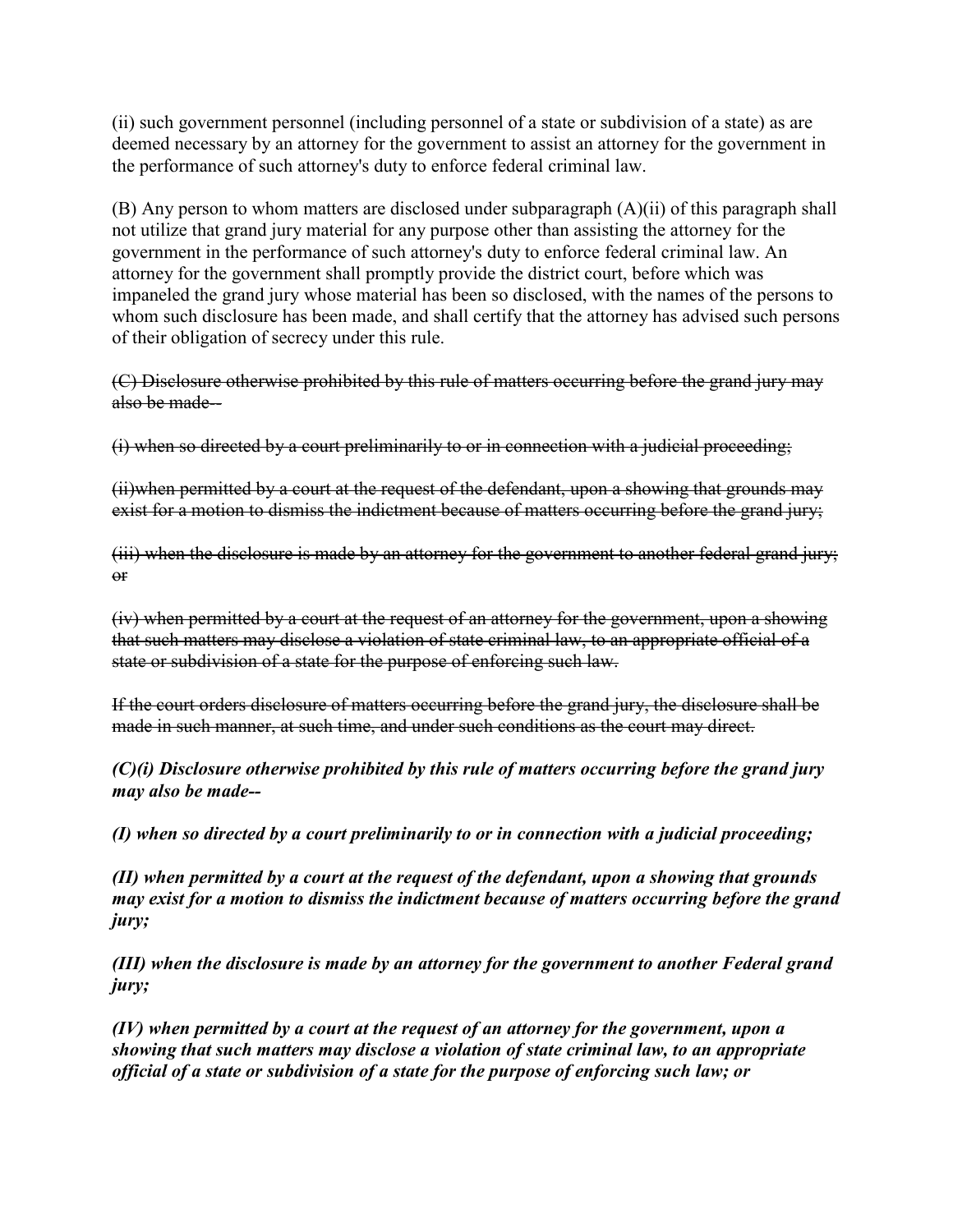*(V) when the matters involve foreign intelligence or counterintelligence (as defined in section 3 of the National Security Act of 1947 (50 U.S.C. 401a)), or foreign intelligence information (as defined in clause (iv) of this subparagraph), to any Federal law enforcement, intelligence, protective, immigration, national defense, or national security official in order to assist the official receiving that information in the performance of his official duties.* 

*(ii) If the court orders disclosure of matters occurring before the grand jury, the disclosure shall be made in such manner, at such time, and under such conditions as the court may direct.* 

*(iii) Any Federal official who receives information pursuant to clause (i)(V) of this subparagraph may use that information only as necessary in the conduct of that person's official duties subject to any limitations on the unauthorized disclosure of such information. Within a reasonable time after such disclosure, an attorney for the government shall file under seal a notice with the court stating the fact that such information was disclosed and the departments, agencies, or entities to which the disclosure was made.* 

*(iv) In clause (i)(V) of this subparagraph, the term 'foreign intelligence information' means—* 

*(I) information, whether or not concerning a United States person, that relates to the ability of the United States to protect against—* 

*(aa) actual or potential attack or other grave hostile acts of a foreign power or an agent of a foreign power;* 

*(bb) sabotage or international terrorism by a foreign power or an agent of a foreign power; or*

*(cc) clandestine intelligence activities by an intelligence service or network of a foreign power or by an agent of a foreign power; or*

*(II) information, whether or not concerning a United States person, with respect to a foreign power or foreign territory that relates to—* 

*(aa) the national defense or the security of the United States; or* 

*(bb) the conduct of the foreign affairs of the United States.* 

(D) A petition for disclosure pursuant to subdivision  $(e)(3)(C)(i)$   $(e)(3)(C)(i)(I)$  shall be filed in the district where the grand jury convened. Unless the hearing is ex parte, which it may be when the petitioner is the government, the petitioner shall serve written notice of the petition upon (i) the attorney for the government, (ii) the parties to the judicial proceeding if disclosure is sought in connection with such a proceeding, and (iii) such other persons as the court may direct. The court shall afford those persons a reasonable opportunity to appear and be heard.

(E) If the judicial proceeding giving rise to the petition is in a federal district court in another district, the court shall transfer the matter to that court unless it can reasonably obtain sufficient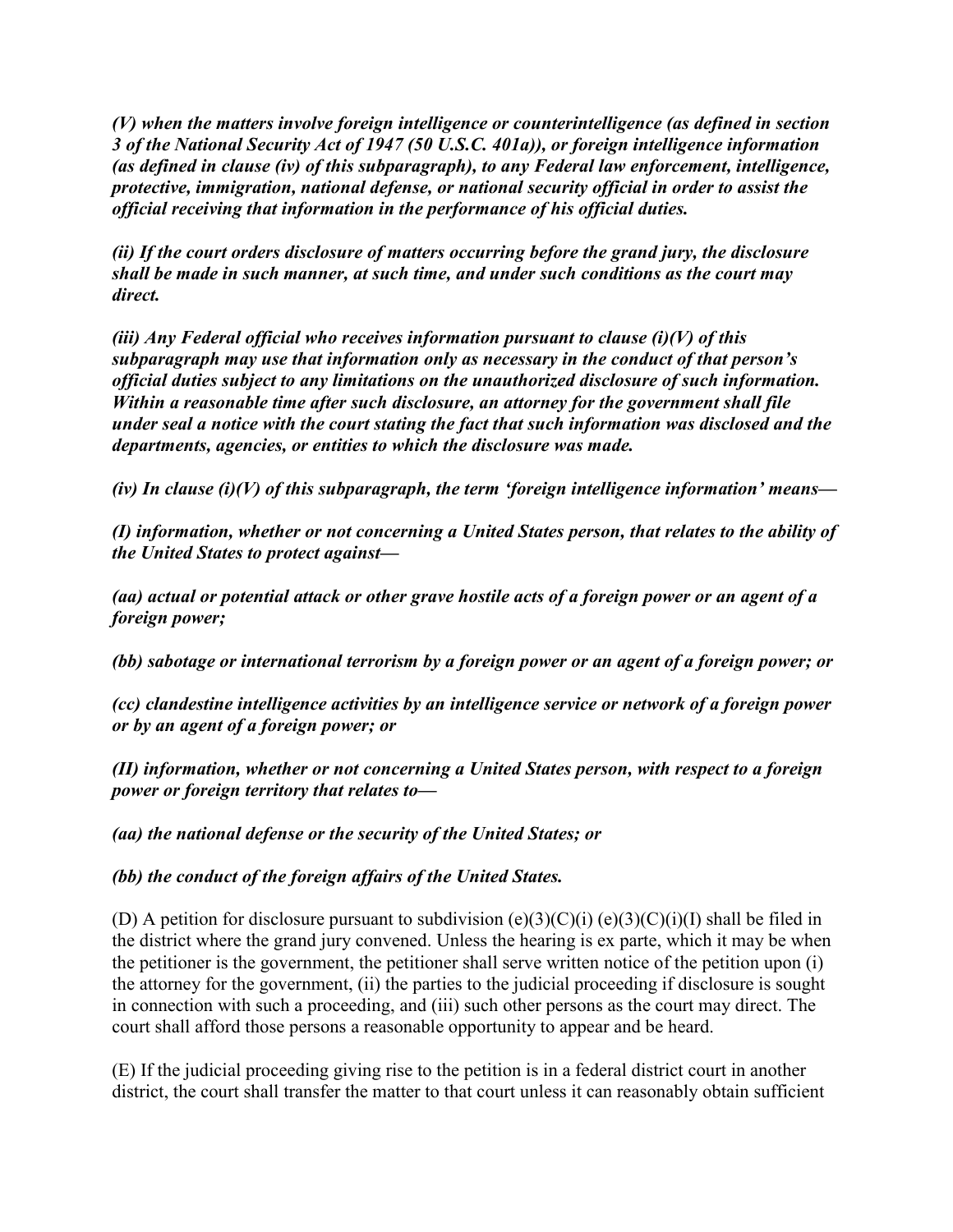knowledge of the proceeding to determine whether disclosure is proper. The court shall order transmitted to the court to which the matter is transferred the material sought to be disclosed, if feasible, and a written evaluation of the need for continued grand jury secrecy. The court to which the matter is transferred shall afford the aforementioned persons a reasonable opportunity to appear and be heard.

(4) Sealed Indictments. The federal magistrate judge to whom an indictment is returned may direct that the indictment be kept secret until the defendant is in custody or has been released pending trial. Thereupon the clerk shall seal the indictment and no person shall disclose the return of the indictment except when necessary for the issuance and execution of a warrant or summons.

(5) Closed Hearing. Subject to any right to an open hearing in contempt proceedings, the court shall order a hearing on matters affecting a grand jury proceeding to be closed to the extent necessary to prevent disclosure of matters occurring before a grand jury.

(6) Sealed Records. Records, orders and subpoenas relating to grand jury proceedings shall be kept under seal to the extent and for such time as is necessary to prevent disclosure of matters occurring before a grand jury.

> **PROVISIONS NOT AMENDING THE UNITED STATES CODE OR FEDERAL RULES OF CRIMINAL PROCEDURE**

*Sec. 105. Expansion of national electronic crime task force initiative.*

*The Director of the United States Secret Service shall take appropriate actions to develop a national network of electronic crime task forces, based on the New York Electronic Crimes Task Force model, throughout the United States, for the purpose of preventing, detecting, and investigating various forms of electronic crimes, including potential terrorist attacks against critical infrastructure and financial payment systems.* 

*Sec. 203. Authority to share criminal investigative information.*

**(c) Procedures.—The Attorney General shall establish procedures for the disclosure of information pursuant to section 2517(6) and Rule 6(e)(3)(C)(i)(V) of the Federal Rules of Criminal Procedure that identifies a United States person, as defined in section 101 of the Foreign Intelligence Surveillance Act of 1978 (50 U.S.C. 1801)).** 

**(d) Foreign Intelligence Information.—** 

...

**(1) In General.—Notwithstanding any other provision of law, it shall be lawful for foreign intelligence or counterintelligence (as defined in section 3 of the National Security Act of 1947 (50 U.S.C. 401a)) or foreign intelligence information obtained as part of a criminal**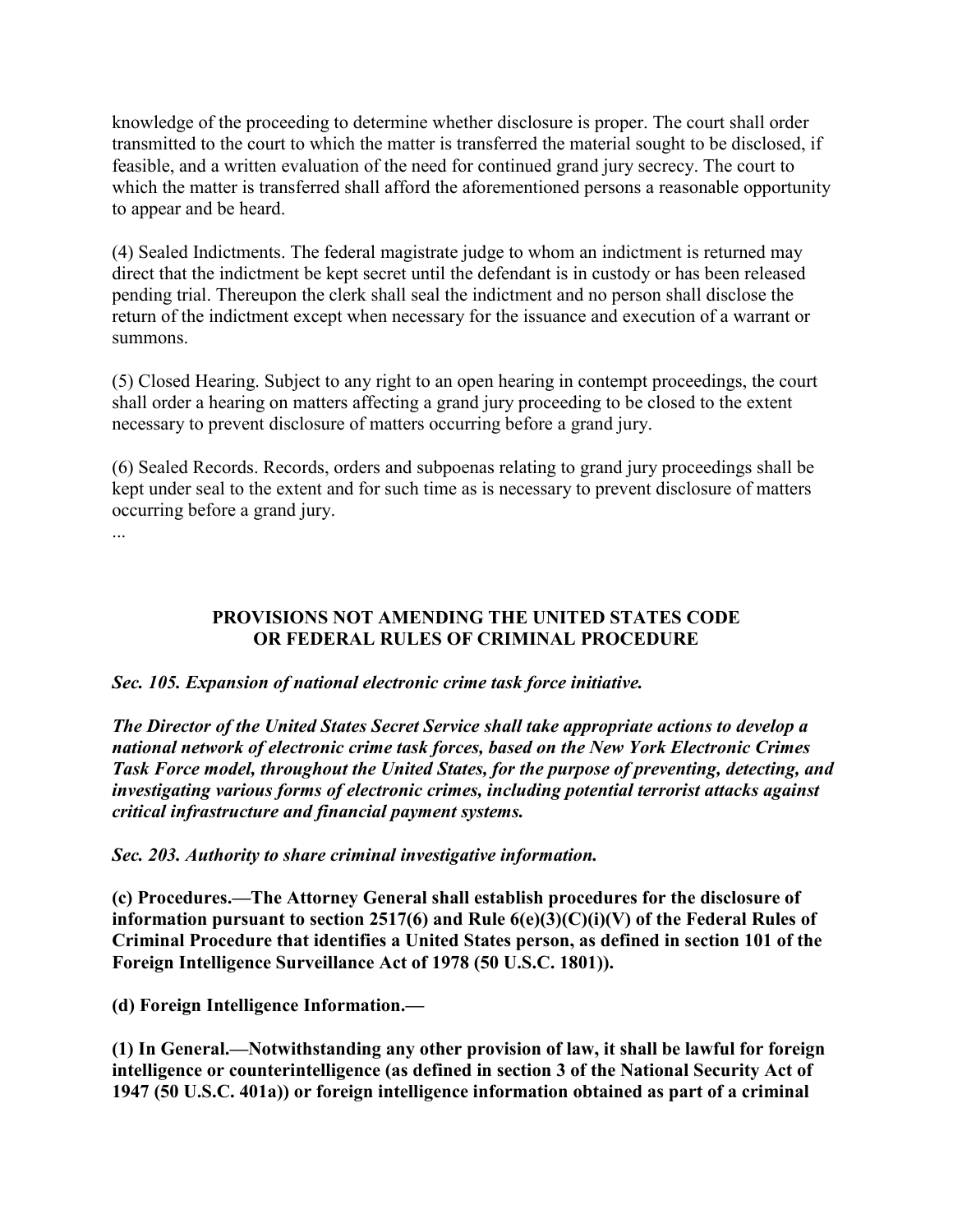**investigation to be disclosed to any Federal law enforcement, intelligence, protective, immigration, national defense, or national security official in order to assist the official receiving that information in the performance of his official duties. Any Federal official who receives information pursuant to this provision may use that information only as necessary in the conduct of that person's official duties subject to any limitations on the unauthorized disclosure of such information.** 

**(2) DEFINITION.—In this subsection, the term ''foreign intelligence information'' means—** 

**(A) information, whether or not concerning a United States person, that relates to the ability of the United States to protect against—** 

**(i) actual or potential attack or other grave hostile acts of a foreign power or an agent of a foreign power;** 

**(ii) sabotage or international terrorism by a foreign power or an agent of a foreign power; or**

**(iii) clandestine intelligence activities by an intelligence service or network of a foreign power or by an agent of a foreign power; or**

**(B) information, whether or not concerning a United States person, with respect to a foreign power or foreign territory that relates to—**

**(i) the national defense or the security of the United States; or** 

**(ii) the conduct of the foreign affairs of the United States.** 

*Sec. 222. Assistance to Law Enforcement Agencies*

*Nothing in this Act shall impose any additional technical obligation or requirement on a provider of a wire or electronic communication service or other person to furnish facilities or technical assistance. A provider of a wire or electronic communication service, landlord, custodian, or other person who furnishes facilities or technical assistance pursuant to section 216 shall be reasonably compensated for such reasonable expenditures incurred in providing such facilities or assistance.*

*Sec. 224. Sunset.*

*(a) In General.–Except as provided in subsection (b), this title and the amendments made by this title (other than sections 203(a), 203(c), 205, 208, 210 211, 213, 216, 219, 221, and 222, and the amendments made by those sections) shall cease to have effect on December 31, 2005.*

*(b) Exception.–With respect to any particular foreign intelligence investigation that began before the date on which the provisions referred to in subsection (a) cease to have effect, or*